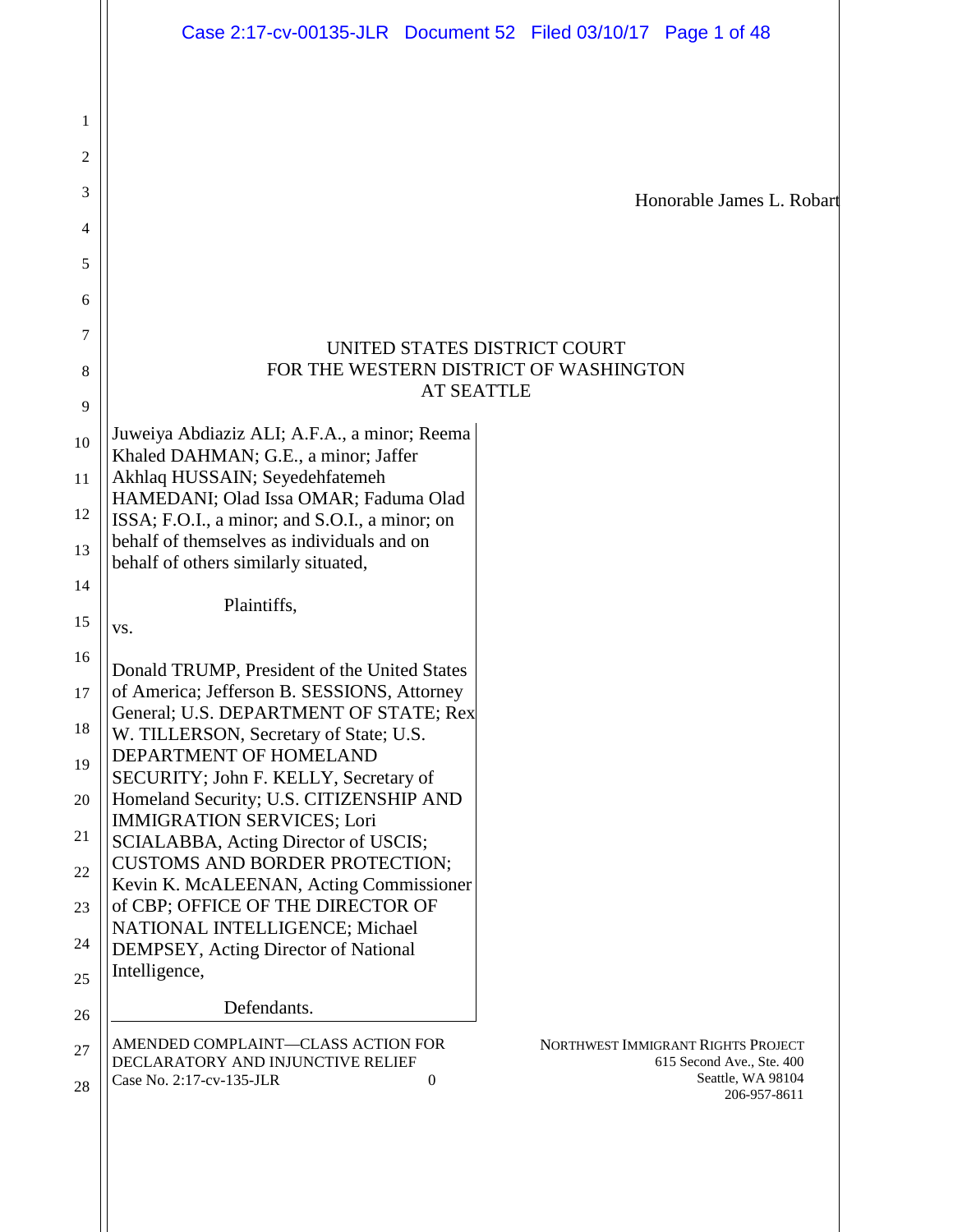#### **INTRODUCTION**

1. Plaintiffs are four families who were, and continue to be, harmed by Defendant Trump's Executive Orders (EO), which unlawfully suspend the adjudication of immigrant visa applications of foreign nationals from specified Muslim-majority countries. Plaintiffs are 2 United States citizens, 2 lawful permanent residents, and 6 nationals, including four minors, of the countries targeted by the Executive Orders. They seek to be reunited and live as families in the United States. They also seek to represent a class of similarly situated persons harmed by the EOs.

2. All Plaintiffs have diligently pursued the lengthy and rigorous immigrant visa process, which entails, inter alia, filing immigrant visa petitions and immigrant visa applications, paying hundreds of dollars in filing and processing fees, undergoing security screenings and medical examinations, and attending interviews before a consular officer.

3. On January 27, 2017, Defendant Trump issued Executive Order 13769, "Protecting the Nation From Foreign Terrorist Entry Into the United States," 82 Fed. Reg. 8977 (Feb. 1, 2017) (EO1), which suspended visa adjudication and issuance for, as well as entry into the United States on validly issued visas of, nationals of seven Muslim-majority countries: Iran, Iraq, Libya, Somalia, Sudan, Syria, and Yemen. After this Court enjoined EO1 in *Washington v. Trump*, No. 2:17-cv-141-JLR, ECF 2017 U.S. Dist. LEXIS 16012 (W.D. Wash. Feb. 3, 2017), Defendant Trump issued a second EO, to be effective on March 16, 2017, which targeted the same countries identified in EO1, with the exception of Iraq. Executive Order 13780, "Protecting the Nation From Foreign Terrorist Entry Into the United States," 82 Fed. Reg. 13780 (Mar. 6, 2017) (EO2),

AMENDED COMPLAINT—CLASS ACTION FOR DECLARATORY AND INJUNCTIVE RELIEF Case No. 2:17-cv-135-JLR 1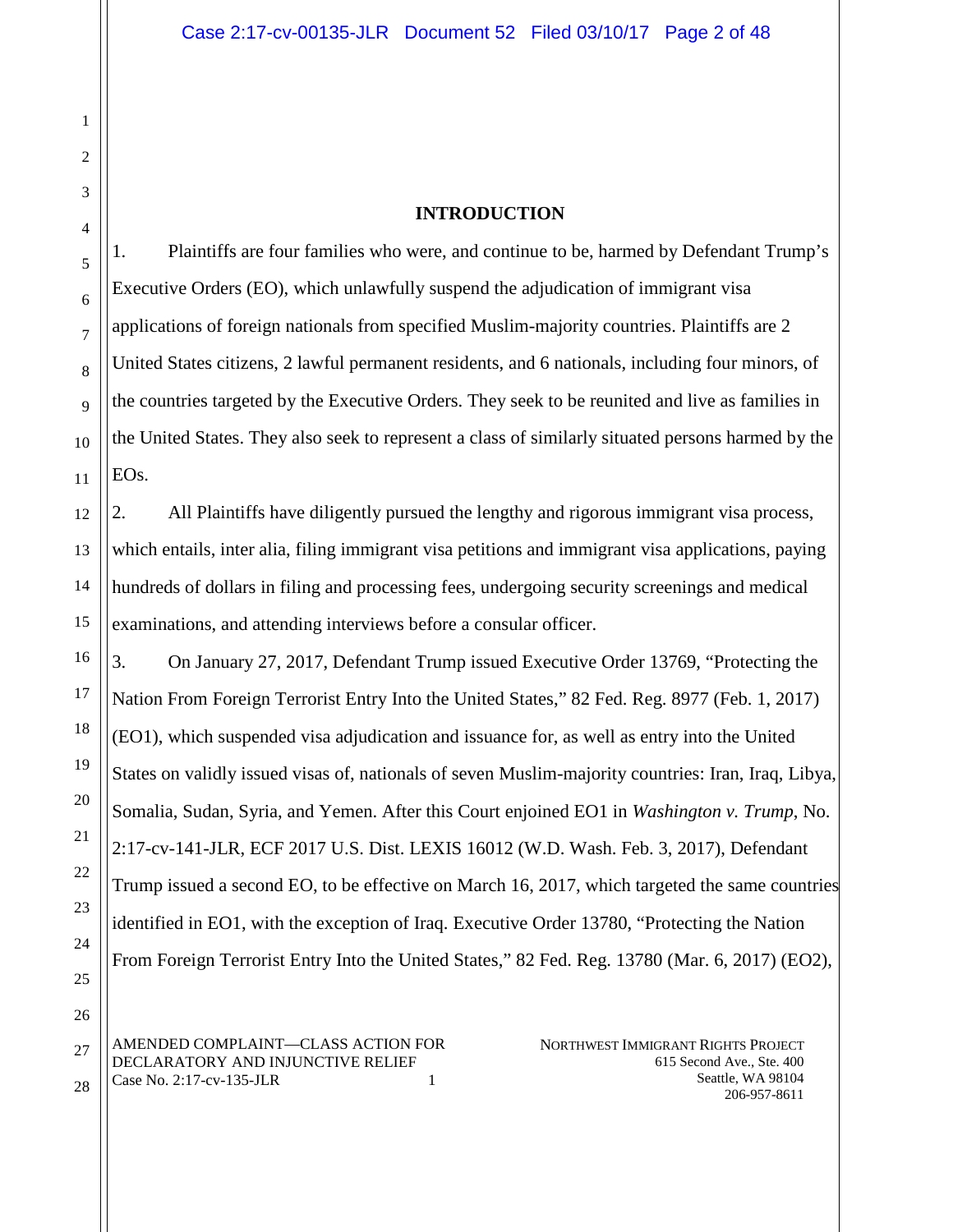EO2 re-institutes the suspension of visa adjudication and issuance for these countries and reimposes the ban on entry for those without a valid visa on March 16, 2017.

4. In targeting all nationals of seven majority-Muslim countries, EO1 unlawfully discriminates against Plaintiffs and proposed class members on the basis of their nationality and religion. EO2 does not remedy the unlawful discrimination against Plaintiffs and proposed class members on these bases, but rather continues it. These EOs have shattered Plaintiffs' lives by disrupting their ability to reunify with family members, conduct their business operations, and pursue employment. The EOs have had and will continue to have a similar, harmful impact on the scores of similarly situated families, U.S. businesses, and foreign national employees that Plaintiffs seek to represent through this action. These far-reaching executive orders contain an array of unlawful provisions with drastic consequences.

5. By indefinitely suspending adjudication and issuance of immigrant visas to all foreign nationals of the targeted countries, based solely on their nationality, the EOs violate Congress' clear intent in 8 U.S.C.  $\S 1152(a)(1)$  to prevent discrimination in the issuance of immigrant visas "because of the person's race, sex, nationality, place of birth, or place of residence." They also violate Plaintiffs' constitutionally protected rights to family, marriage, equal protection under the law, and freedom from government establishment of religion.

NORTHWEST IMMIGRANT RIGHTS PROJECT AMENDED COMPLAINT—CLASS ACTION FOR 6. Moreover, pursuant to EO2, Plaintiffs and proposed class members will be unable to move forward with their immigrant visa applications for an indefinite period of time. Defendants will not automatically lift either the suspension of visa adjudication and issuance or the ban on entry imposed by EO2 for any of the targeted countries at the end of the initial 90-day period. Rather, these will remain in effect until—and unless—each country satisfies certain as yet

DECLARATORY AND INJUNCTIVE RELIEF Case No. 2:17-cv-135-JLR 2 615 Second Ave., Ste. 400 Seattle, WA 98104 206-957-8611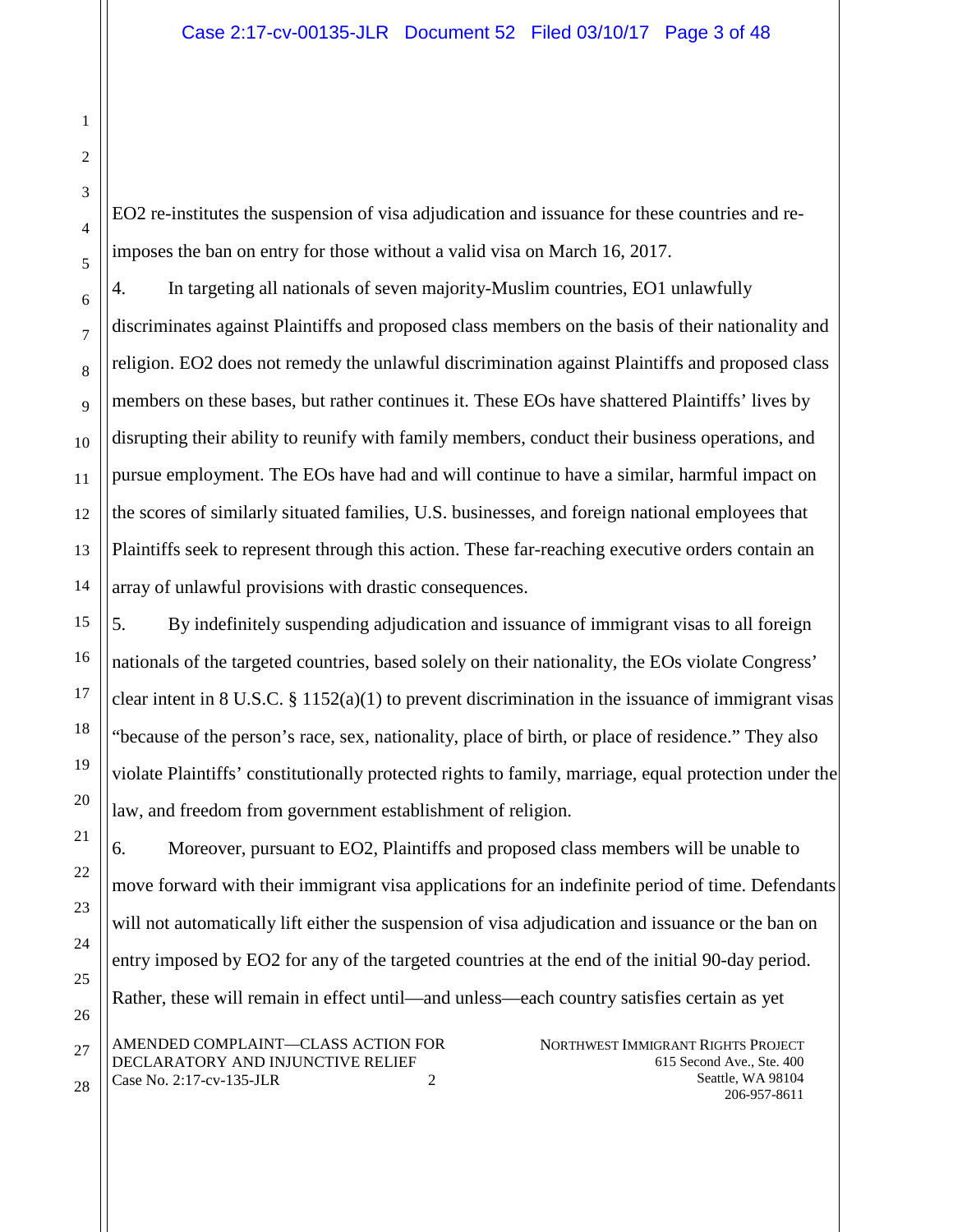unidentified information-sharing requirements, which may vary by country, for use in the visa adjudication process. EO2, § 2; *see also* EO2 § 1(f). EO2 states that removing Iraq from the ban was justified because of special conditions present there, including, inter alia, the "close cooperative relationship between the United States and the democratically elected Iraqi government, the strong United States diplomatic presence in Iraq, the significant presence of United States forces in Iraq, and Iraq's commitment to combat ISIS." EO2, § 1(g). None of the other six countries has this combination of favorable conditions; to the contrary, each suffers from some combination of the following conditions that—at a minimum—will impede and delay successful negotiations over information sharing necessary to lift the ban: war, civil strife and unrest, absent or strained diplomatic relations with the United States, and lack of a U.S. embassy presence.

7. Plaintiffs and prospective class members seek this Court's intervention to remedy the ongoing adverse impact of EO1 and to cease application of EO2 to Plaintiffs and proposed class members—U.S.-based petitioners who successfully petitioned for the immigration of a foreign national and nationals of the six designated countries who have applied for immigrant visas—to prevent ongoing and future harm to these individuals. Such intervention is needed to protect the integrity of the United States' immigrant visa process.

### **JURISDICTION AND VENUE**

8. This case arises under the United States Constitution; the Immigration and Nationality Act (INA), 8 U.S.C. § 1101 et seq.; the Administrative Procedure Act (APA), 5 U.S.C. § 701 et seq.

AMENDED COMPLAINT—CLASS ACTION FOR DECLARATORY AND INJUNCTIVE RELIEF Case No. 2:17-cv-135-JLR 3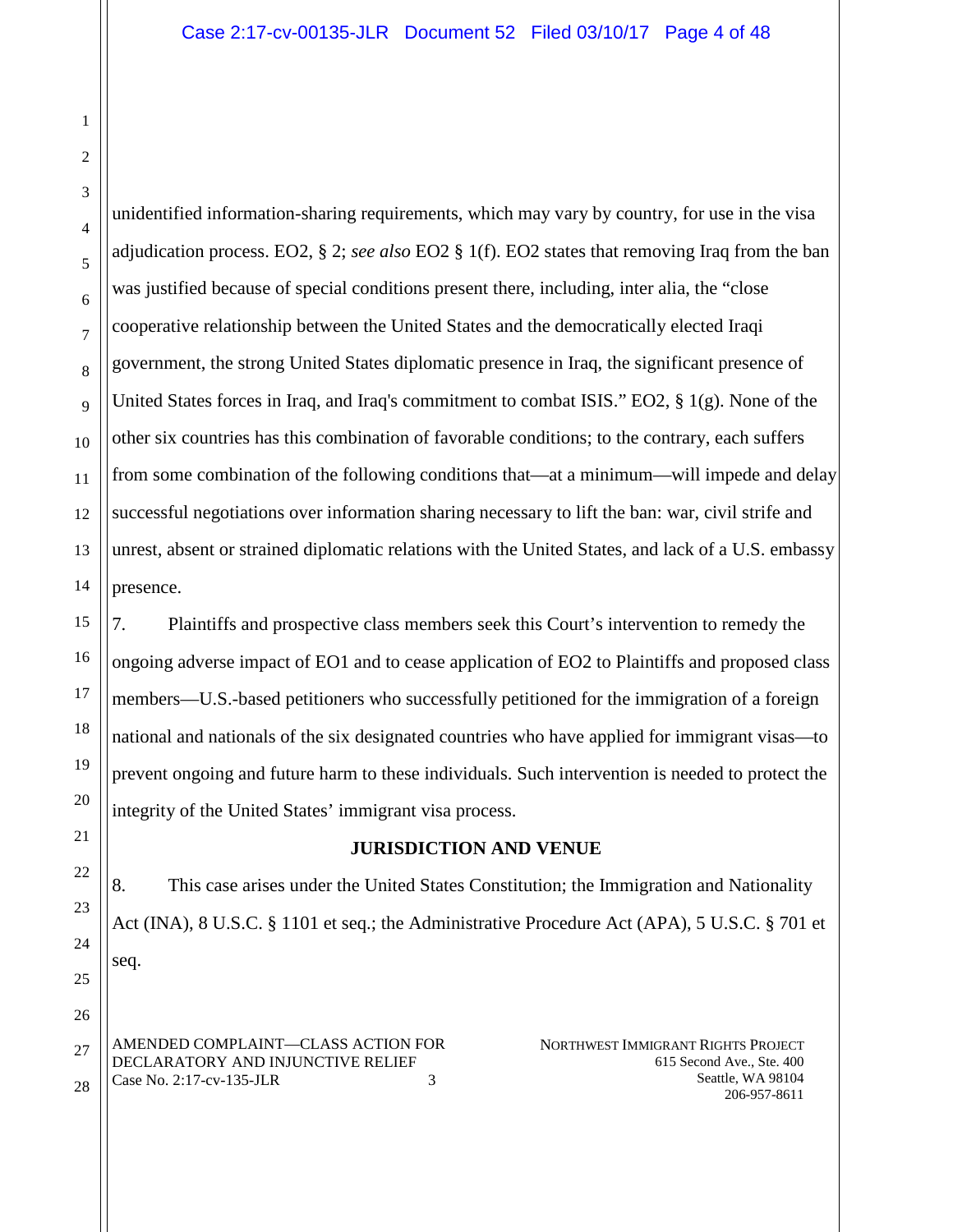9. Jurisdiction is conferred on this Court pursuant to 28 U.S.C. § 1331, as a civil action arising under the laws of the United States, and the Mandamus and Venue Act of 1962, 28 U.S.C. § 1361. Declaratory judgment is sought pursuant to 28 U.S.C. §§ 2201-02. The United States has waived its sovereign immunity pursuant to 5 U.S.C. § 702.

10. Venue is proper in this judicial district pursuant to 28 U.S.C. § 1391(e) because Defendants are officers or employees of the United States or agencies thereof acting in their official capacities. A substantial part of the events or omissions giving rise to the claims occurred in this district, and Plaintiffs Juweiya Ali, Reema Dahman and Olad Issa Omar reside in this district, as do many putative class members. In addition, no real property is involved in this action.

### **PARTIES**

11. Plaintiff Juweiya Abdiaziz Ali is a U.S. citizen who resides in Seattle, Washington.

12. Plaintiff A.F.A. is her seven-year-old son. He is a citizen and resident of Somalia.

Plaintiff A.F.A. has a pending immigrant visa application based on Plaintiff Ali's approved family-based immigrant visa petition filed on his behalf.

13. Plaintiff Reema Khaled Dahman is Syrian citizen and a lawful permanent resident of the United States who resides in Seattle, Washington.

14. Plaintiff G.E. is her 16-year-old son. He is a citizen and resident of Syria. Plaintiff G.E. has a pending immigrant visa application based on Plaintiff Dahman's approved family-based immigrant visa petition on his behalf.

15. Plaintiff Jaffer Akhlaq Hussain is a citizen of Pakistan and a lawful permanent resident of the United States who resides in Parlin, New Jersey.

AMENDED COMPLAINT—CLASS ACTION FOR DECLARATORY AND INJUNCTIVE RELIEF Case No. 2:17-cv-135-JLR 4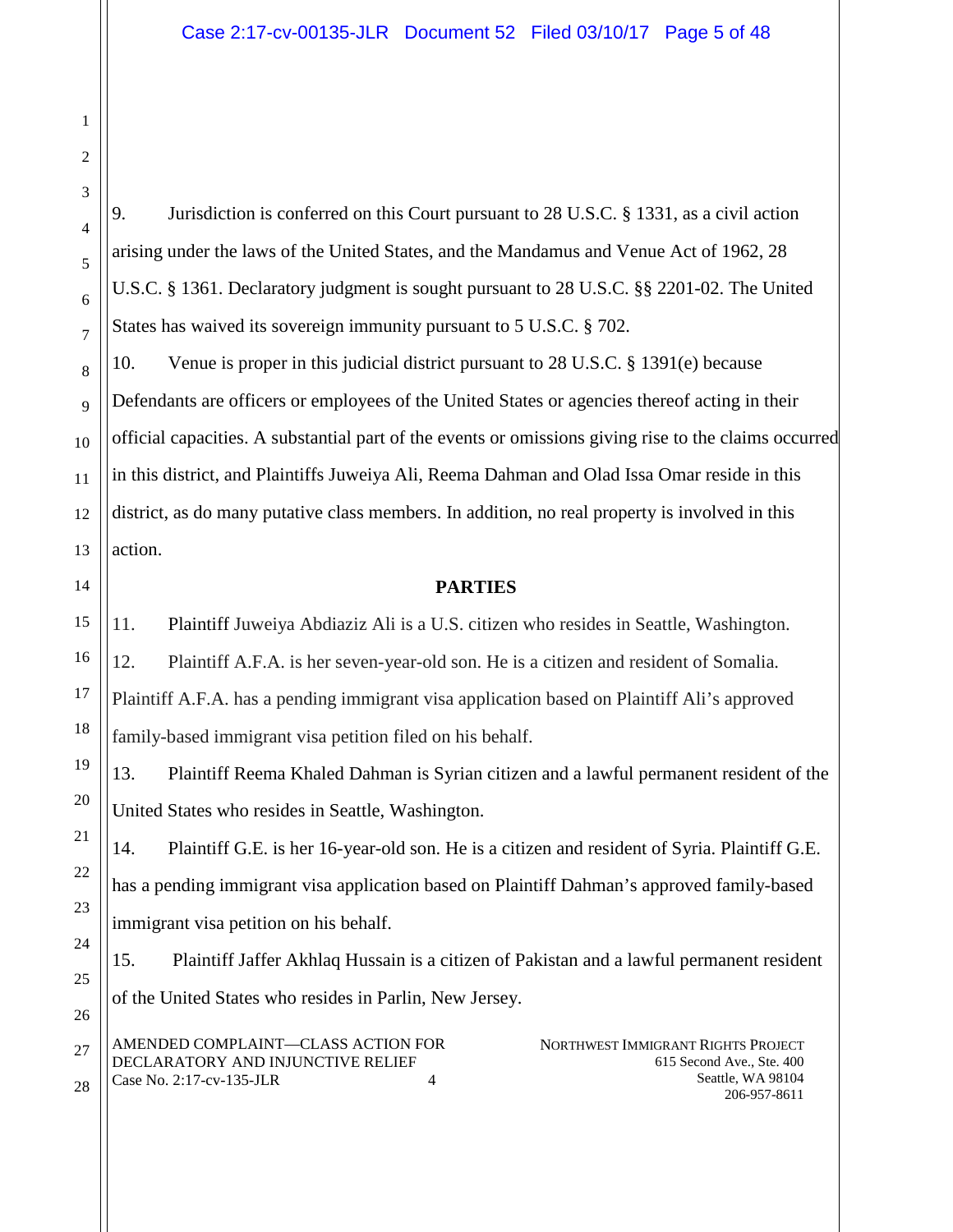16. Plaintiff Seyedehfatemeh Hamedani is the wife of Plaintiff Hussain. She is a citizen and resident of Iran. Plaintiff Hamedani has a pending immigrant visa application based on Plaintiff Hussain's approved family-based immigrant visa petition filed on her behalf.

17. Plaintiff Olad Issa Omar is a 46-year-old naturalized citizen of the United States who resides in Seattle, Washington. Mr. Omar was born in Somalia.

18. Plaintiff Faduma Olad Issa is the nineteen-year-old daughter of Plaintiff Omar. She was born in Kenya and resides in Kenya with her two siblings. Under Kenyan *jus sanguinis* law, she is a citizen of Somalia. She has a pending immigrant visa application based upon Plaintiff Omar's approved family-based visa petition filed on her behalf.

19. Plaintiff F.O.I. is the seventeen-year-old daughter of Plaintiff Omar. She was born in Kenya and resides in Kenya with her two siblings. Under Kenyan *jus sanguinis* law, she is a citizen of Somalia. She has a pending immigrant visa application based upon Plaintiff Omar's approved family-based visa petition filed on her behalf.

20. Plaintiff S.O.I. is the twelve-year-old son of Plaintiff Omar. He was born in Kenya and resides in Kenya with his two siblings. Under Kenyan *jus sanguinis* law, he is a citizen of Somalia. He has a pending immigrant visa application based upon Plaintiff Omar's approved family-based visa petition filed on his behalf.

21. Defendant Donald Trump is the President of the United States. He is sued in his official capacity.

22. Defendant Jefferson B. Sessions is the Attorney General of the United States. He is sued in his official capacity. Defendant Sessions has an integral role in the implementation of EO2. He is sued in his official capacity.

AMENDED COMPLAINT—CLASS ACTION FOR DECLARATORY AND INJUNCTIVE RELIEF Case No. 2:17-cv-135-JLR 5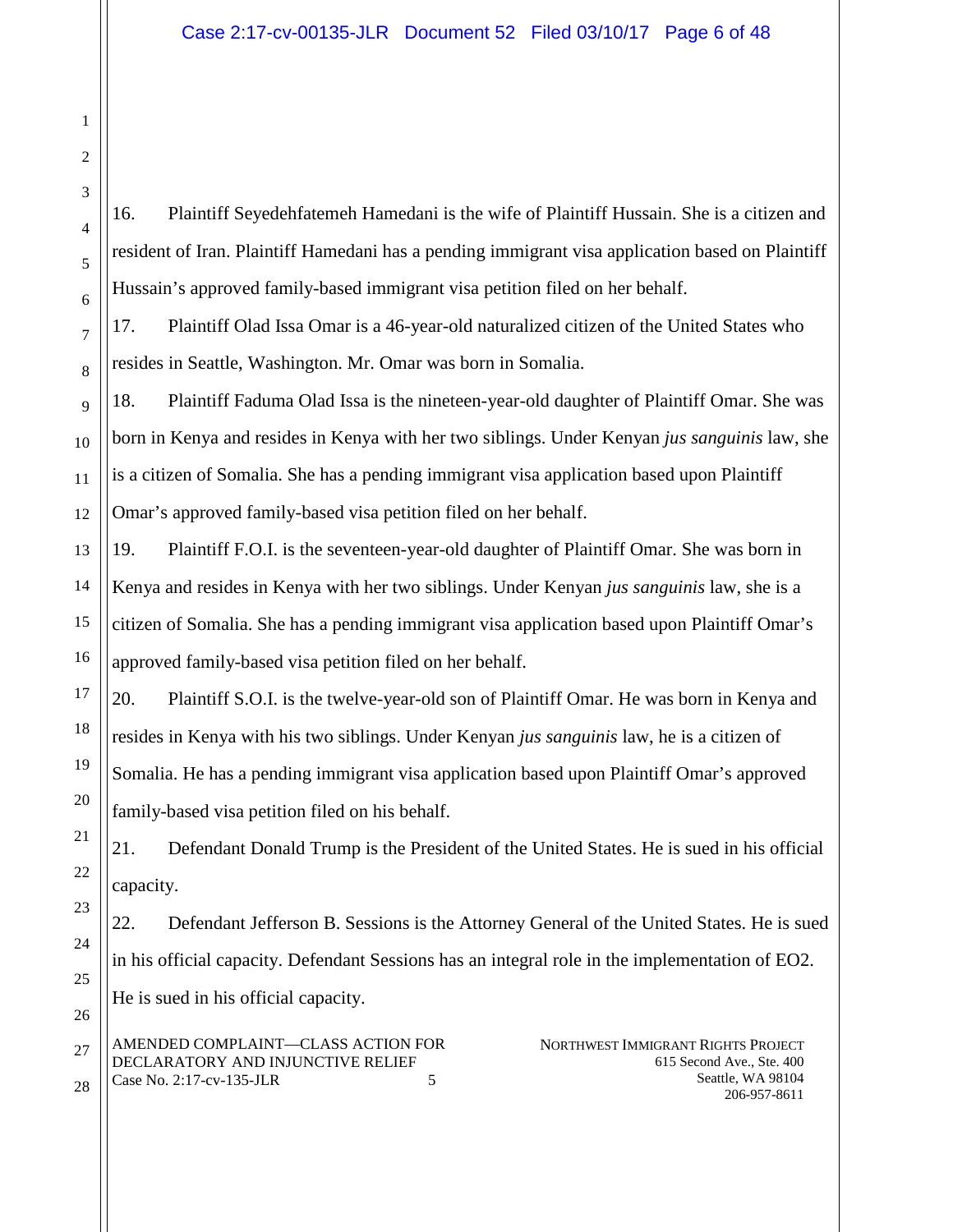23. Defendant U.S. Department of State (DOS) is a cabinet department of the United States federal government. DOS has an integral role in the immigrant visa application and adjudication process.

24. Defendant Rex W. Tillerson is the Secretary of State and as such is the chief foreign affairs adviser to the President. His responsibilities include administering DOS and supervising the administration of U.S. immigration laws abroad. He has an integral role in the implementation of EO2. He is sued in his official capacity.

25. Defendant U.S. Department of Homeland Security (DHS) is a cabinet department of the United States federal government. DHS has an integral role in the immigrant visa application and adjudication process.

26. Defendant John F. Kelly is the Secretary of DHS and is responsible for the administration and enforcement of the INA and oversight of all operations of DHS. He has an integral role in the implementation of EO2. He is sued in his official capacity.

27. Defendant United States Citizenship and Immigration Services (USCIS) is a component of DHS responsible for, inter alia, adjudicating immigrant visa petitions filed on behalf of foreign nationals seeking to immigrate to the United States. USCIS plays an integral role in the immigrant visa application and adjudication process.

28. Defendant Lori Scialabba is the Acting Director of USCIS and is responsible for its oversight and administration, including responsibility for USCIS' role in the immigrant visa application and adjudication process. She has an integral role in the implementation of EO2. She is sued in her official capacity.

AMENDED COMPLAINT—CLASS ACTION FOR DECLARATORY AND INJUNCTIVE RELIEF Case No. 2:17-cv-135-JLR 6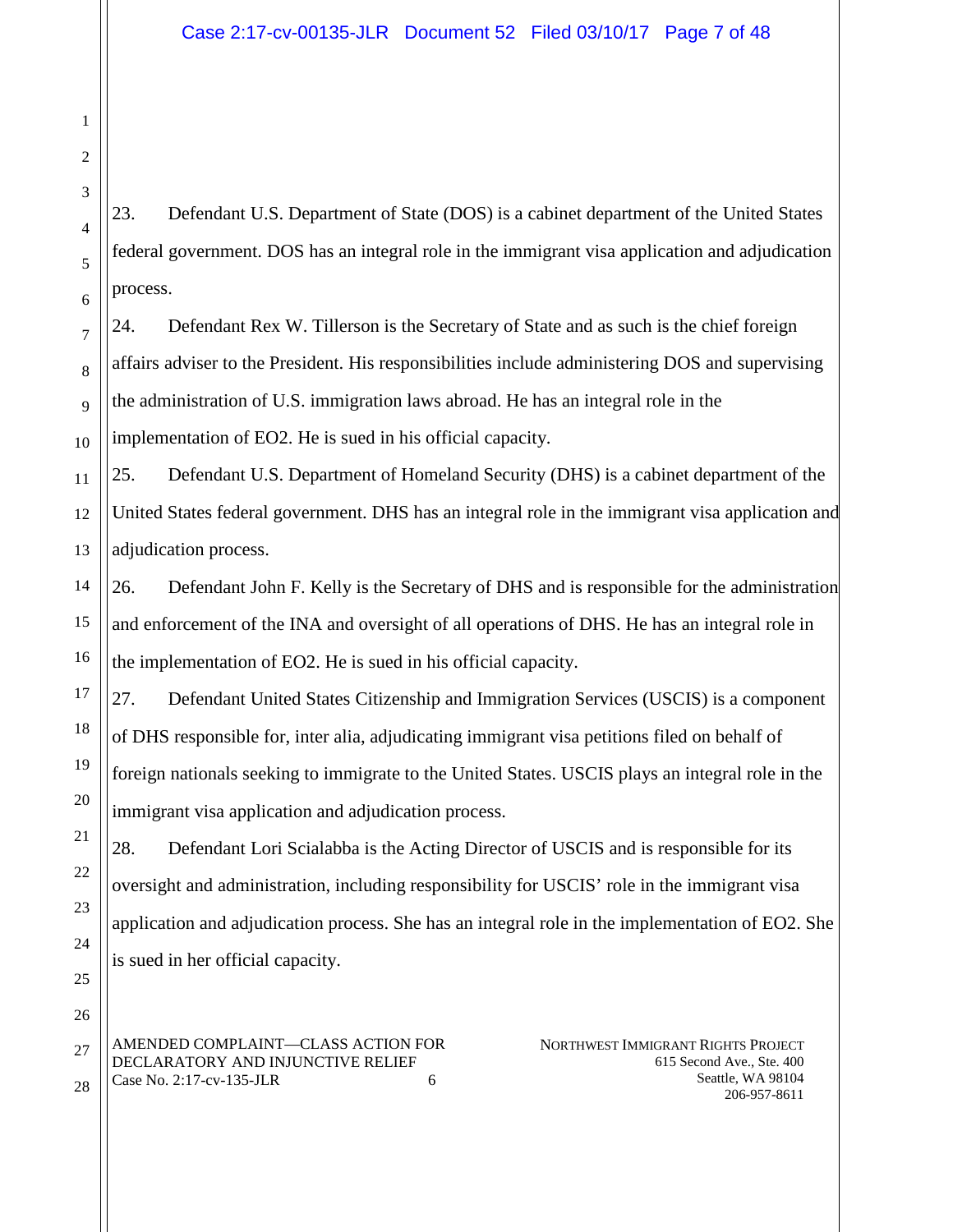29. Defendant Customs and Border Protection (CBP) is a component of DHS responsible for, inter alia, inspections of noncitizens who arrive at ports of entry and determining whether to admit or parole them into the United States. CBP has and will continue to play an integral role in implementing the EOs.

30. Defendant Kevin K. McAleenan is the Acting Commissioner of CBP and is responsible for its oversight and administration, including CBP's role in implementing the EOs. He has an integral role in the implementation of EO2. He is sued in his official capacity.

31. Defendant Office of Director of National Intelligence is assigned responsibility under the EOs to consult with DHS to determine what measures the affected countries will need to take in order to resume immigrant visa adjudication for their nationals.

32. Defendant Michael Dempsey is the Acting Director of National Intelligence (DNI), and is responsible for its oversight and administration, including responsibility for DNI's role in vetting countries targeted by the EOs. He is sued in his official capacity.

### **BACKGROUND**

33. The INA sets forth a rigorous multi-step application process for those seeking to obtain an immigrant visa to the United States. *See generally* 8 U.S.C. §§ 1153 and 1154.

NORTHWEST IMMIGRANT RIGHTS PROJECT 615 Second Ave., Ste. 400 AMENDED COMPLAINT—CLASS ACTION FOR DECLARATORY AND INJUNCTIVE RELIEF Case No. 2:17-cv-135-JLR 7 34. As an initial step, the government must receive and approve an immigrant visa petition. A qualifying U.S. citizen family member or employer must submit a visa petition on behalf of a foreign national beneficiary and pay an accompanying filing fee to USCIS, a subdivision of DHS, using either Form I-130 (Petition for Alien Relative) or Form I-140 (Petition for Alien Worker). In order to qualify for a family-based visa immigrant petition, the petitioner's relationship to the beneficiary must fall within a prescribed statutory classification. In general, in

Seattle, WA 98104 206-957-8611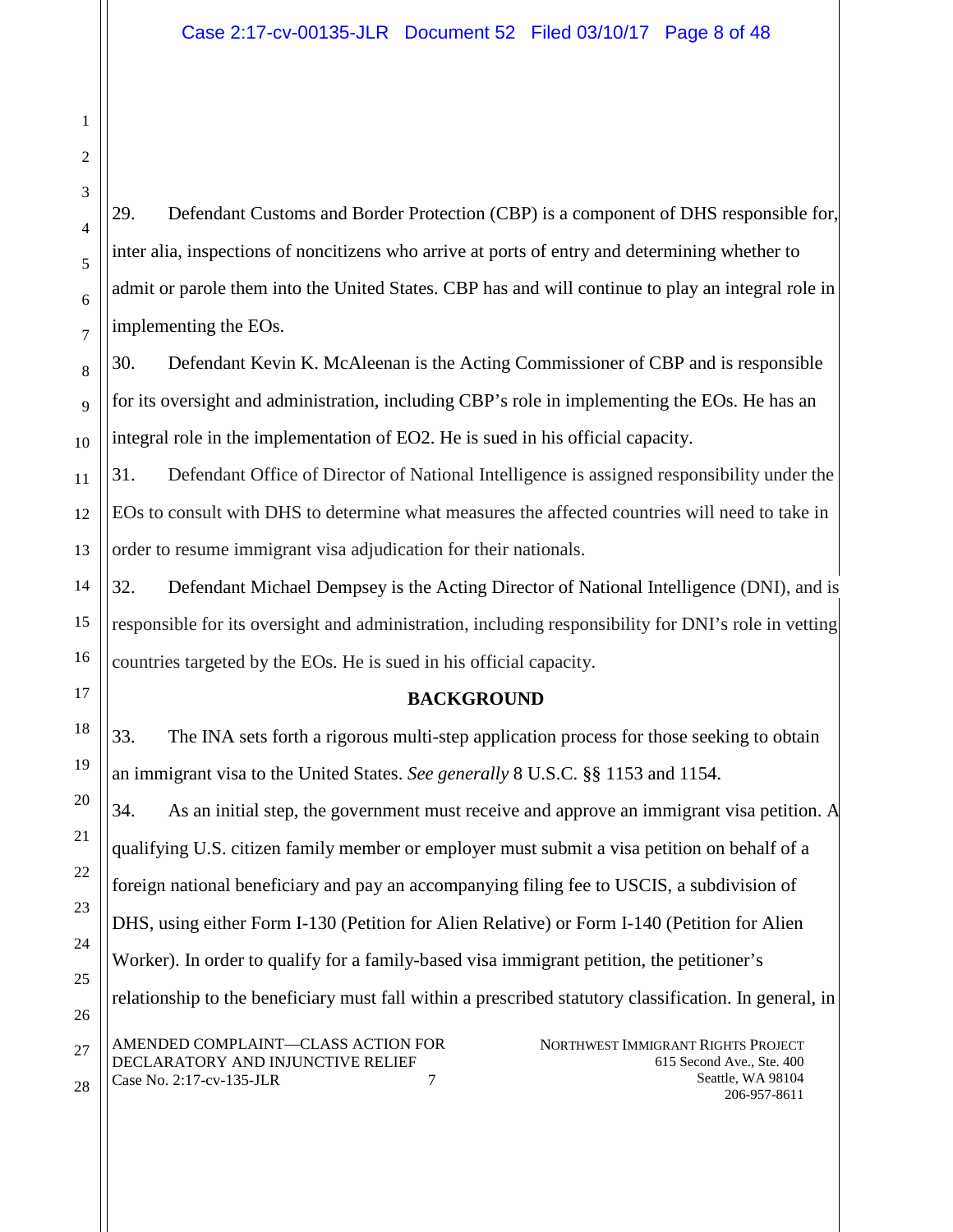order to qualify for an employment-based immigrant visa, the beneficiary must meet a variety of requirements, for example, qualification for the job that she seeks and a lack of U.S. workers available to take that job.

35. Certain other limited categories of noncitizens are eligible to immigrate pursuant to the diversity visa program and other special immigrant visa programs established by legislation. These individuals apply for an immigrant visa by filing Form I-360 (Petition for Amerasian, Widow(er), or Special Immigrant) with USCIS.

36. If USCIS approves the visa petition, the beneficiary of the petition is eligible to begin the process to apply to immigrate as soon as a visa number becomes available. If a visa number is immediately available, she may begin the process of applying for the immigrant visa immediately; if there is a backlog in the visa category in which she falls, she may wait months or years for a visa number to become immediately available. The length of the wait depends on factors such as the type of petition, the country of nationality, and/or the family or employment category for which a visa number is sought. *See* Visa Bulletin For March 2017, *available a*t https://travel.state.gov/content/visas/en/law-and-policy/bulletin/2017/visa-bulletin-for-march-2017.html.

37. After USCIS approves an immigrant visa petition, the beneficiary (i.e., the immigrant visa applicant) faces additional fees, additional applications, and screening by the National Visa Center (NVC), a component of DOS. Once the additional fees are paid, the immigrant visa applicant must submit Form DS-260 (Immigrant Visa Electronic Application), and, in many cases, Form I-864 (Affidavit of Support).

AMENDED COMPLAINT—CLASS ACTION FOR DECLARATORY AND INJUNCTIVE RELIEF Case No. 2:17-cv-135-JLR 8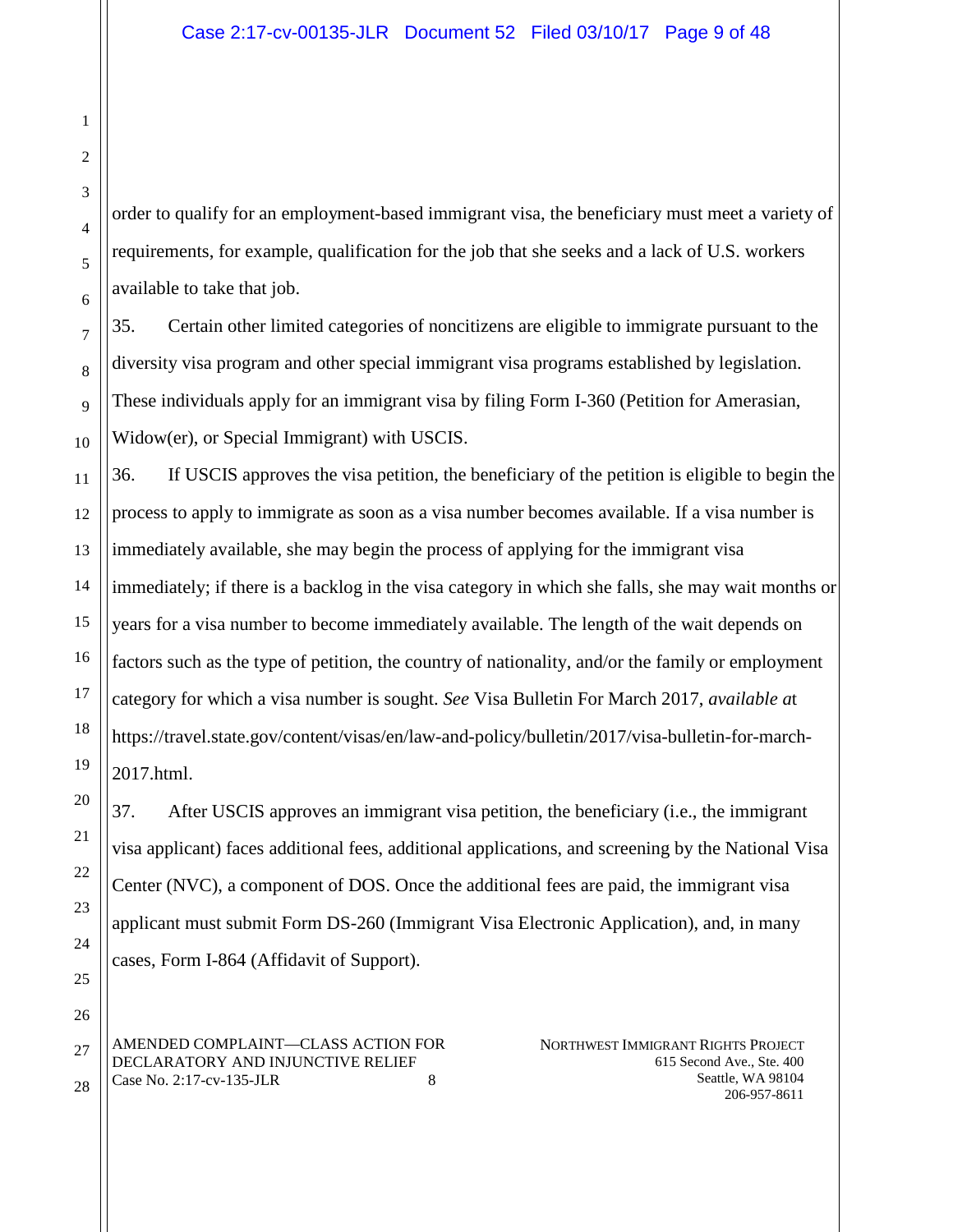28

38. At this stage, DOS and DHS conduct a variety of security checks regarding the applicant's background and any possible criminal history. Pursuant to the Homeland Security Act of 2002 (HSA), P.L. No. 107-296, 116 Stat. 2135 (Nov. 25, 2002), the government created and implemented multiple additional visa security screening mechanisms, and on September 28, 2003, DHS and DOS entered into a Memorandum of Understanding "to create and maintain an effective, efficient visa process that secures America's borders from external threats and ensures that our borders remain open to legitimate travel to the United States." *Available at*: https://nationalimmigrationproject.org/PDFs/practitioners/practice\_advisories/pr/dos-dhsmou.pdf.

39. Security checks include screening by Defendant DOS. Consular officers use the Consular Lookout and Support System (CLASS), which was reported in 2012 to contain more than 42.5 million agency records, including those from the FBI, Drug Enforcement Agency, and DHS, and the Consular Consolidated Database (CCD), which contains more than 143 million visa application records with biometric and biographic information. The CCD links with other databases controlled by DHS and the FBI, including DHS's Traveler Enforcement Compliance System (TECS), a substantial database of law enforcement and border inspection information, DHS's Automated Biometric Identification System (IDENT), and the FBI's Integrated Automated Fingerprint Identification System (IAFIS). DOS also uses facial recognition technology to screen visa applicants against a watchlist of photos of known and suspected terrorists obtained from the Terrorist Screening Center (TSC) and visa applicant photos contained in the CCD.

AMENDED COMPLAINT—CLASS ACTION FOR DECLARATORY AND INJUNCTIVE RELIEF Case No. 2:17-cv-135-JLR 9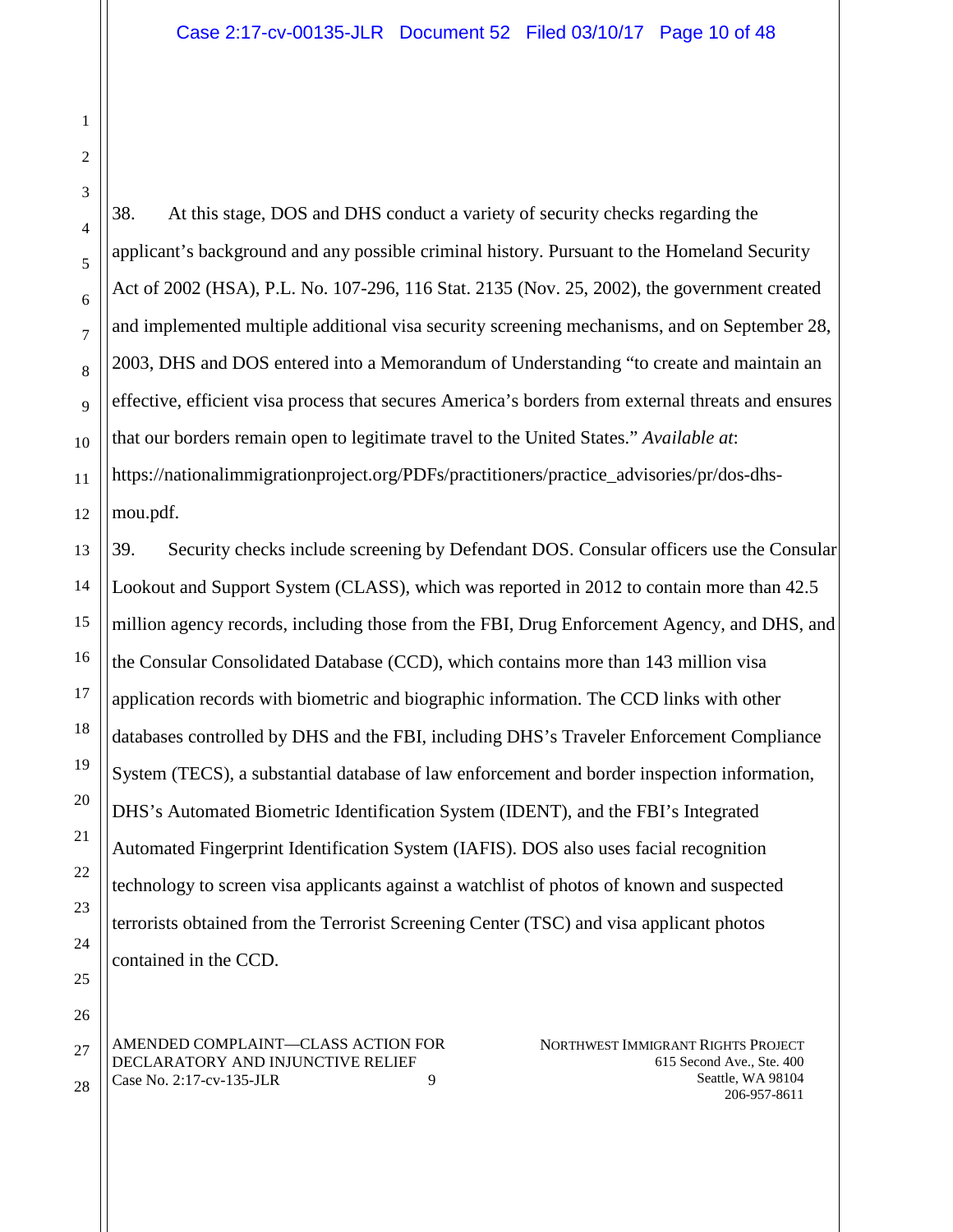40. In addition to the extensive screening that each consular officer conducts in every case, the officers must send select visa cases for greater review by intelligence and law enforcement agencies, including the FBI and other counterterrorism agencies, for issuance of Security Advisory Opinions (SAOs).

41. On information and belief, Defendant DHS also actively operates at least twenty-six Visa Security Units (VSUs) in at least twenty high-risk countries abroad, which are dedicated to performing visa security activities using law enforcement resources and databases not available to consular officers.

42. Defendants also apply further interagency counterterrorism screening to all visa applicants, with specialized screening for cases referred for SAOs, drawing on the federal government's terrorism databases and watchlists.

43. In addition to this vigorous screening process, immigrant visa applicants also must undergo a medical examination by an embassy-approved physician, and submit to a tenfingerprint biometric scan, pursuant to the Enhanced Border Security and Visa Entry Reform Act of 2002, at the U.S. embassy or consulate before attending their visa interviews.

44. After all necessary paperwork and agency screening of the beneficiary is completed, the U.S. embassy or consulate will issue an interview notice, requiring her to appear at a U.S. embassy or consulate. At the appointment, a consular officer interviews the immigrant visa applicant and reviews the wide range of supporting documents, including documentation of her medical exam, identity documents, documents establishing her visa eligibility, a police certificate, and any military or prison records.

AMENDED COMPLAINT—CLASS ACTION FOR DECLARATORY AND INJUNCTIVE RELIEF Case No. 2:17-cv-135-JLR 10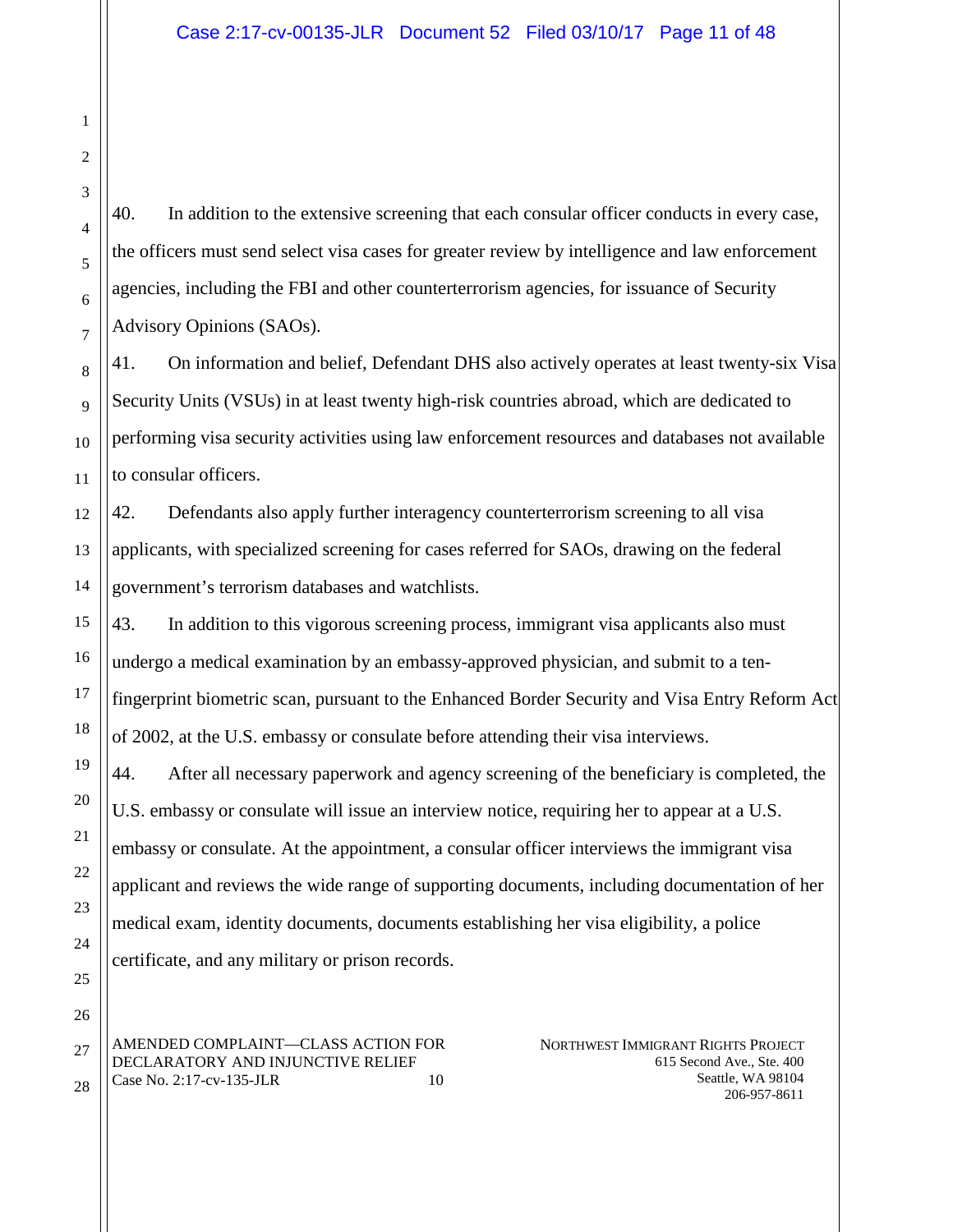45. In order for a consular officer to grant an immigrant visa application, the officer must establish that the applicant is eligible for a visa and is not barred by various grounds of inadmissibility set forth in the INA, including national security-related grounds. *See*, *e.g.*, 8 U.S.C. § 1182(a)(3).

46. If the consular officer approves the immigrant visa application, the person is issued an immigrant visa and accompanying paperwork in a sealed envelope (also known as an immigrant visa packet), which she must present upon arrival in the United States. At the time the individual receives the packet, she becomes an immigrant visa holder and must enter the United States within 6 months of the date her visa is issued.

47. The individual presents the visa packet to a CBP inspecting officer at a port of entry. The officer reviews the visa packet and independently determines the individual's admissibility to the United States under 8 U.S.C. **§** 1182. Upon admission to the United States, the immigrant visa holder becomes a lawful permanent resident (LPR).

48. Other noncitizens who qualify for an immigrant visa through such programs as the diversity visa and special immigrant visa programs follow a similar application, screening, adjudication, and admission process.

# **FACTUAL ALLEGATIONS**

# *Defendant Trump's January 27, 2017 Executive Order*

49. On January 20, 2017, Defendant Trump was inaugurated as the forty-fifth President of the United States.

NORTHWEST IMMIGRANT RIGHTS PROJECT 615 Second Ave., Ste. 400 Seattle, WA 98104 AMENDED COMPLAINT—CLASS ACTION FOR DECLARATORY AND INJUNCTIVE RELIEF 50. One week later, on January 27, Defendant Trump signed EO1. Claiming a need to "protect Americans" from the threat of terrorism and blaming DOS policy for the September 11,

Case No. 2:17-cv-135-JLR 11

206-957-8611

1

2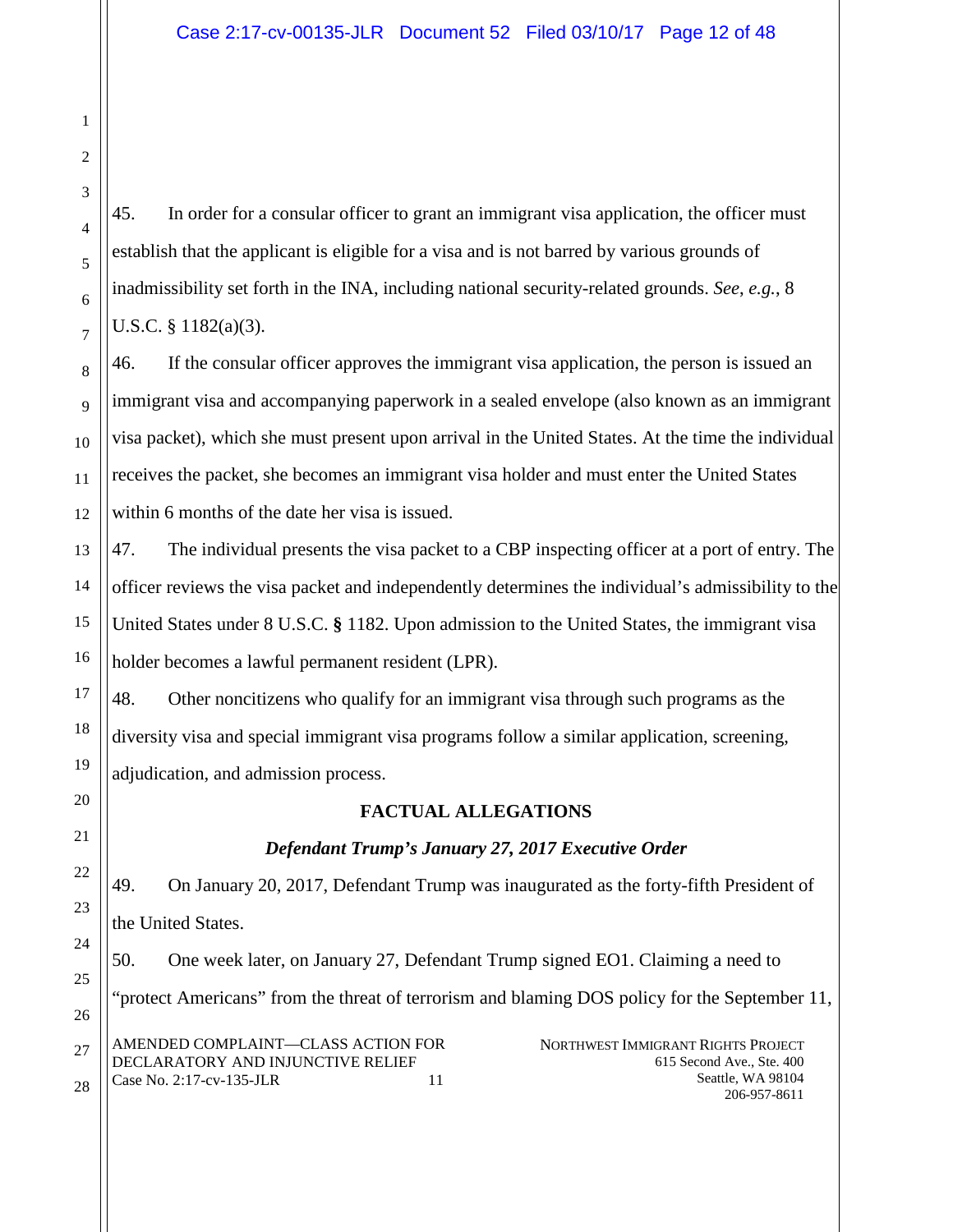28

1

2001 tragedies (Sections 1 and 2), EO1 orders the immediate implementation of major changes to the ability of foreign nationals to seek and obtain admission to the United States. It impacts all major categories of foreign nationals who seek admission to the United States: immigrants, nonimmigrants, and refugees. Among its provisions, EO1 directs federal agencies to develop screening standards for all immigration benefits to identify individuals who enter fraudulently intending to cause harm (Section 4); suspends refugee processing for 120 days, halts the processing and admission of Syrian refugees indefinitely, and reduces the number of refugee admissions from 110,000 to 50,000 in fiscal year 2017 (Section 5); orders the heads of executive departments to consider rescinding their exercise of discretionary authority to waive inadmissibility under  $8 \text{ U.S.C.} \$  $8 \frac{1182(a)(3)}{2}$  (Section 6); directs agencies to expedite the completion and implementation of a biometric entry-exit system which includes reporting requirements (Section 7); and suspends DOS's authority to waive visa interviews unless a person is subject to a specific statutory exemption (Section 8).

51. Sections 3(a) and (b), entitled "Suspension of Issuance of Visas and Other Immigration Benefits to Nationals of Countries of Particular Concern," order DHS, in consultation with DOS and the Director of National Intelligence (DNI), to review and submit a report to the President on "the information needed from any country to adjudicate any visa, admission, or other benefit under the INA (adjudications)" to verify an applicant's identity and assess her threat to security or public safety.

52. In Section 3(c), the President, pursuant to 8 U.S.C. 1182(f), bans all persons from countries referred to in 8 U.S.C.  $\S 1187(a)(12)$  from entering the United States on an immigrant

AMENDED COMPLAINT—CLASS ACTION FOR DECLARATORY AND INJUNCTIVE RELIEF Case No. 2:17-cv-135-JLR 12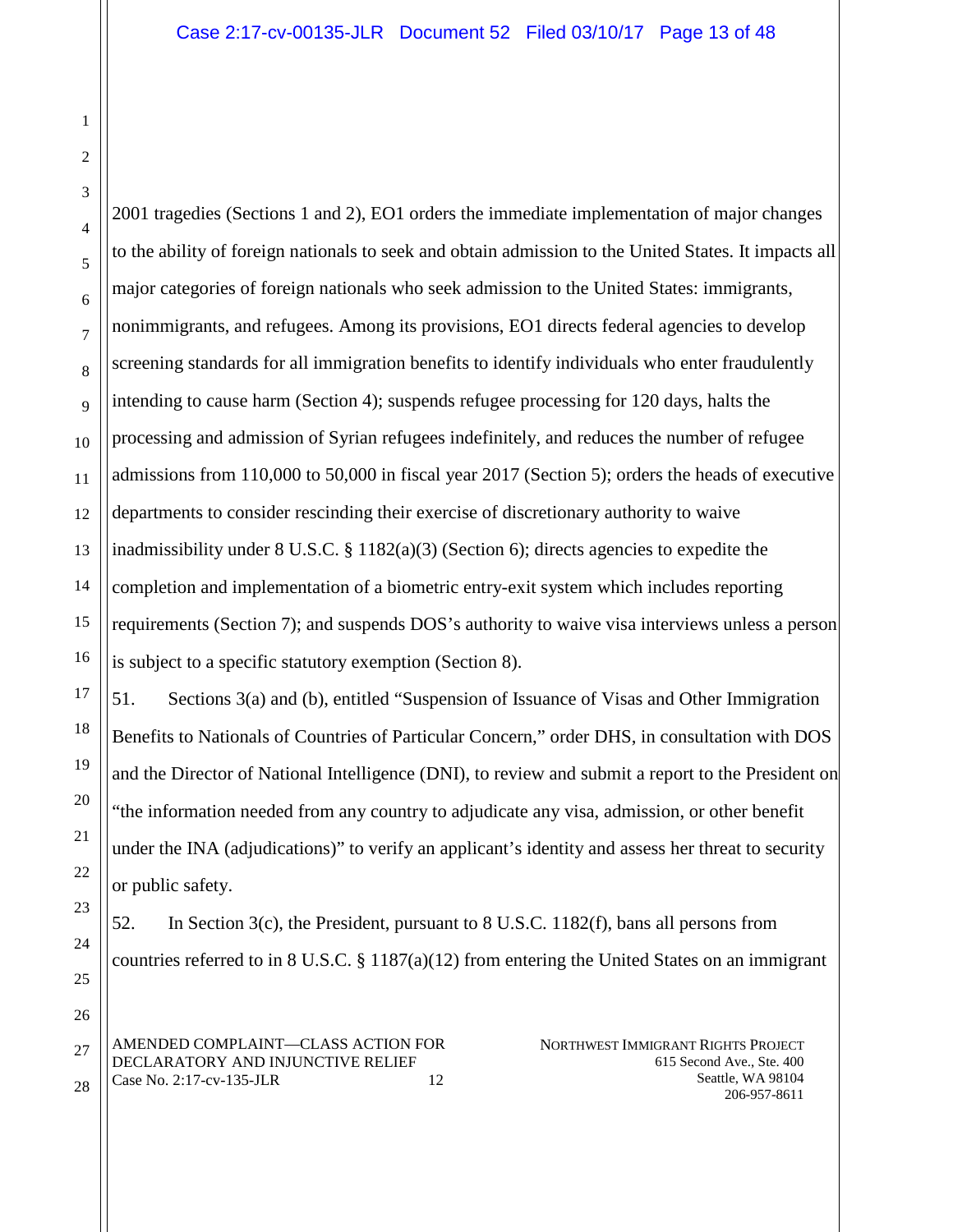or nonimmigrant visa for 90 days, with limited exceptions not relevant here. These countries are Iraq, Iran, Libya, Somalia, Sudan, Syria, and Yemen.

53. Sections 3(d)-(f) set forth a timetable for identifying countries that do not supply the information on foreign nationals included in the DHS report to the President and requesting their compliance. For those that fail to comply, the President may impose a ban on the entry of nationals of that country until such time as the country complies. At any time, DOS or DHS may suggest that the President impose similar treatment on additional countries.

#### *Resulting Chaos*

54. Immediately following issuance of EO1, hundreds of persons involved in the immigrant visa process were harmed. Plaintiffs A.F.A., G.E., Seyedehfatemeh Hamedani, Faduma Olad Issa, F.O.I., and S.O.I., along with an untold number of others, already had applied for visas; they faced the immediate suspension of the adjudication of their immigrant visa applications. Many others had been issued a visa and were en route or making plans to travel to the United States, and suddenly found themselves banned from entering the United States notwithstanding their valid visas.

NORTHWEST IMMIGRANT RIGHTS PROJECT 615 Second Ave., Ste. 400 Seattle, WA 98104 AMENDED COMPLAINT—CLASS ACTION FOR DECLARATORY AND INJUNCTIVE RELIEF Case No. 2:17-cv-135-JLR 13 55. The DOS and some U.S. embassies and consulates abroad immediately posted notices advising immigrant visa applicants that visa issuance had been suspended and visa interviews cancelled. The notices further advised that foreign nationals from the targeted countries should not schedule visa appointments, pay visa fees, or attend scheduled visa interviews; in fact, the notices indicated that individuals who showed up for scheduled visa interviews would not be permitted entry into the U.S. embassy or consulate. On January 27, 2017, DOS Deputy Assistant Secretary, Bureau of Consular Affairs, issued a cable stating that, upon the request of DHS and

206-957-8611

1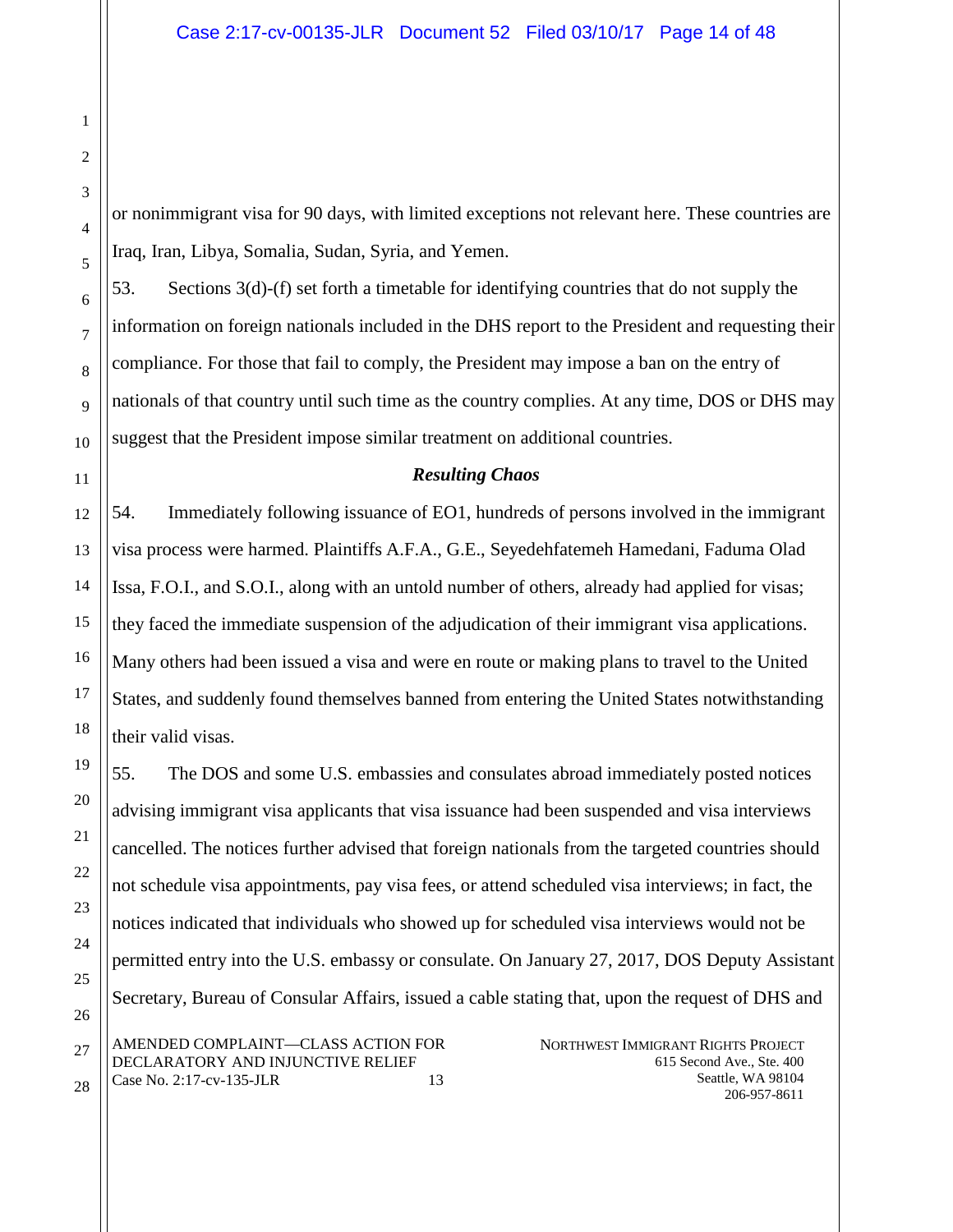pursuant to EO1 and INA §§ 212(f) and 221(i) (8 U.S.C. §§ 1182(f) and 1201(i)), he was revoking all valid immigrant and nonimmigrant visas of nationals of the seven targeted countries, with limited exceptions. Upon information and belief, DOS provisionally revoked approximately 60,000 visas in the period immediately following EO1.

56. An untold number of individuals who had already received valid visas were left unable to travel. Many others with valid visas had booked travel to the United States and were stopped in transit. Still others were refused entry into the United States and forced to return.

57. On February 3, 2017, the District Court for the Western District of Washington issued a temporary restraining (TRO) order in *Washington v. Trump*, enjoining sections 3(c), 5(a), 5(b), 5(c), and 5(e) of EO1. *See* No. 2:17-cv-00141-JLR, 2017 U.S. Dist. LEXIS 16012 (W.D. Wash. Feb. 3, 2017). On February 4, 2017, the government appealed the injunction to the Ninth Circuit and moved to stay this Court's order, which the Ninth Circuit denied. *See Washington v. Trump*, Case No. 17-35105 (9th Cir.).

58. Following issuance of the TRO, DOS announced that it had lifted the provisional revocation of visas of nationals from the seven countries, and that those visas were valid for travel to the United States if the individual was otherwise eligible. Notably, DOS stated that individuals whose visas had expired in the interim would have to reapply for new visas or seek extraordinary discretionary relief from CBP to enter the United States.

# *Defendant Trump Repeatedly Delays Issuing a New Executive Order Despite Claims of Urgency*

NORTHWEST IMMIGRANT RIGHTS PROJECT AMENDED COMPLAINT—CLASS ACTION FOR 59. In defense of the chaotic roll-out of EO1 and its call for an *immediate* ban on entry and suspension of immigration visa adjudications, Defendant Trump and those working closely with

DECLARATORY AND INJUNCTIVE RELIEF Case No. 2:17-cv-135-JLR 14 615 Second Ave., Ste. 400 Seattle, WA 98104 206-957-8611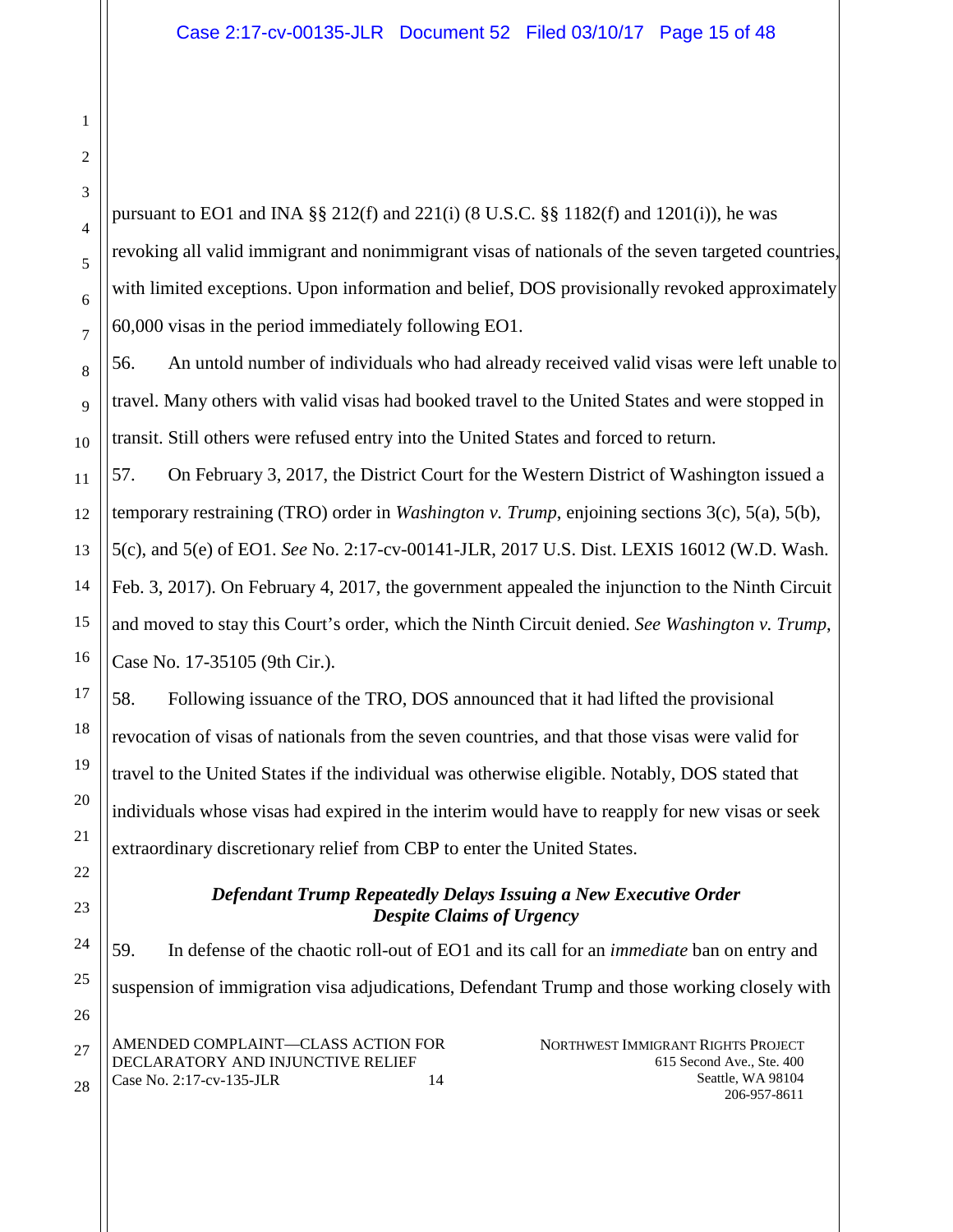him repeatedly stressed the urgency of the risk to the security of the United States. *See, e.g.*, Donald Trump (@realDonaldTrump), Twitter (Jan. 30, 2017, 08:31 AM) https://twitter.com/realDonaldTrump/status/826060143825666051 ("If the ban were announced with a one week notice, the 'bad' would rush into our country during that week. A lot of bad 'dudes' out there!"); Riley Beggin, *Protesters Caused "Only Disruption" Surrounding Immigration Order: White House Advisor*, ABC NEWS (Feb. 2, 2017) (providing statement of Stephen Miller that "[i]f you believe as we do that the next Trojan horse is just waiting to come in, then you have an obligation to act quickly and expeditiously"). Subsequent to the temporary restraining order issued in *Washington*, Defendant Trump stated that "many bad and dangerous people may be pouring into our country" because of this Court's "terrible decision." Donald Trump (@realDonaldTrump), Twitter (Feb. 4, 2017, 04:44 PM) https://twitter.com/realDonaldTrump/status/ 827996357252243456; *see also* Full transcript: President Donald Trump's news conference, CNN (Feb. 16, 2017) (explaining that decision to make EO1 effective immediately was to prevent "bad people" from having time to come in). 60. Despite this purported urgency, however, Defendant Kelly testified before Congress that he should have delayed the roll-out of EO1 in order to discuss the plan with members of Congress and with the leadership of relevant Congressional committees "to prepare them for what was coming." Matt Zapotosky, *John Kelly testifies travel ban should have been delayed*, BOSTON GLOBE (Feb. 7, 2017).

NORTHWEST IMMIGRANT RIGHTS PROJECT 615 Second Ave., Ste. 400 Seattle, WA 98104 206-957-8611 AMENDED COMPLAINT—CLASS ACTION FOR DECLARATORY AND INJUNCTIVE RELIEF Case No. 2:17-cv-135-JLR 15 61. Moreover, despite continued claims of urgency, Defendant Trump delayed issuance of EO2 for weeks. *See, e.g.*, Julia Carrie Wong, *Trump to sign new immigration policy after multiple court defeats of travel ban*, GUARDIAN (February 16, 2017); Jennifer Jacobs, *Trump*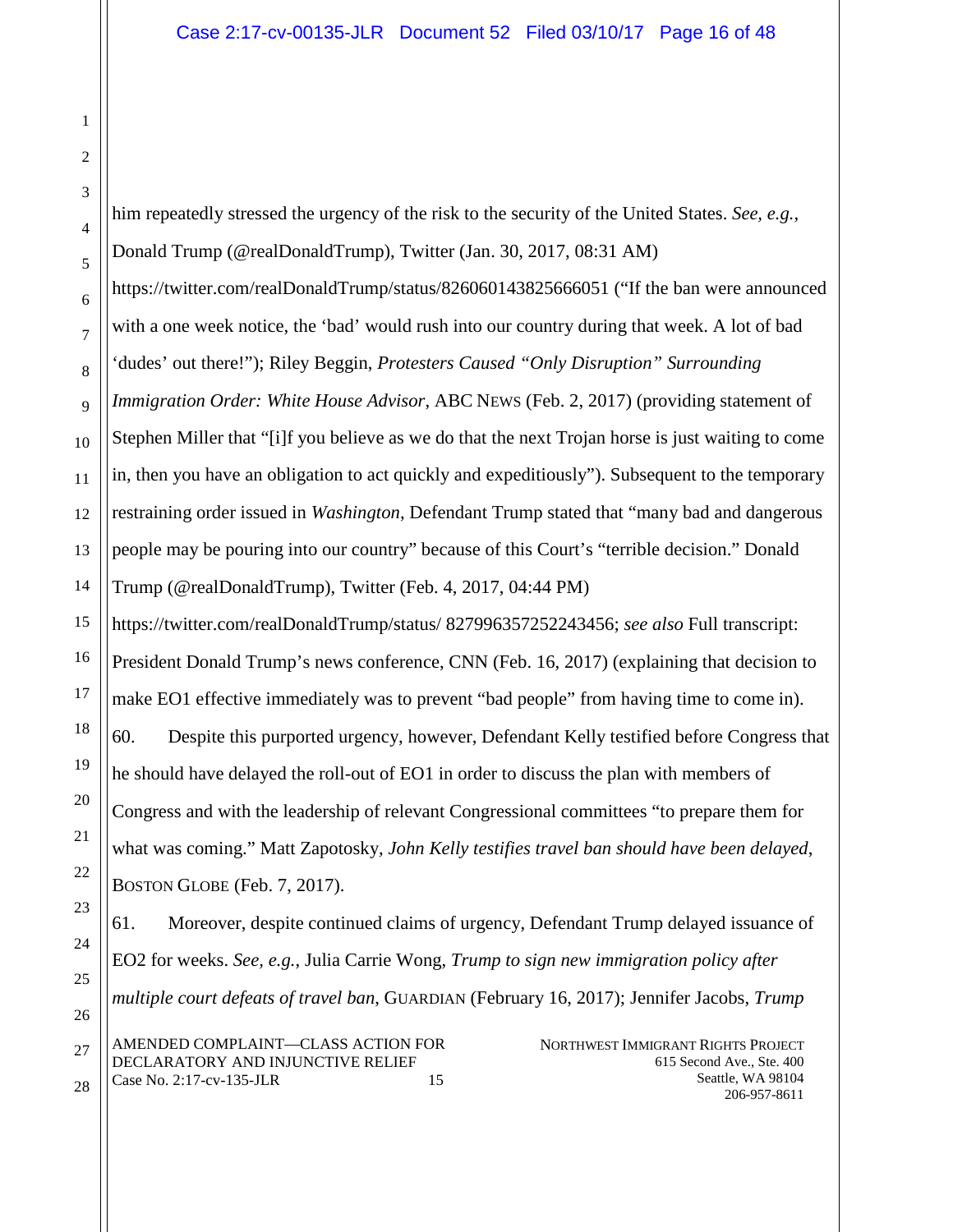*Delaying Revamped Immigration Order Until Next Week, Official Says*, BLOOMBERG (Feb. 22, 2017); Laura Jarrett et al., *Trump delays new travel ban after well-reviewed speech*, CNN (Mar. 1, 2017). Reportedly, some of the delay was motivated by a desire to prolong favorable press coverage of a speech made by Defendant Trump to Congress. *Id.*

#### *Defendant Trump's March 6, 2017 Executive Order*

62. On March 6, 2017, Defendant Trump issued EO2, which has the same discriminatory effect and motive as EO1. Whereas EO1 banned entry from seven countries, EO2 omits Iraq from this list, but continues to suspend visa adjudications and issuance and continues to ban entry of nationals of Iran, Libya, Somalia, Sudan, Syria, and Yemen. Thus, although Section 13 of EO2 technically revokes EO1 as of March 16, 2017, the unlawful effect of EO1 is extended and continued in EO2.

NORTHWEST IMMIGRANT RIGHTS PROJECT 615 Second Ave., Ste. 400 Seattle, WA 98104 AMENDED COMPLAINT—CLASS ACTION FOR DECLARATORY AND INJUNCTIVE RELIEF Case No. 2:17-cv-135-JLR 16 63. Section 1(a), entitled "Policy and Purpose," states that it is the policy of the United States to protect its citizens from terrorist attacks and to improve the screening and vetting protocols and procedures associated with the visa-issuance process. Section 1(e) quotes from DOS Country Reports on Terrorism 2015 regarding each of the six countries now included in the ban. Following these summaries, Section 1(f) states that a ban on entry is necessary because the "risk of erroneously permitting entry of a national of one of these countries who intends to commit terrorist acts or otherwise harm the national security of the United States is unacceptably high." 64. Section 1(h) declares that "recent history shows" that individuals have previously entered the United States who were threats to national security, and alludes to "hundreds of people who were *born abroad* who have been convicted of terrorism-related crimes in the United States since 2001." (emphasis added). EO2 provides no evidence in support of this statement; does not define

206-957-8611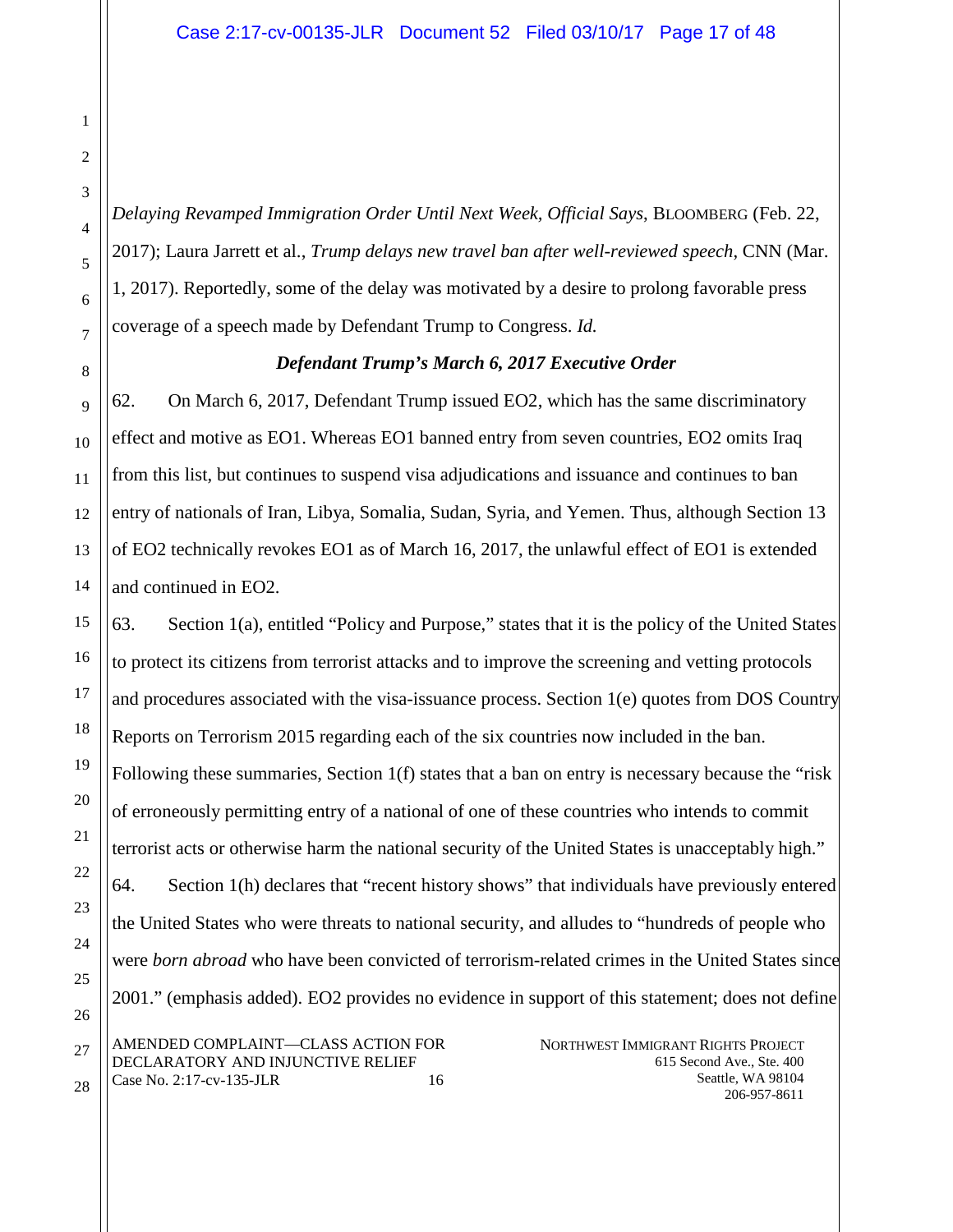what constitute "terrorism-related crimes;" and significantly, does not indicate whether any such crimes were committed by nationals of the six countries included in EO2.

65. In fact, it identifies only one such case—that of a Somalian who entered the United States as a refugee when a child. *Id.* On information and belief, this is a reference to the case of Mohamed Osman Mohamud, who entered the United States as a five-year-old refugee in 1996, subsequently became a U.S. citizen, and at age nineteen was arrested for the crime in question. Lynne Terry, *Family of Portland's bomb suspect, Mohamed Mohamud, fled chaos in Somalia for new life in America*, THE OREGONIAN (Dec. 4, 2010). EO2 does not clarify how heightened visa screening might detect and prevent the future radicalization of a five-year-old.

66. Section 2(a) through  $2(g)$  set out a multi-step process for review of, and determinations about, the information-sharing protocols that Defendants will require of the six countries in order to lift the suspension.

67. Section 2(c) contains the ban on entry that continues that found in Section 3(c) in EO1. Specifically, Defendant Trump proclaims pursuant to 8 U.S.C. §§ 1182(f) and 1185(a), that the unrestricted entry into the United States of nationals of the six targeted countries "would be detrimental to the interests of the United States." The entry of such nationals is again suspended for 90 days, starting on March 16, 2017.

68. EO2 purports to adopt this ban to "to temporarily reduce investigative burdens on relevant agencies" during review of the information-sharing protocols of each of the targeted countries; "to ensure the proper review and maximum utilization of available resources for the screening and vetting of foreign nationals;" and "to ensure that adequate standards are

AMENDED COMPLAINT—CLASS ACTION FOR DECLARATORY AND INJUNCTIVE RELIEF Case No. 2:17-cv-135-JLR 17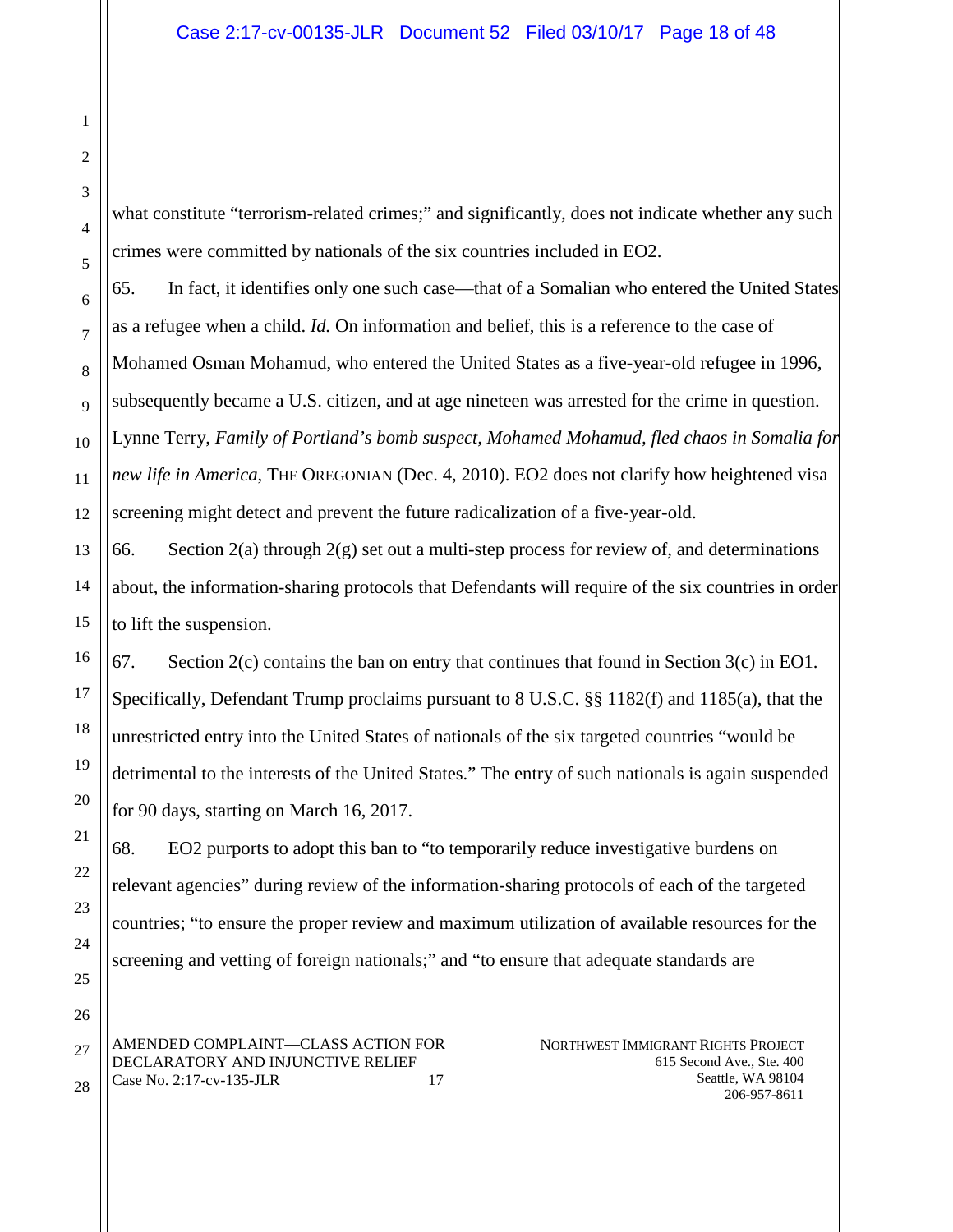established to prevent infiltration by foreign terrorists… in light of the national security concerns" with respect to each of the targeted countries.

69. Additional guidance provided by Defendant DHS indicates that the ban contained in Section 2(c) applies "to both nationals and citizens of the six countries." *Q&A: Protecting the Nation From Foreign Terrorist Entry Into The United States*, Dep't of Homeland Sec. (Mar. 6, 2017).

70. Section 3(a) specifies that the ban applies to nationals of the designated countries who are outside the United States on the effective date of this order; did not have a valid visa at 5:00 p.m., eastern standard time on January 27, 2017; and do not have a valid visa on the effective date of this order. Section 3(b) contains limited exceptions to this, none of which are applicable to the adjudication of immigrant visas.

71. Section 3(c) provides a list of potential grounds for individual waivers of the suspension of adjudications and entry. This waiver process is entirely discretionary, and the burden is placed on visa applicants to "demonstrate[] to the officer's satisfaction" that: denying entry during the suspension period would cause undue hardship;" the foreign national's "entry would not pose a threat to national security;" and such entry "would be in the national interest." For immigrant visa applicants who fall within the scope of the ban,  $\S$  3(a), no visa will be issued without a waiver being granted. *See* §§ 2(c) and (3).

NORTHWEST IMMIGRANT RIGHTS PROJECT 615 Second Ave., Ste. 400 Seattle, WA 98104 AMENDED COMPLAINT—CLASS ACTION FOR DECLARATORY AND INJUNCTIVE RELIEF Case No. 2:17-cv-135-JLR 18 72. Section 3(c) identifies nine situations in which a discretionary case-by-case waiver "could be appropriate." Those relevant to foreign nationals applying for an immigrant visa include cases in which the foreign national: demonstrates that undue hardship would be caused if prevented from visiting or residing with U.S. citizen or lawfully residing noncitizen family

206-957-8611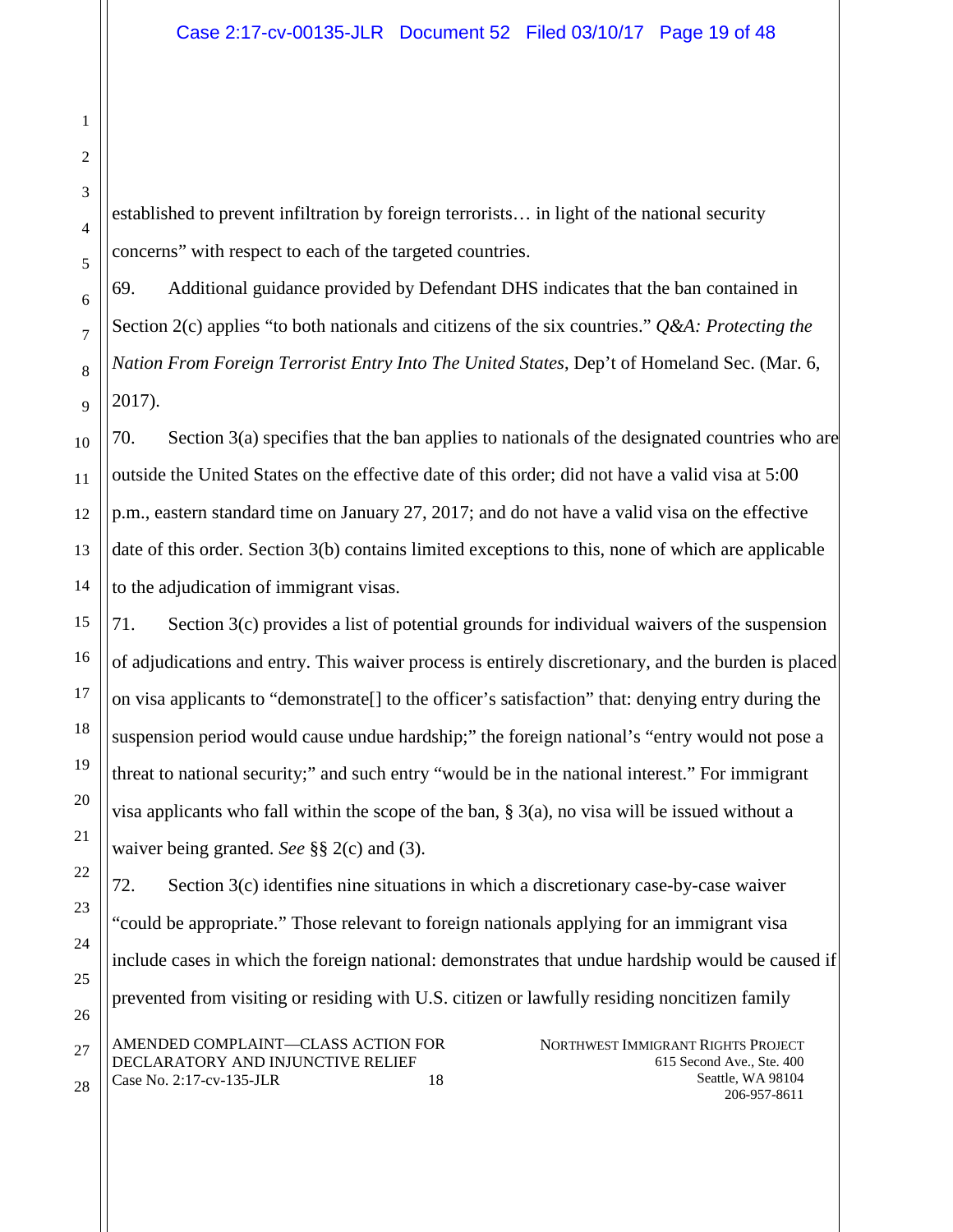members in the United States; has previously studied or worked in the United States; has significant ties to the United States; has significant business or professional interests here; is an infant, young child, adoptee, or person with urgent medical needs; is a former employee of the U.S. government; or is a landed Canadian immigrant applying for a visa from within Canada. 73. Section 3(c) provides no guidance on how the waiver process will be implemented, nor does it indicate how a visa applicant might meet the burden of proving he or she is not a threat to national security in light of the purported difficulty that Defendants have in making exactly such determinations with respect to nationals of the targeted countries.

### *EO2 Is Not a "Temporary Suspension"*

74. Sections 2(a), (b), and (d) through (f) of EO2 make clear that the initial 90-day suspension period will not be lifted automatically for any of the targeted countries. Instead, these sections provide a complex, multi-step process for determining what additional informationsharing each country must adopt in order for the ban to be lifted. These steps include an initial review of the existing information-sharing capabilities of each country; a determination of the additional information each country will need to share to satisfy Defendants that visa applicants from that country do not present a safety threat, which may vary by country; a report to the President on these determinations; negotiations with each country to obtain the additional information that is to be required; recommendations to the President about what countries should be subject to a continued entry ban based upon the outcome of the negotiations; and a proclamation from the President regarding the countries to be subject to a continued ban on entry of all or categories of its population who seek visas to the United States.

AMENDED COMPLAINT—CLASS ACTION FOR DECLARATORY AND INJUNCTIVE RELIEF Case No. 2:17-cv-135-JLR 19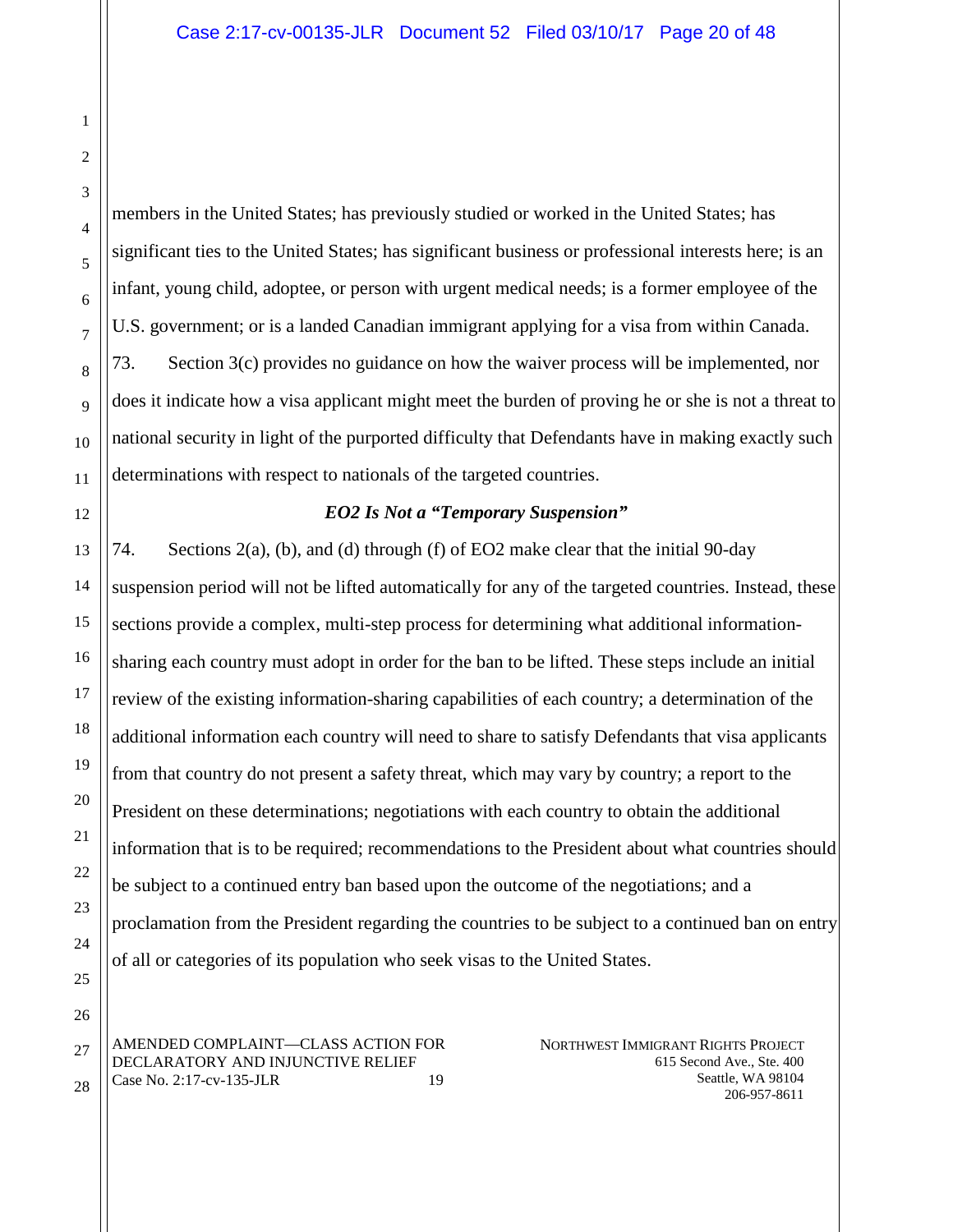28

75. Specifically, in Section 2(d), the Secretary of State is instructed to request that "all foreign governments that do not supply [information described in Section 2(a)] regarding their nationals" begin providing such information within 50 days. After 50 days, Section 2(e) directs the Secretary of State, the Secretary of Homeland Security, and the Attorney General to "submit to the President a list of countries recommended for inclusion in a Presidential proclamation that would prohibit the entry of appropriate categories of foreign nationals of countries that have not provided" the information described in section  $2(a)$ . This new proclamation would be indefinite, continuing "until [the countries provide the information] or until the Secretary of Homeland Security certifies that the country has an adequate plan to do so, or has adequately shared information through other means."

76. The Islamic Republic of Iran has not had any formal diplomatic relations with the United States since April 1980. Following EO1, the Iranian government issued a reciprocal travel ban on American citizens, and continued this ban following EO2. *Iran keeps ban on US visitors in response to Trump order*, YAHOO.COM, Mar. 7, 2017, https://www.yahoo.com/news/irankeeps-ban-us-visitors-response-trump-order-104300662.html. Iranian nationals and citizens wishing to immigrate to the United States undergo the full panoply of visa screening and adjudication in one of three U.S. embassies in Armenia, Turkey, or the United Arab Emirates. In the 37 years since the United States severed diplomatic ties with Iran and implemented visa processing outside of Iran, no American has been killed by an Iranian national in the United States as a result of any planned or actual terrorism-related act. Upon information and belief, negotiations over information sharing with the government of Iran will prolong indefinitely the period in which the ban is imposed on nationals of that country.

AMENDED COMPLAINT—CLASS ACTION FOR DECLARATORY AND INJUNCTIVE RELIEF Case No. 2:17-cv-135-JLR 20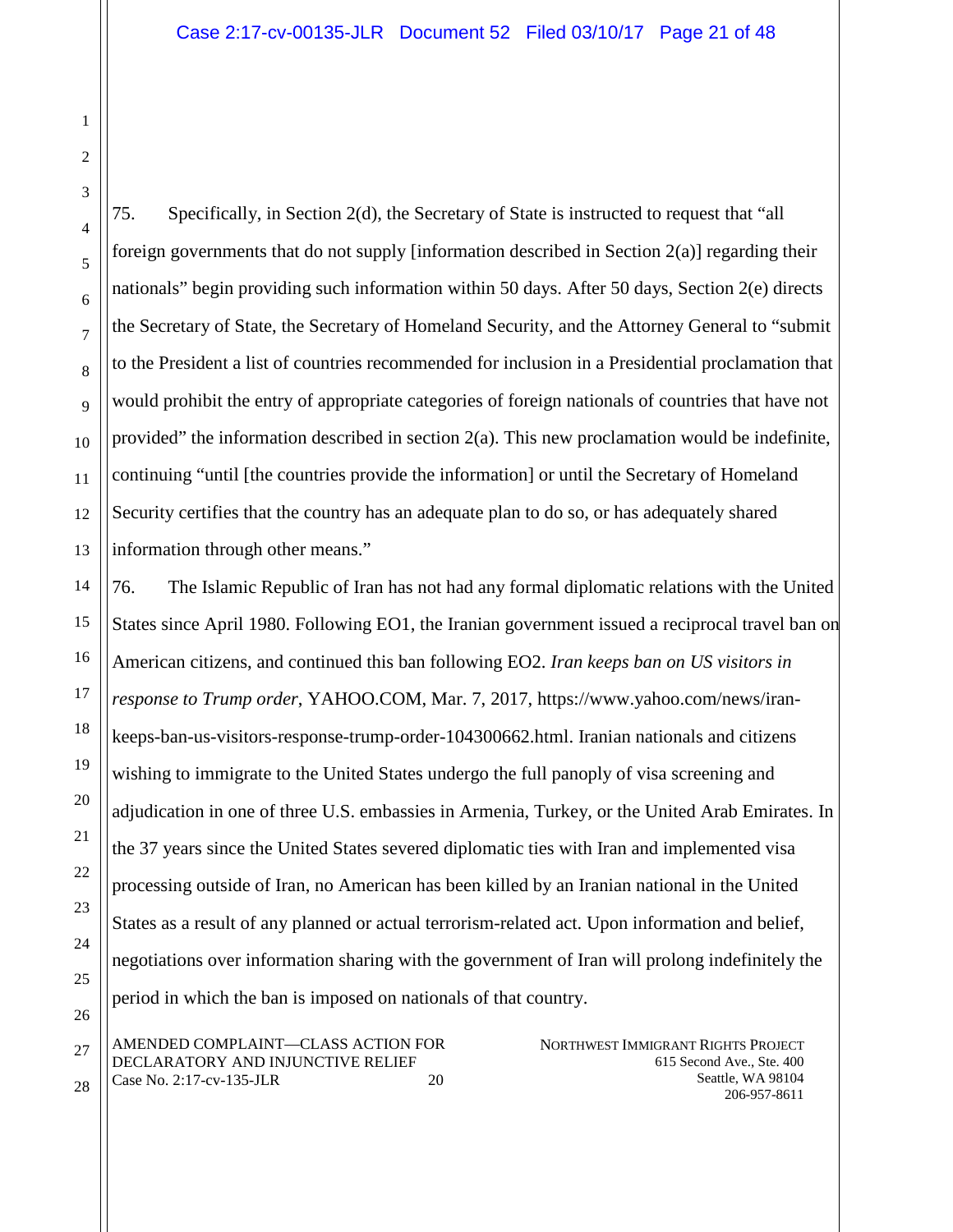28

77. Although the United States maintains formal relations with the Government of National Accord of Libya, this government does not control the majority of territory in Libya, and the United States has not had an embassy in Libya since July 26, 2014. U.S. Dep't of State, Libya Travel Warning, TRAVEL.STATE.GOV (Jan 27, 2017). Libyan nationals and citizens wishing to immigrate to the United States currently undergo full panoply of visa screening and adjudication in the U.S. embassy in Rabat, Morocco. In the three years since closing the U.S. Embassy in Libya, no Libyan national has been convicted of any planned or actual terrorismrelated violent act in the United States. Upon information and belief, negotiations over information sharing with the government of Libya will prolong indefinitely the period in which the ban is imposed on nationals of that country.

NORTHWEST IMMIGRANT RIGHTS PROJECT 615 Second Ave., Ste. 400 AMENDED COMPLAINT—CLASS ACTION FOR DECLARATORY AND INJUNCTIVE RELIEF 78. Although the United States recently reestablished formal diplomatic relations with Somalia, it has not had an embassy in Somalia in over twenty years. Bureau of African Affairs, U.S. Dep't of State, U.S. Relations with Somalia (2016). The current Somali government does not control the entire land mass of Somalia. Roughly 20 percent of Somalia is under the control of the self-declared Republic of Somaliland, which has no formal relations with the United States Additionally, a large percentage of Somali nationals reside outside Somalia in neighboring countries. Somalia nationals and citizens wishing to immigrate to the United States currently undergo the full panoply of visa screenings and adjudication at the U.S. embassy in Nairobi, Kenya, or at another U.S. Embassy outside of Somalia. In more than two decades since the United States closed its embassy in Somalia, only a single Somali individual, Mohamed Osman Mohamud, *see supra at ¶65*, has been convicted of any planned or actual terrorism-related violent act in the United States, and no American has been killed by a Somalia national in the

Seattle, WA 98104 206-957-8611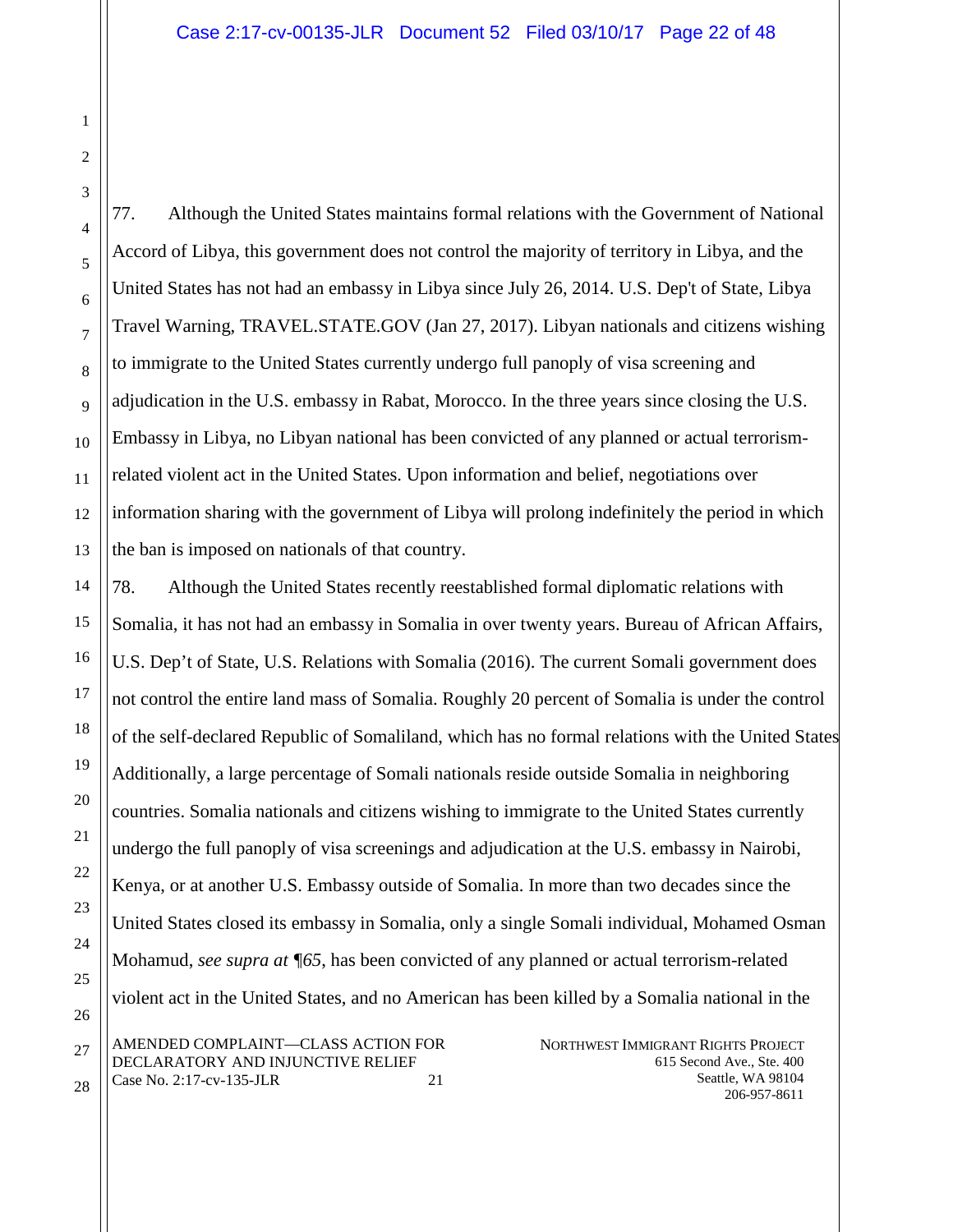United States as a result of any planned or actual terrorism-related act. Upon information and belief, negotiations over information sharing with the government of Somalia will prolong indefinitely the period in which the ban is imposed on nationals of that country.

79. Although the United States has not appointed an ambassador to Sudan since 2014, the United States maintains formal diplomatic relations with Sudan and currently maintains an embassy in the capital city of Khartoum. Bureau of African Affairs, US Dep't of State, U.S. Relations with Sudan (2015). Due to ongoing and widescale human rights violations on the part of the government of Sudan, the United States has a contentious relationship with the Sudanese government and in recent years has formally sanctioned the Sudanese government twice. *Id.* Sudanese nationals and citizens wishing to immigrate to the United States currently undergo the full panoply of visa screenings and adjudication in the U.S. embassy in Khartoum. No American has ever been killed by a Sudanese national in the United States as a result of any planned or actual terrorism-related act. Upon information and belief, negotiations over information sharing with the government of Sudan will prolong indefinitely the period in which the ban is imposed on nationals of that country.

NORTHWEST IMMIGRANT RIGHTS PROJECT 615 Second Ave., Ste. 400 Seattle, WA 98104 AMENDED COMPLAINT—CLASS ACTION FOR DECLARATORY AND INJUNCTIVE RELIEF Case No. 2:17-cv-135-JLR 22 80. The Syrian Arab Republic currently does not have any formal diplomatic relations with the United States, following action taken by DOS to expel the Syrian embassy and consular presence from the United States as of March 31, 2014. Bureau of Near Eastern Affairs, US Dep't of State, U.S. Relations with Syria (2014). Syrian nationals and citizens wishing to immigrate to the United States currently undergo the full panoply of visa screening and adjudication in the U.S. embassy in Amman, Jordan. In the three years since the United States severed diplomatic ties with Syria, no Syrian national has been convicted of any planned or actual terrorism-related

206-957-8611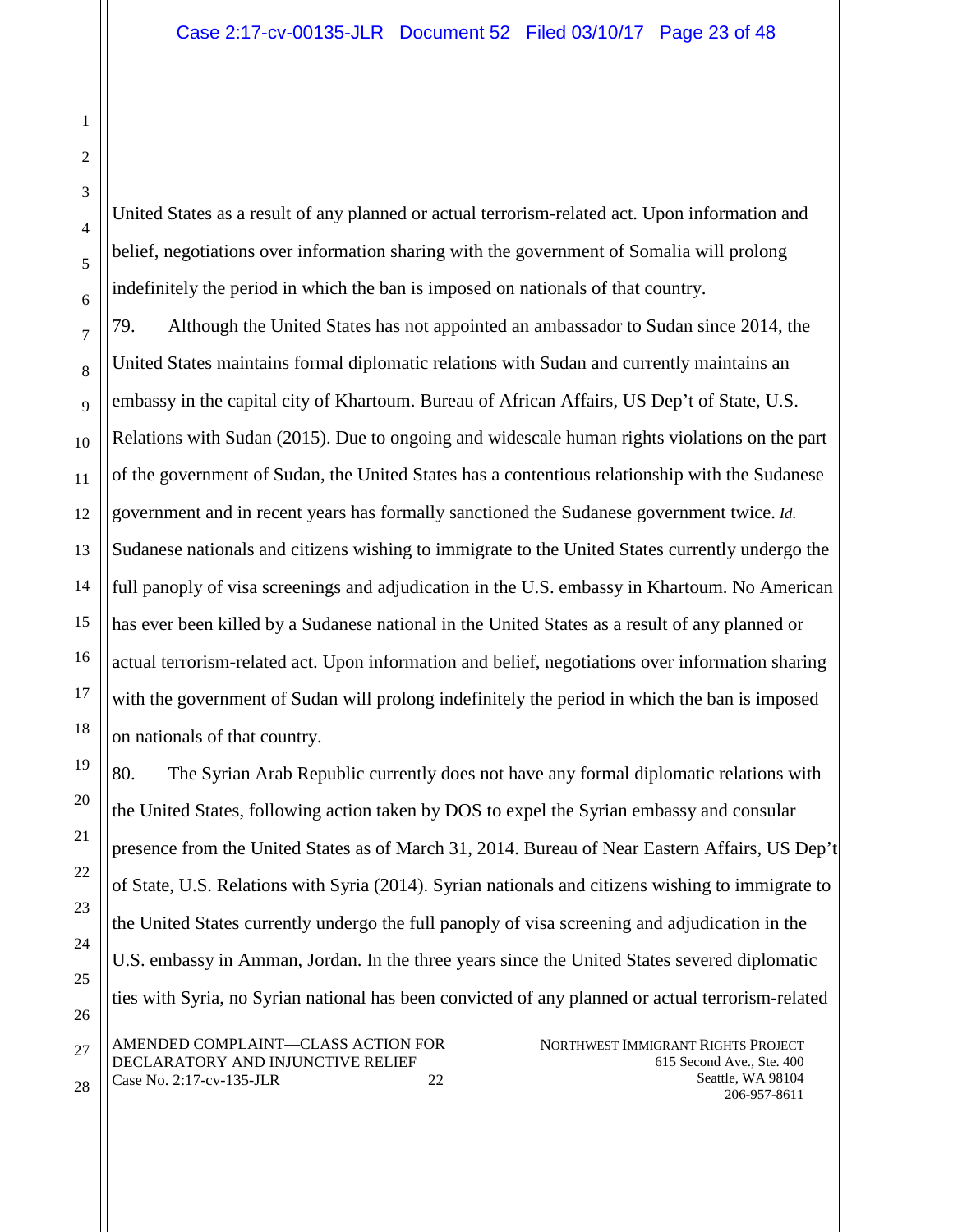violent act in the United States. Upon information and belief, negotiations over information sharing with the government of Syria will prolong indefinitely the period in which the ban is imposed on nationals of that country.

81. Although the United States maintains formal diplomatic relations with Yemen, it has not had an embassy in Yemen since February 2015. Bureau of Near Eastern Affairs, US Dep't of State, U.S. Relations with Yemen (2017). The Yemeni government currently does not have control of the capitol of Yemen. *Id*. Yemeni nationals and citizens wishing to immigrate to the United States currently undergo visa processing at the U.S. Embassy in Djibouti, Djibouti. In the two years since the United States closed its embassy in Yemen, no Yemeni individual has been convicted of any planned or actual terrorism-related violent act in the United States. Upon information and belief, negotiations over information sharing with the government of Yemen will prolong indefinitely the period in which the ban is imposed on nationals of that country. 82. EO2's stated reasons for excluding Iraq indicate the lengths to which a country must go to be removed from the travel ban. Section  $1(g)$  of EO2 states that "Iraq is a special case," because of the "close cooperative relationship between the United States and the democratically elected Iraqi government, the strong United States diplomatic presence in Iraq, the significant presence of the United States forces in Iraq, and Iraq's commitment to combat ISIS." All of these rationales existed prior to EO1. The only post-EO1 justification for excluding Iraq from the EO2 target list is the assertion that, in the roughly five week period between the two EOs, the Iraqi government "has expressly undertaken steps to enhance travel documentation, information sharing, and the return of Iraqi nationals subject to final orders of removal."

AMENDED COMPLAINT—CLASS ACTION FOR DECLARATORY AND INJUNCTIVE RELIEF Case No. 2:17-cv-135-JLR 23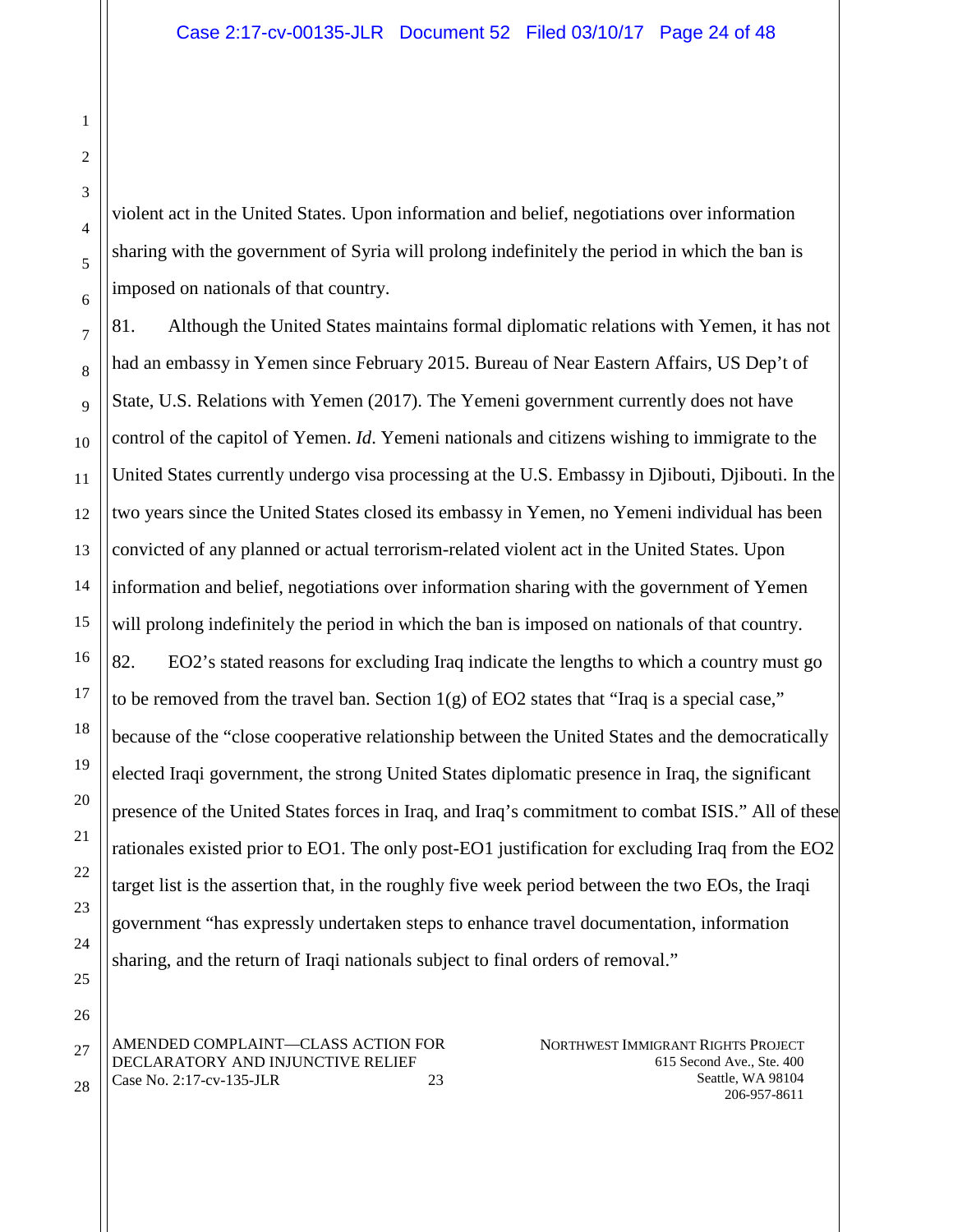2 3

4

1

83. Upon information and belief, none of the six countries currently included in EO2 meet the factors which it identified as determinative in Defendant Trump's the decision to remove Iraq from the ban. EO2, § 1(g); *see also* State Department Dissent Memo, *supra* ("In some cases, the governments of these countries may be wholly incapable of providing this information; in others, the government may be unwilling."). Under the provisions of EO2, nationals of any country which is unwilling or unable to provide the information described in Section 2(b) will be barred indefinitely from entry to the United States.

# *Defendants Intended EO2 to Achieve Substantially the Same Result as EO1.*

84. The purpose of EO2 is to give effect to the actions proscribed in EO1 in a manner that will best shield those actions from the legal challenges EO1 has endured. For example, Defendant Trump has stated: "The new order is going to be very much tailored to what I consider a very, very bad decision … We can tailor the order to the decision to get just as much." Jennifer Jacobs, *Trump Delaying Revamped Immigration Order Until Next Week, Official Says*, BLOOMBERG (Feb. 22, 2017).

85. EO2 operates directly in conjunction with EO1 in an effort to achieve the same result but is more artfully drafted in an attempt to withstand judicial scrutiny. This is made further apparent by the fact that EO2 does not purport to revoke EO1 until the effective date of EO2, March 16, 2016.

86. White House Senior Policy Advisor Stephen Miller explained that the revisions in EO2 are intended to address only "very technical issues" and achieve "the same basic policy outcome" as EO2. *Trump adviser says new travel ban will have "same basic policy outcome,"* (Feb. 21, 2017) interview clip at 3:16-3:51, available

AMENDED COMPLAINT—CLASS ACTION FOR DECLARATORY AND INJUNCTIVE RELIEF Case No. 2:17-cv-135-JLR 24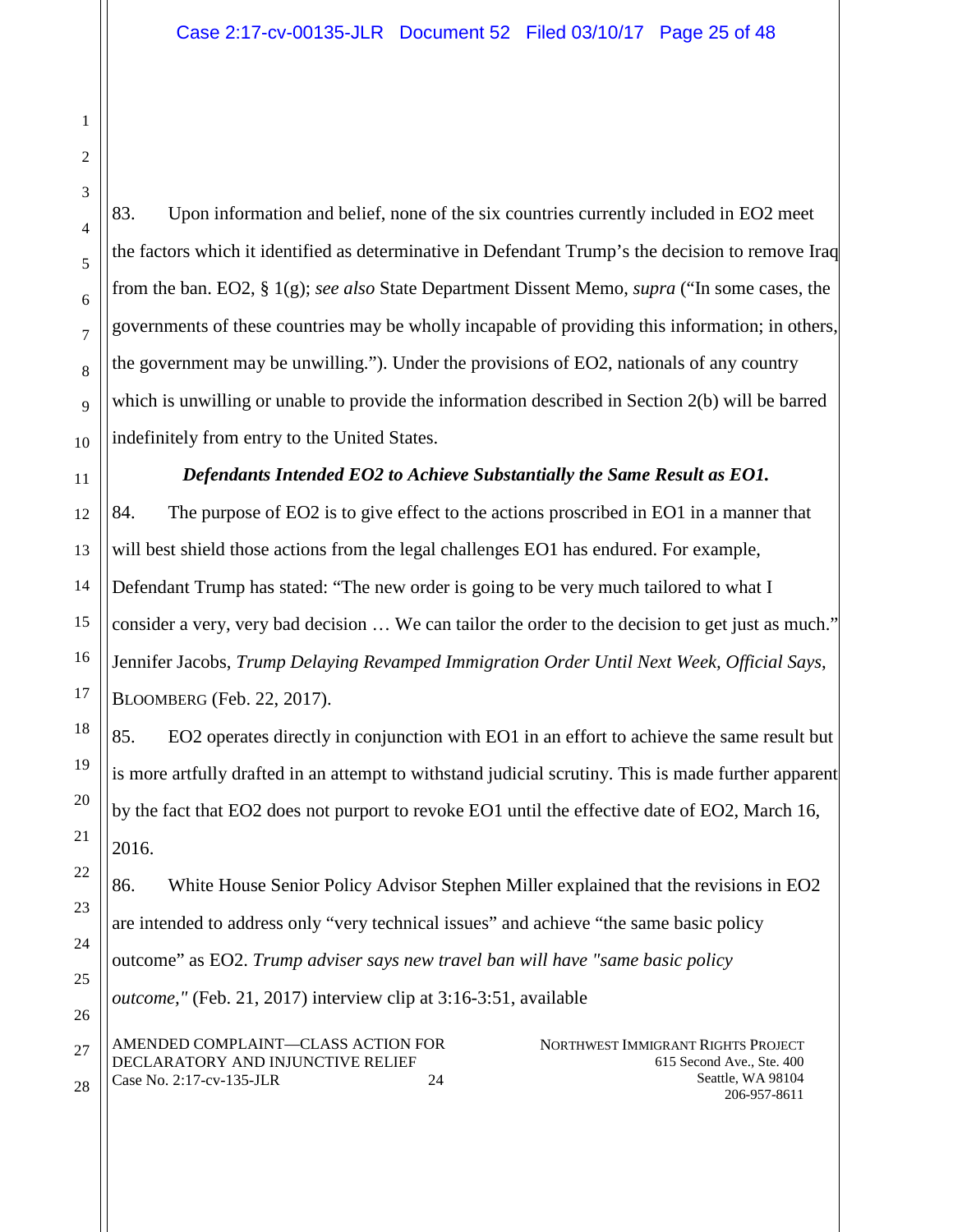at http://www.foxnews.com/politics/2017/02/21/trump-adviser-says-new-travel-ban-will-havesame-basic-policy-outcome.html.

#### *Animus Directing Defendant Trump's Executive Orders Banning Immigration*

87. Through repeated statements, Defendant Trump has demonstrated his intent to target the admission of foreign nationals based upon their practice of Islam and because of his animus against Muslims. As a candidate, Defendant Trump championed an explicit Muslim ban, "calling for a total and complete shutdown of Muslims entering the United States until our country's representatives can figure out what is going on." Donald J. Trump, Donald J. Trump Statement On Preventing Muslim Immigration (Dec. 7, 2015), https://www.donaldjtrump.com/pressreleases/donald-j.-trump-statement-on-preventing-muslim-immigration. When interviewed the next day about how the "shutdown" would work for a Muslim immigrant arriving at a port of entry, Defendant Trump offered the suggestion that, "[T]hey [customs officials] would say, are you Muslim?" Defendant Trump then confirmed that if the person admitted to being Muslim, they would not be allowed to enter. Nick Gass, *Trump not bothered by comparisons to Hitler, Politico* (Dec. 8, 2015).

88. When British citizens responded to the proposed Muslim ban with a record-breaking petition to block Defendant Trump from entering the United Kingdom, *see* Issie Lapowsky, *Online Petition to Ban Trump Is Now the UK's Most Popular*, WIRED (Dec. 10, 2015), Donald Trump responded by tweeting repeatedly about the United Kingdom's "massive Muslim problem." *See, e.g.*, Donald Trump (@realDonaldTrump), Twitter (Dec. 10, 2015, 07:49 AM), https://twitter.com/realdonaldtrump/status/674934005725331456.

AMENDED COMPLAINT—CLASS ACTION FOR DECLARATORY AND INJUNCTIVE RELIEF Case No. 2:17-cv-135-JLR 25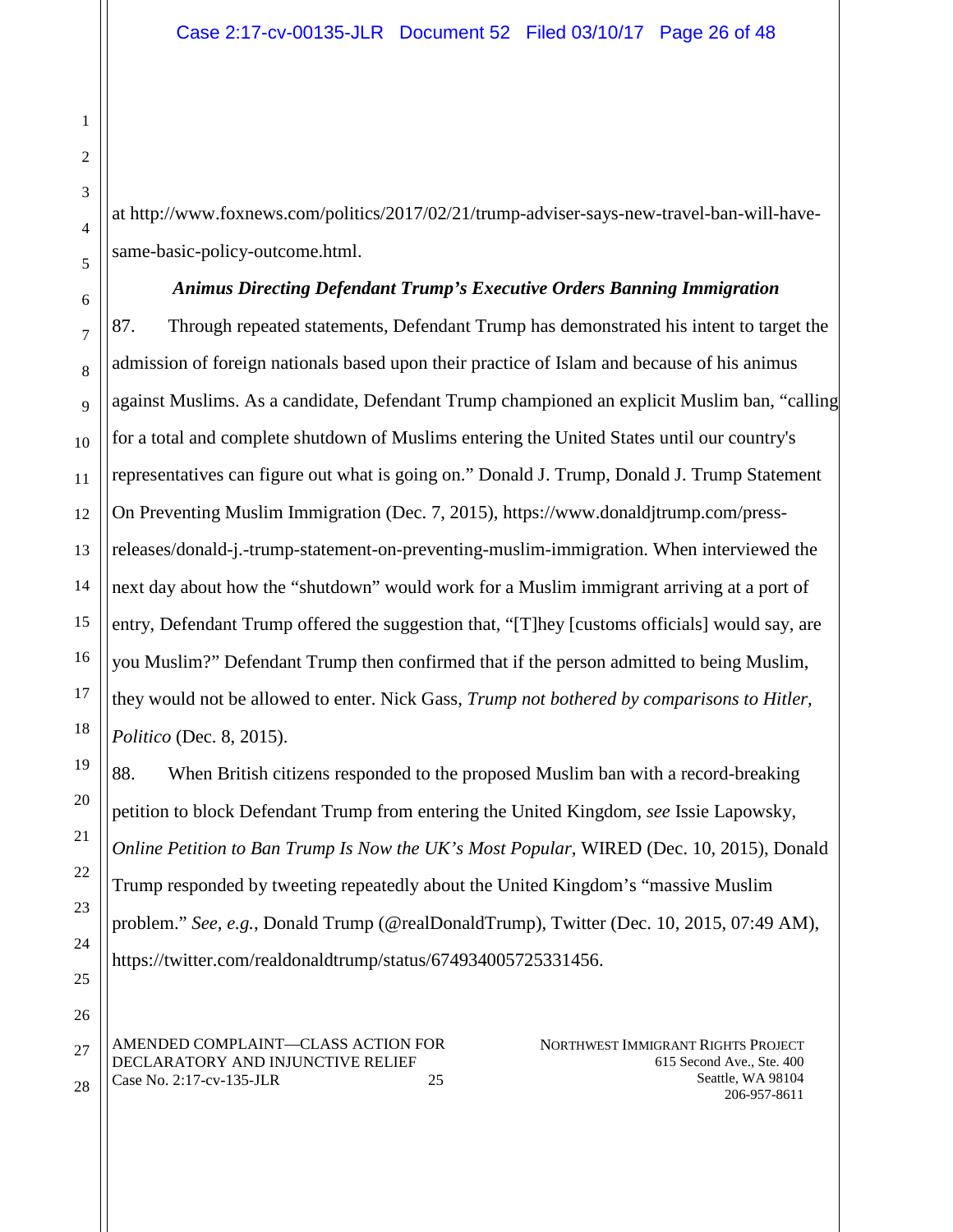3

1

2

4

5

6

7

8

9

10

11

12

13

14

15

16

17

18

19

20

21

22

23

24

25

26

27

28

89. When asked whether he believed that "Islam is at war with the U.S.," Defendant Trump responded "I think Islam hates us. … There's an unbelievable hatred of us… There is a tremendous hatred and we have to be very vigilant and we have to be very careful and we can't allow people coming into this country who have this hatred of the United States and of people who are not Muslim." Theodore Schleifer, *Donald Trump: "I think Islam hates us,"* CNN (Mar. 10, 2016). Soon after, Defendant Trump asserted that there was "no way" he would allow Muslims to "flow in" to the United States. Donald Trump (@realDonaldTrump), Twitter (Mar 22, 2016, 09:59 PM), https://twitter.com/realdonaldtrump/status/712473816614772736 ("Incompetent Hillary, despite the horrible attack in Brussels today, wants borders to be weak and open-and let the Muslims flow in. No way!").

90. Subsequently, Defendant Trump linked a proposed nationality-based immigration ban to Islam by claiming that "[w]e are importing Radical Islamic Terrorism into the West through a failed immigration system." Donald J. Trump Addresses Terrorism, Immigration, and National Security, Donald Trump Campaign (June 13, 2016). In the same speech, he singled immigration of Muslims as a key problem faced by the United States: "Each year the United States permanently admits 100,000 immigrants from the Middle East and many more from Muslim countries outside of the Middle East. Our government has been admitting ever-growing numbers, year after year, without any effective plan for our own security." *Id.* He later declared that "[o]ur way of life is under threat by Radical Islam." (@realDonaldTrump), Twitter (July 25, 2016, 10:50 PM), https://twitter.com/realdonaldtrump/status/758872422028148740.

NORTHWEST IMMIGRANT RIGHTS PROJECT 615 Second Ave., Ste. 400 Seattle, WA 98104 AMENDED COMPLAINT—CLASS ACTION FOR DECLARATORY AND INJUNCTIVE RELIEF Case No. 2:17-cv-135-JLR 26 91. Members of the White House staff who were responsible for drafting EO1 include White House Senior Policy Director Stephen Miller and White House Chief Strategist Stephen Bannon,

206-957-8611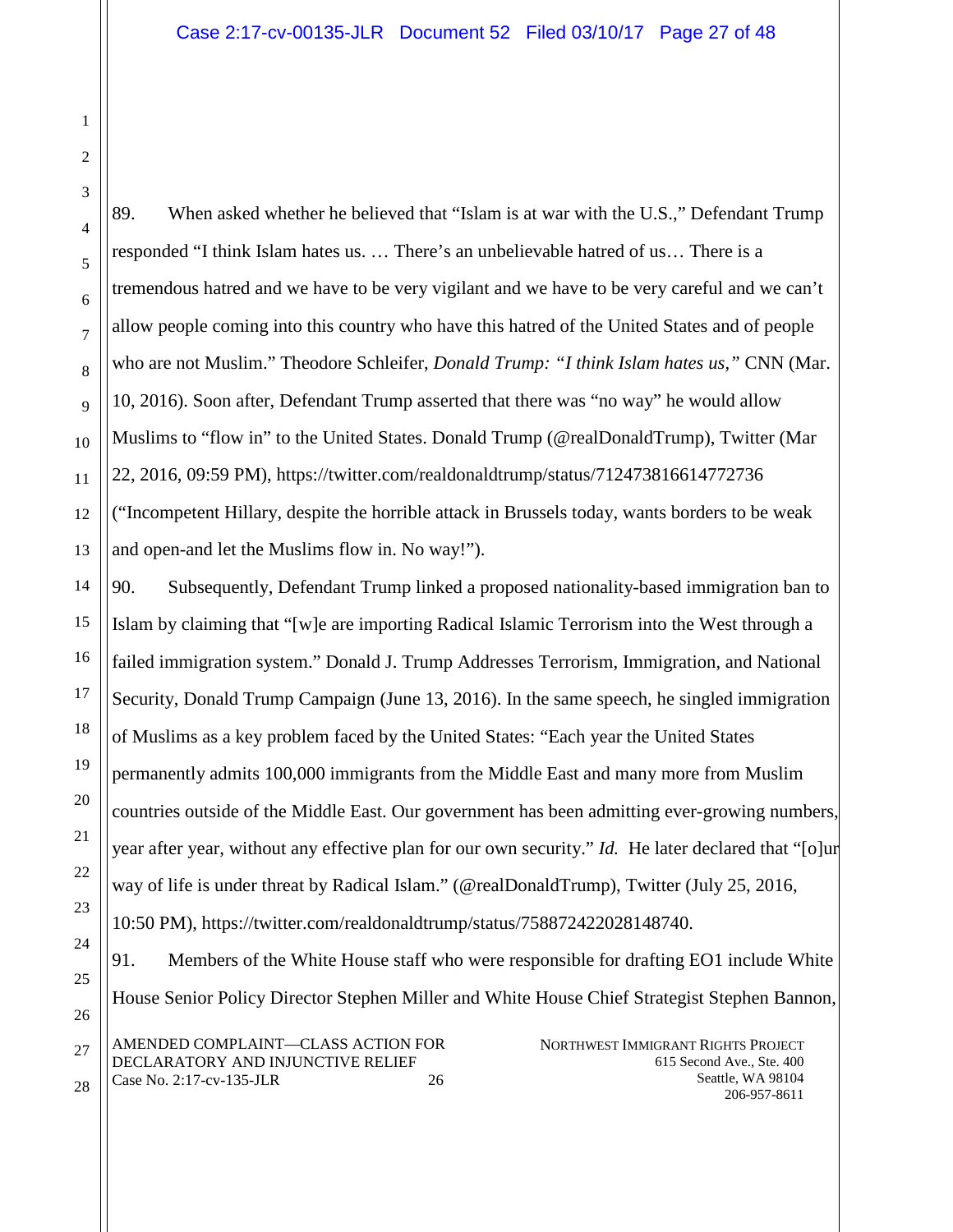both of whom are close advisors to Defendant Trump. *Bannon Driving Force Behind Trump's Hardline Immigration Ban, Officials Say*, NEWSWEEK, Jan. 30, 2017, *available at* http://www.newsweek.com/donald-trump-steve-bannon-immigration-ban-immigration-muslim-550415. Both have publicly voiced animus against Muslims. Stephen Miller founded an organization called the "Terrorism Awareness Project," wrote that America was in a "war against the Islamic jihad" and "its religion of terror," and urged students to "mobilize support for the defense of America and the civilization of the West." Andrew Kaczynski and Chris Massie, *In college, Trump aide Stephen Miller led controversial 'Terrorism Awareness Project' warning of 'Islamofascism,'* CNN (Feb. 15, 2017). Stephen Bannon stated in 2014 that "we are in an outright war against jihadist Islamic fascism," and urged Catholics to recall "the long history of the Judeo-Christian West struggle against Islam." Scott Shane, *Stephen Bannon in 2014: We Are at War With Radical Islam*, NY Times (Feb. 1, 2017).

92. When Defendant Trump signed EO1, he stated that he was "establishing new vetting measures to keep radical Islamic terrorists out." Dan Merica, Trump signs executive order to keep out "radical Islamic terrorists," CNN (Jan. 30, 2017).

NORTHWEST IMMIGRANT RIGHTS PROJECT AMENDED COMPLAINT—CLASS ACTION FOR DECLARATORY AND INJUNCTIVE RELIEF 93. Two days after EO1 was signed, Rudolph Giuliani, Defendant Trump's advisor on cybersecurity, confirmed that it was intended to be a "legal" ban on Muslims. *See* Amy B. Wang, Trump asked for a "Muslim ban," Giuliani says—and ordered a commission to do it "legally," Wash. Post (Jan. 29, 2017) ("So when [Trump] first announced it, he said, 'Muslim ban.' He called me up. He said, 'Put a commission together. Show me the right way to do it legally.'"). Mr. Giuliani's admission is supported by Defendant Trump's own explanation of EO1: "People were so upset when I used the word Muslim. Oh, you can't use the word 'Muslim.' Remember

Case No. 2:17-cv-135-JLR 27

615 Second Ave., Ste. 400 Seattle, WA 98104 206-957-8611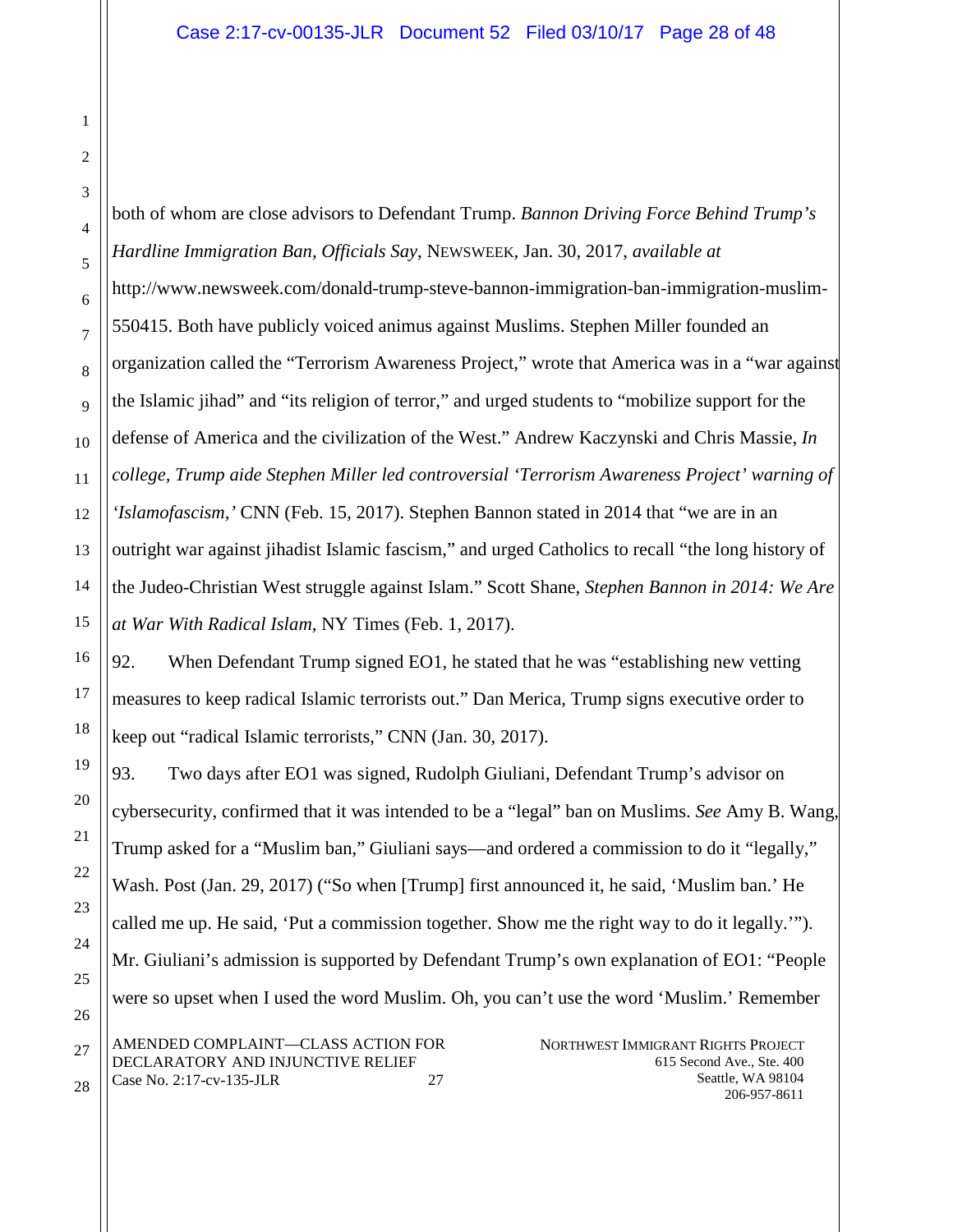this. And I'm okay with that, because I'm talking territory instead of Muslim." *Rebecca Shabad*, *Donald Trump says he's expanding his Muslim ban*, CBS News (July 25, 2016).

94. Following the Department of Justice's appeal to the Ninth Circuit in *Washington*, Defendant Trump stated on Twitter that "Courts must act fast" because "[t]he threat from radical Islamic terrorism is very real." Donald Trump (@realDonaldTrump), Twitter (Feb 6, 2017, 09:49 PM), https://twitter.com/realdonaldtrump/status/828797801630937089.

95. More than three weeks after signing EO1, Defendant Trump continued to link it to Islam: "I've taken decisive action to keep radical Islamic terrorist[s] the hell out of our country."

President Donald Trump, Remarks at Rally in Melbourne, Florida (Feb 18, 2017), *available at* http://pbpo.st/2kLCMfr.

96. The text of EO1 further demonstrated its bias against Muslims by singling out refugee claims by individuals who are religious minorities in their countries of origin. EO1, § 5(b); *see also* Michael D. Shear & Helene Cooper, *Trump Bars Refugees and Citizens of 7 Muslim Countries*, NY Times (Jan. 27, 2017) ("[President Trump] ordered that Christians and others from minority religions be granted priority over Muslims."). On the same day EO1 was signed, President Trump agreed that the changes to the refugee programs were made to give priority to Christians, falsely stating that "If you were a Muslim you could come in [as a refugee], but if you were a Christian, it was almost impossible." David Brody, Brody File Exclusive: President Trump Says Persecuted Christians Will Be Given Priority As Refugees (Jan 27, 2017). Two days later, Defendant Trump tweeted that "Christians in the Middle-East have been executed in large numbers. We cannot allow this horror to continue!" Donald Trump (@realDonaldTrump),

AMENDED COMPLAINT—CLASS ACTION FOR DECLARATORY AND INJUNCTIVE RELIEF Case No. 2:17-cv-135-JLR 28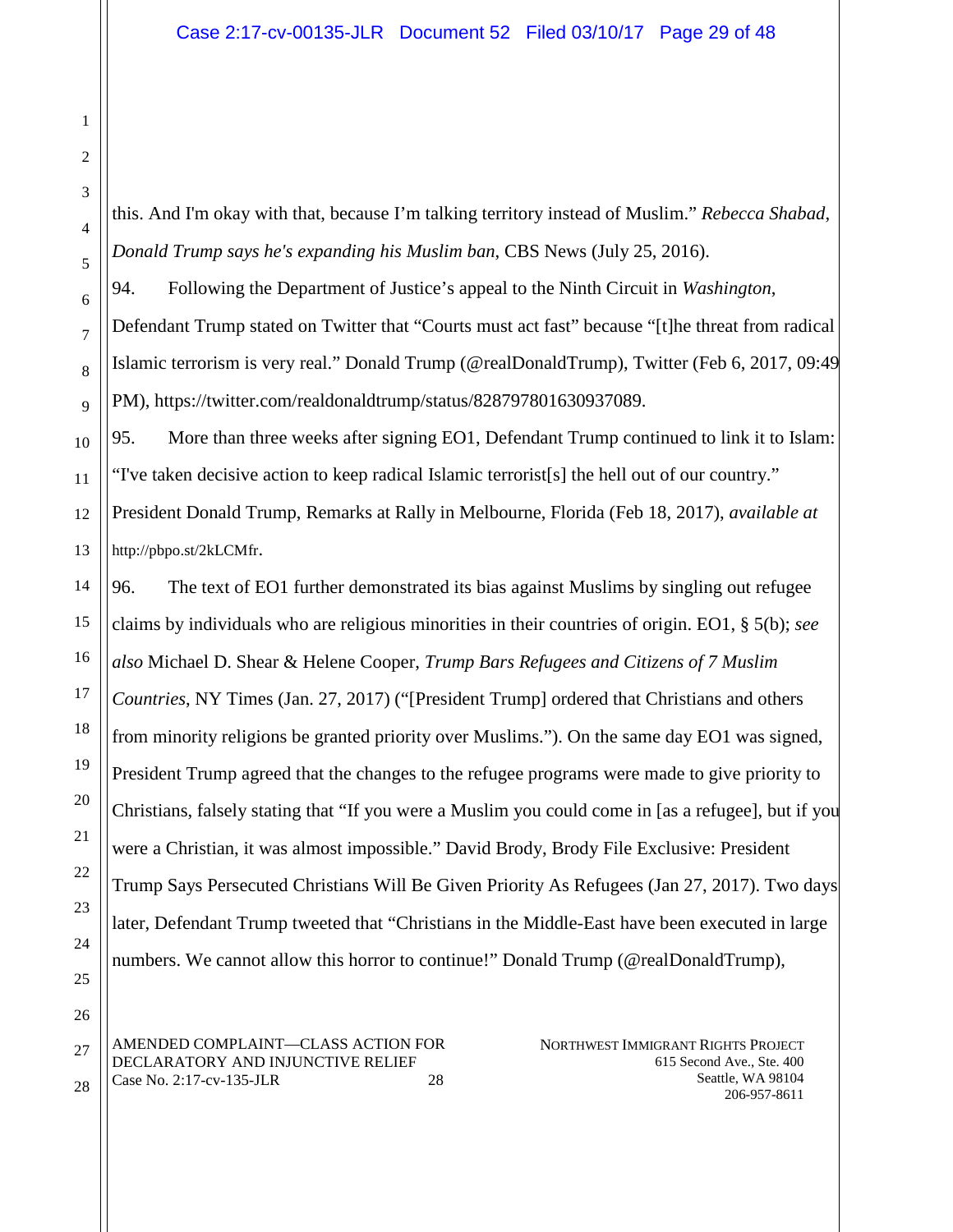Twitter (Jan 29, 2017, 07:04 AM)

Case No. 2:17-cv-135-JLR 29

https://twitter.com/realDonaldTrump/status/825721153142521858.

97. EO2 is, in relevant substantive part, a nearly-identical continuation of EO1; both were intended to mark Muslims for disfavored treatment. No country with a different religious majority, regardless of political instability or lack of cooperation with the U.S. government, is similarly targeted. For example, the United States does not have diplomatic relations with Bhutan and North Korea and engages in no information-sharing with those governments. US Dep't of State, Bureau of Consular Affairs, *Countries with Limited or No Visa Services*, travel.state.gov (Accessed Mar 10, 2017),

13 14 https://travel.state.gov/content/visas/en/general/countries-with-limited-or-no-u-s--visaservices.html.

98. The principal effect of EO2 is to inhibit religion. By singling out and barring visa issuance for applicants from six predominantly Muslim nations, EO2's operation will have the intended effect of limiting the ability of Muslims to immigrate to the United States and further stigmatizing Islam as disfavored by the U.S. government. Such stigma will not only harm Plaintiffs and proposed class members, but likely will harm Muslims living in the U.S., and potential immigrants abroad discouraged from seeking admission.

# *Leading National Security and Foreign Policy Experts Condemn the EO*

NORTHWEST IMMIGRANT RIGHTS PROJECT 615 Second Ave., Ste. 400 Seattle, WA 98104 AMENDED COMPLAINT—CLASS ACTION FOR DECLARATORY AND INJUNCTIVE RELIEF 99. Leading national security experts, including former Secretary of State John Kerry, criticized EO1 as unmoored from legitimate national security claims. *See* Joint Declaration of Madeleine K. Albright, *et al.* at 2, *Washington*, No. 17-35105 (9th Cir. 2017), ECF 28-2. Four of the declarants were officials who "were current on active intelligence regarding all credible

206-957-8611

1

2

3

4

5

6

7

8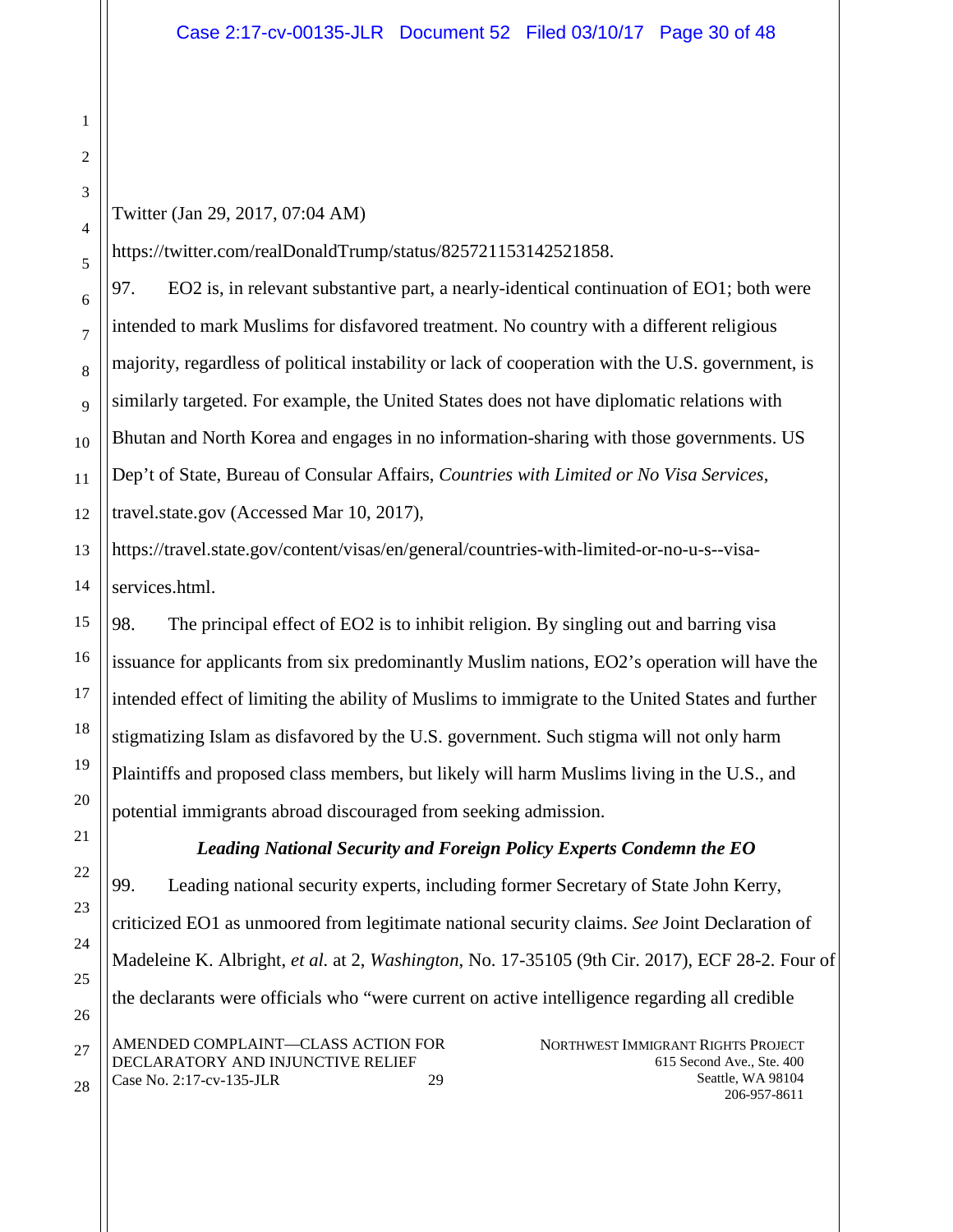terrorist threat streams directed against the U.S. as recently as one week before the issuance of [EO1]." *Id.* at ¶ 2. They were "unaware of any specific threat that would justify the travel ban," and stated that "in our professional opinion, this Order cannot be justified on national security or foreign policy grounds." *Id*. at ¶ 3. They further concluded that "[t]here is no national security purpose for a total bar on entry for aliens from seven named countries." *Id*. at ¶ 4.

100. Additionally, more than 1,000 State Department employees signed a dissent cable in opposition to EO1, stating that it "will have little practical effect in improving public safety," and that "[t]he end result of this ban will not be a drop in terror attacks in the United States; rather, it will be a drop in international good will towards Americans and a threat towards our economy." Jeffrey Gettleman, *State Dept. Dissent Cable on Trump's Ban Draws 1,000 Signatures*, NY Times (Jan. 31, 2017), *available at* https://www.nytimes.com/2017/01/31/world/americas/statedept-dissent-cable-trump-immigration-order.html.

101. A draft of Defendant DHS's own post-hoc review challenged Defendant Trump's "core claims" behind EO1—that there was an increased risk of terror-related incidents from foreign nationals coming to the United States from the targeted countries—and concluded that the ban was ineffective. See Salama & Caldwell, AP Exclusive: DHS report disputes threat from banned nations, Assoc. Press (Feb. 24, 2017), *available at* http://apne.ws/2ldKZtf (noting that "country of citizenship is unlikely to be a reliable indicator of potential terrorist activity").

NORTHWEST IMMIGRANT RIGHTS PROJECT AMENDED COMPLAINT—CLASS ACTION FOR 102. A report published subsequent to EO1 by Defendant DHS's Office of Intelligence and Analysis further undercut the basis for the sweeping EO, indicating that the clear majority of foreign-born individuals arrested for terrorism charges in the United States were not radicalized at the time they immigrated to the United States. DHS Office of Intelligence and Analysis, Most

DECLARATORY AND INJUNCTIVE RELIEF Case No. 2:17-cv-135-JLR 30 615 Second Ave., Ste. 400 Seattle, WA 98104 206-957-8611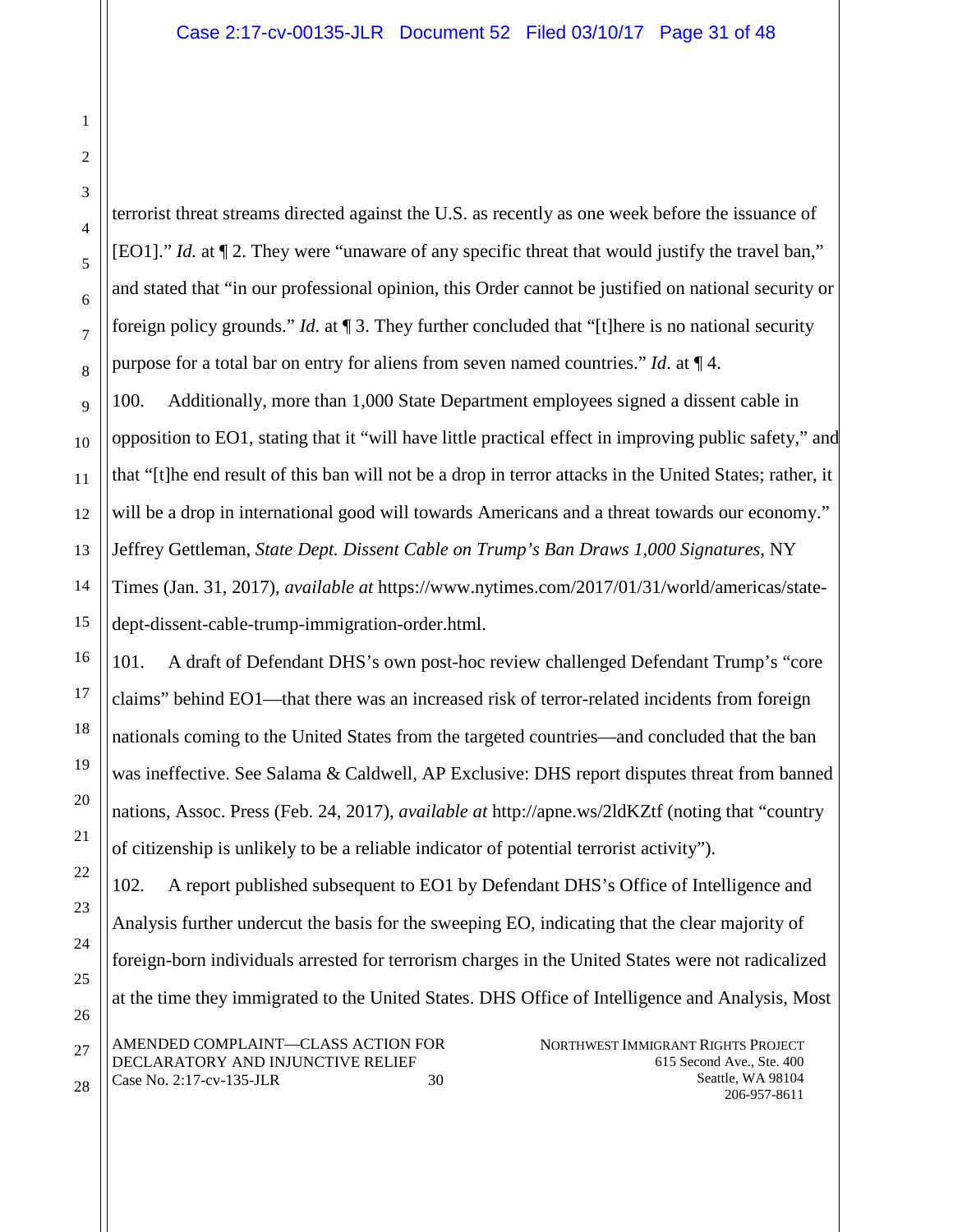Foreign-born, US-based Violent Extremists Radicalized after Entering Homeland (Mar. 1, 2017), *available at* http://www.msnbc.com/rachel-maddow-show/trms-exclusive-dhs-document-undermines-trump-casetravel-ban.

103. Other statistics confirm these conclusions. No American citizen has ever been killed in a terrorist attack in the United States by an individual from one of the six countries included in EO2. Alex Nowrasteh, Little National Security Benefit to Trump's Executive order on Immigration, CATO (Jan. 25, 2017).

104. EO2 is subject to the same critiques as EO1. It continues the complete suspension of visa issuance and the ban on entry for all foreign nationals of the six targeted countries who do not have a visa in hand on March.

105. Secretary of Homeland Security John Kelly acknowledged on March 6, 2017, that there are other countries with questionable vetting procedures that are not on the list and likely will not be put on the list; "There's a number of them out there, I don't want to speculate. There's probably 13 or 14 countries, not all of them Muslim countries, not all of them in the Middle East, that have questionable vetting procedures we can rely on." Daniella Diaz, Kelly: There are '13 or 14' more countries with questionable vetting procedures, CNN (Mar. 7, 2017).

# **PLAINTIFFS' ALLEGATIONS**

# *Plaintiffs Juweiya Abdiaziz Ali and her son A.F.A.*

106. Plaintiff Juweiya Abdiaziz Ali is a 23-year-old U.S. citizen who resides in Seattle, Washington.

107. Ms. Ali was born in Somalia and came to the United States as a child.

AMENDED COMPLAINT—CLASS ACTION FOR DECLARATORY AND INJUNCTIVE RELIEF Case No. 2:17-cv-135-JLR 31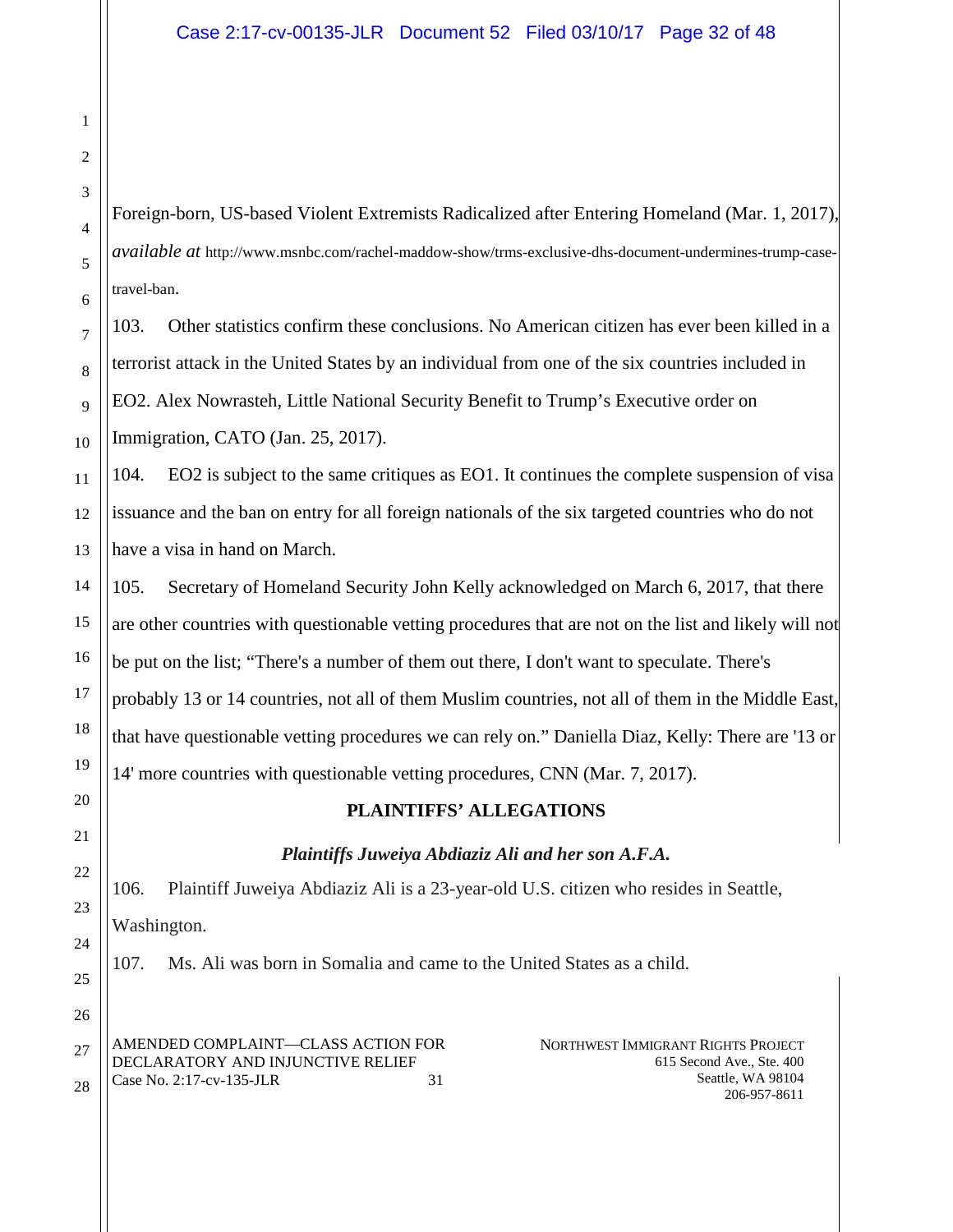108. She derived U.S. citizenship on August 31, 2010 when her mother became a U.S. citizen.

109. On August 12, 2016, Ms. Ali filed a family-based immigrant visa petition (Form I-130) for her son, Plaintiff A.F.A., with USCIS, along with the then requisite \$420.00 filing fee.

110. A.F.A. is a 7-year-old citizen and resident of Somalia, where he lives with his grandmother.

111. On December 21, 2016, USCIS approved the immigrant visa petition Ms. Ali filed on behalf of A.F.A. and his case was subsequently transferred to the NVC for the processing of an immigrant visa as a child of a U.S. citizen (IR-2).

112. On January 17, 2017, the NVC processed Ms. Ali's payment of the requisite \$325 processing fee for the Immigrant Visa Application, along with the requisite \$120 processing fee for the Affidavit of Support.

113. On January 20, 2017, Ms. Ali electronically submitted A.F.A.'s immigrant visa application (Form DS-260). Also on that date, she mailed all supporting documents and Request for Exemption for Intending Immigrant's Affidavit of Support (Form I-864W) to the NVC.

114. The United States does not have an embassy or mission that processes immigrant visas in Somalia. The U.S. embassy in Nairobi, Kenya can process and issue immigrant visas for Somalian nationals.

115. Ms. Ali and A.F.A. are currently waiting for the U.S. embassy in Nairobi to schedule an immigrant visa interview.

116. Pursuant to Section 3(c) of EO1, Defendants suspended the adjudication of A.F.A.'s immigrant visa application.

AMENDED COMPLAINT—CLASS ACTION FOR DECLARATORY AND INJUNCTIVE RELIEF Case No. 2:17-cv-135-JLR 32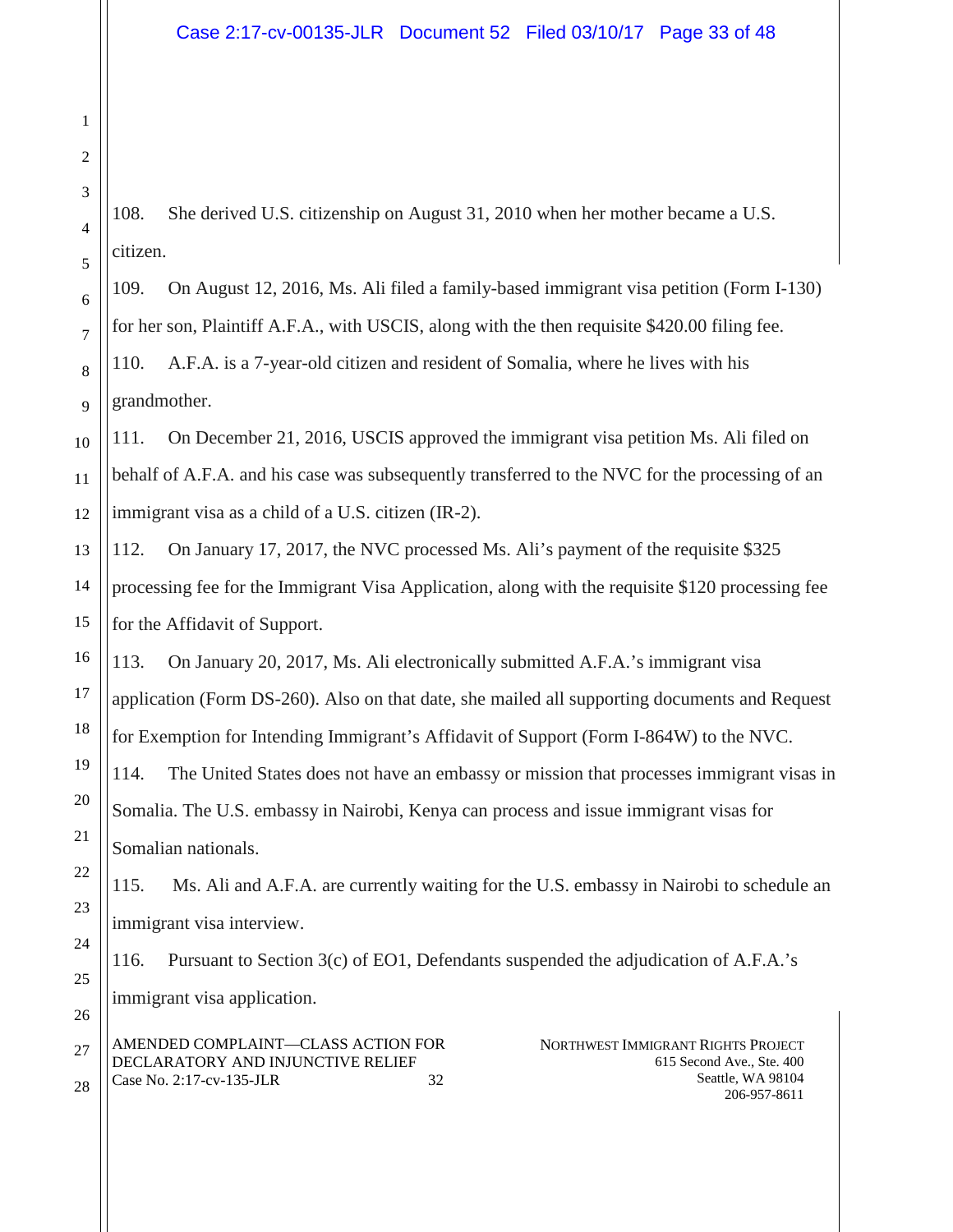117. Pursuant to Section 2 of EO2, Ms. Ali and A.F.A. again face indefinite separation as A.F.A.'s immigrant visa application adjudication will *again* be suspended, creating, at a minimum, irreparable harm by further delay and separation, with a very real possibility that the United States will not permit A.F.A. to ever enter the United States to join his mother, Ms. Ali.

## *Plaintiffs Reema Khaled Dahman and her son G.E.*

118. Plaintiff Reema Khaled Dahman is a 41-year-old U.S. lawful permanent resident ("LPR") who lives in Kent, Washington.

119. She is a Syrian citizen who became an LPR on September 18, 2012.

120. On October 19, 2015, Ms. Dahman filed a family-based immigrant visa petition (Form I-130) on behalf of her son, Plaintiff G.E., with USCIS, along with the then requisite \$420.00 filing fee.

121. G.E. is a 16-year-old citizen and resident of Syria, where he lives with his grandmother.

122. G.E. and his mother have not seen each other since 2012.

123. On June 1, 2016, USCIS approved the I-130 petition Ms. Dahman filed on behalf of G.E.

124. USCIS subsequently transferred his case to the NVC for the processing of an immigrant visa as a minor son of an LPR.

125. On September 22, 2016, the NVC processed Ms. Dahaman's payment of the requisite \$325 processing fee for the Immigrant Visa Application, along with the requisite \$120 processing fee for the Affidavit of Support.

126. On December 2, 2016, Ms. Dahman electronically submitted G.E.'s immigrant visa application (Form DS-260). Also on that date, Ms. Dahman e-mailed the NVC all civil documents and her Affidavit of Support (Form I-864).

AMENDED COMPLAINT—CLASS ACTION FOR DECLARATORY AND INJUNCTIVE RELIEF Case No. 2:17-cv-135-JLR 33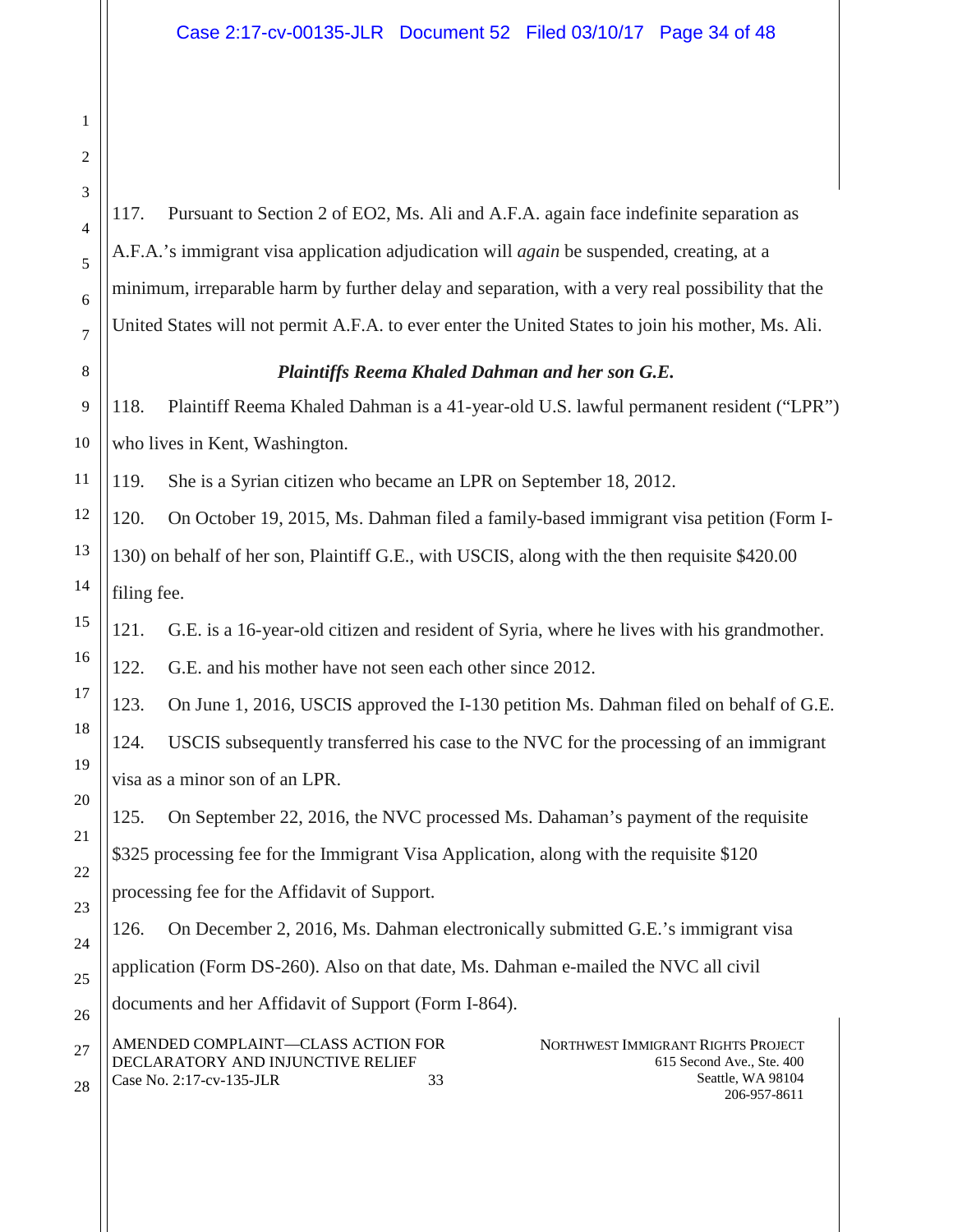127. The United States does not have an embassy or mission that processes immigrant visas in Syria. The U.S. embassy in Amman, Jordan processes and issues immigrant visas for Syrian nationals.

128. Ms. Dahman and G.E. are currently waiting for the U.S. embassy in Amman to schedule an immigrant visa interview.

129. The website of the U.S. embassy in Amman announced that it had suspended the processing of immigrant visas of Syrian nationals pursuant to Section 3(c) of EO1, *see* https://jo.usembassy.gov/special-information-for-syrian-applicants/ (last visited Jan. 30, 2017). 130. Pursuant to Section 2 of EO2, Plaintiffs again face indefinite separation as G.E.'s immigrant visa application adjudication will be suspended, creating, at a minimum, irreparable harm by further delay and separation, with a very real possibility that the United States will not permit G.E. to ever enter the United States to join his mother, Ms. Dahman.

# *Plaintiffs Jaffer Akhlaq Hussain and his wife Seyedehfatemeh Hamedani*

131. Plaintiff Jaffer Akhlaq Hussain is a 36-year-old lawful permanent resident of the United States who resides in Parlin, New Jersey. He is a software developer.

132. Mr. Hussain was born in Pakistan, and came to the United States in 1999 as an F-1 student to attend the University of Wisconsin, where he received the degree of Bachelor of Science in Electrical Engineering. He continued his education at Northeastern University, where he received his master's degree. He was granted a change of status to H-1B on October 1, 2008. He was sponsored by his employer for permanent residence, and he became a permanent resident of the United States on October 2, 2013.

AMENDED COMPLAINT—CLASS ACTION FOR DECLARATORY AND INJUNCTIVE RELIEF Case No. 2:17-cv-135-JLR 34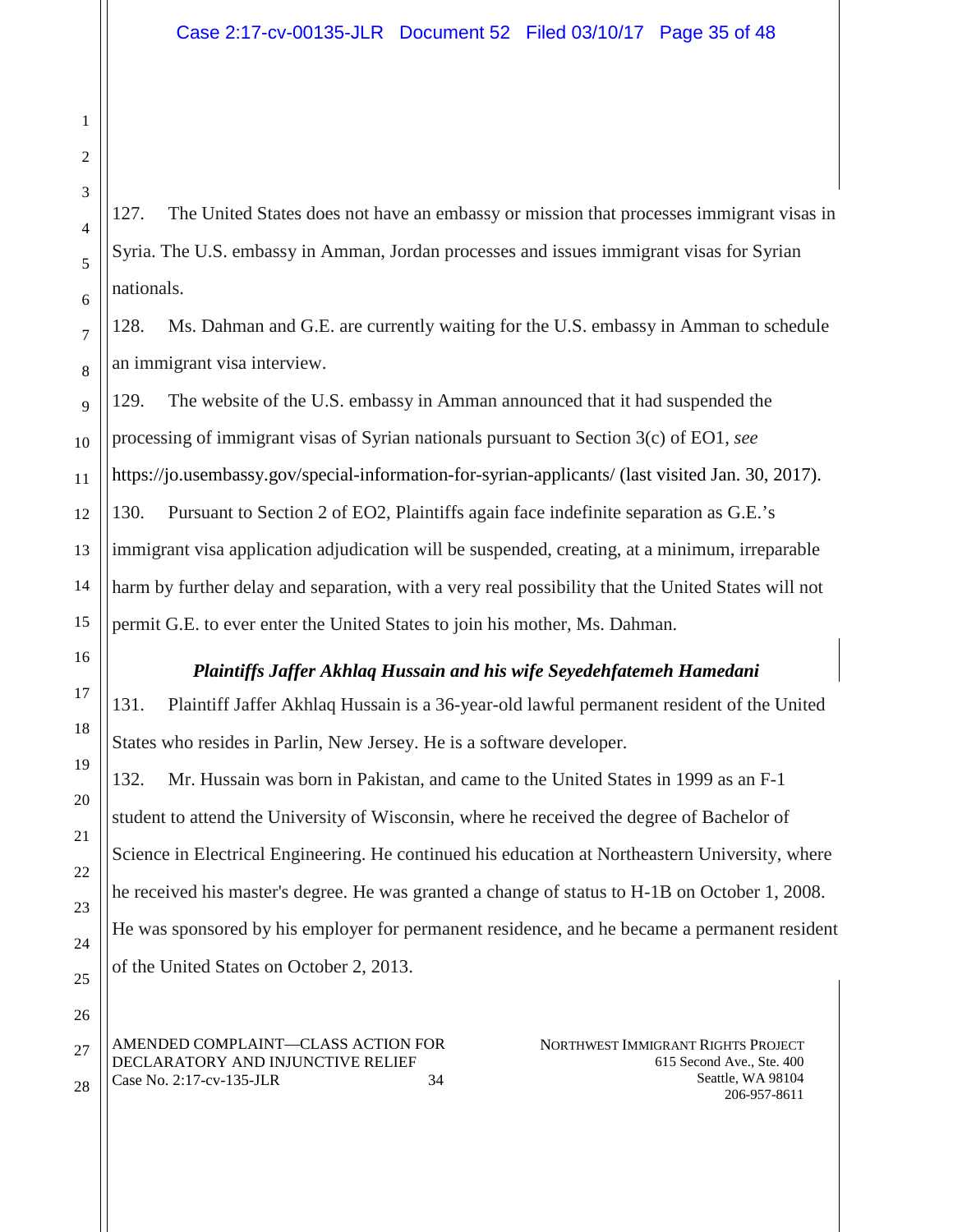NORTHWEST IMMIGRANT RIGHTS PROJECT 615 Second Ave., Ste. 400 Seattle, WA 98104 206-957-8611 AMENDED COMPLAINT—CLASS ACTION FOR DECLARATORY AND INJUNCTIVE RELIEF Case No. 2:17-cv-135-JLR 35 133. On April 14, 2015, Mr. Hussain filed with USCIS a family-based immigrant visa petition (Form I-130) for his wife, Seyedehfatemeh Hamedani, along with the filing fee of \$420.00. 134. Ms. Hamedani is a 31-year-old citizen and resident of Iran. She was born in Iran. 135. On October 13, 2015, USCIS approved the I-130 petition, and the petition was subsequently transferred to the NVC for the adjudication of an immigrant visa as the spouse of a permanent resident (F2A). 136. On January 20, 2016, the NVC processed Mr. Hussain's payment for the requisite \$325 processing fee for the Immigrant Visa Application, along with the requisite \$120 processing fee for the Affidavit of Support. 137. On October 28, 2016, Mr. Hussain informed the NVC that his child E.S. had been born subsequent to the approval of the I-130 petition, and that the child should be added to the immigrant visa application as a derivative. 138. On November 17, 2016, the NVC processed the additional \$325 processing fee for the Immigrant Visa Application for E.S. 139. On November 27, 2016, Ms. Hamedani electronically submitted her immigrant visa application (Form DS-260) to the NVC. On December 16, 2016 the DS-260 application was submitted on behalf of E.S. 140. On January 27, 2017, all required civil documents and the Affidavit of Support were sent to the NVC, which received them on January 30, 2017. 141. On February 1, 2017, the cutoff date for the F2A category advanced to April 15, 2015 for persons born in Iran, pursuant to the Visa Bulletin published monthly by DOS. The priority date for Ms. Hamedani's application is April 14, 2015. Therefore, under the family immigrant quota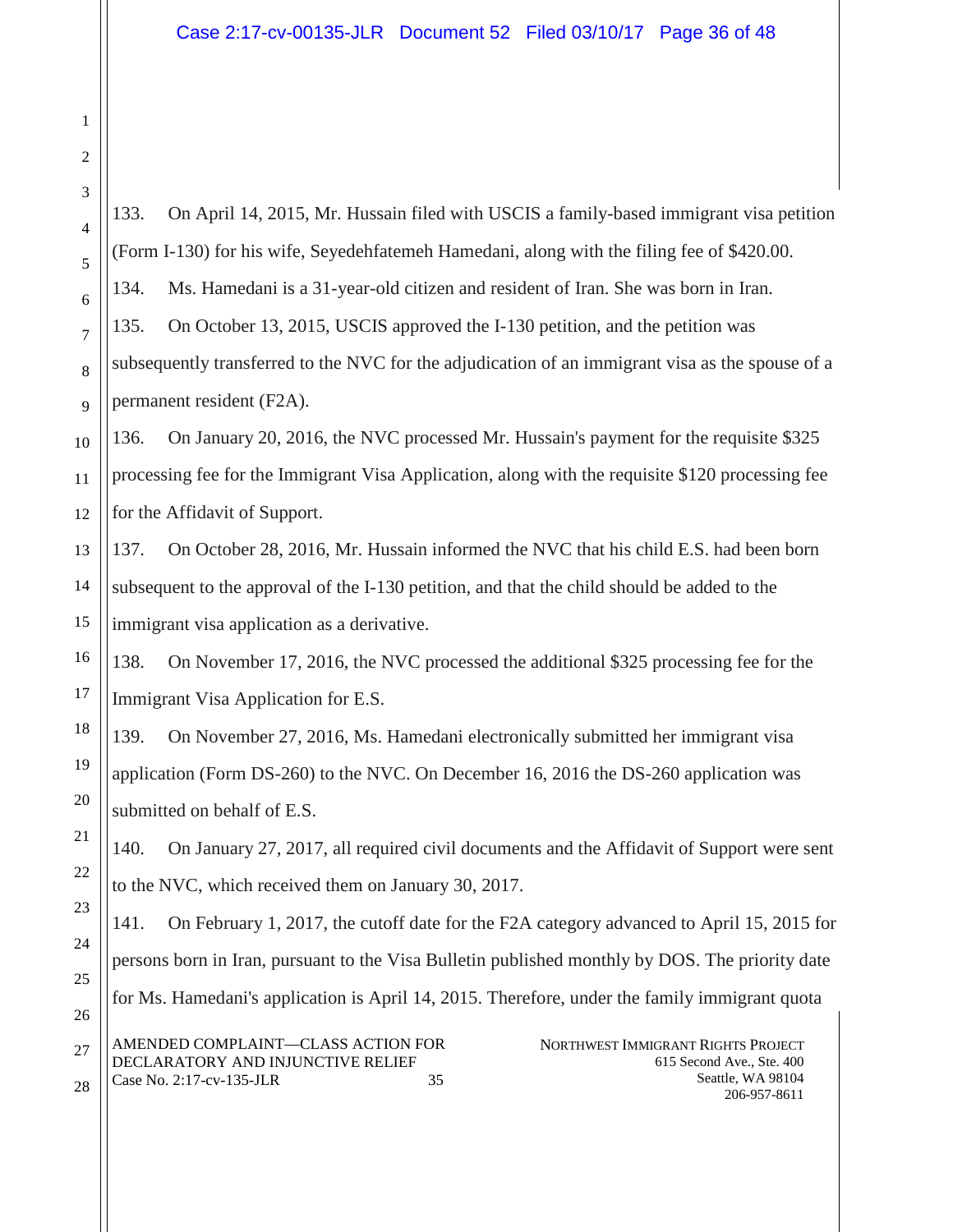system, immigrant visas became immediately available to Ms. Hamedani and E.S. on and after February 1, 2017. Their priority date remains current as of the date of the filing of this complaint. 142. On February 20, 2017, the NVC sent a letter stating that all required documentation for the immigrant visa case of Ms. Hamedani and E.S. had been received, and that the applications were now in the queue awaiting an interview appointment.

143. The United States does not have an embassy or mission that processes immigrant visas in Iran. The immigrant visa case of Ms. Hamedani and E.S. has been assigned to the U.S. consulate in Abu Dhabi in the United Arab Emirates.

144. Ms. Hamedani and E.S. are currently waiting for the U.S. consulate in Abu Dhabi to schedule an immigrant visa interview.

145. Pursuant to Section 3(c) of EO1, Defendants suspended the adjudication of Ms. Hamedani and E.S.'s immigrant visa application.

146. Pursuant to section 2(c) of EO2, Mr. Hussanin, Ms. Hamedani, and E.S. again face indefinite separation as Ms. Hamedani and E.S.'s immigrant visa adjudication will *again* be suspended, creating, at a minimum, irreparable harm by further delay and separation, with a very real possibility that the United States will not permit Ms. Hamidani and E.S. to ever enter the United States to join their husband and father, respectively.

# *Plaintiffs Olad Issa Omar, his daughter Faduma Olad Issa, his minor daughter F.O.I., and his minor son S.O.I.*

147. Plaintiff Olad Issa Omar is a 46-year-old naturalized citizen of the United States who resides in Seattle, Washington. Mr. Omar was born in Somalia.

AMENDED COMPLAINT—CLASS ACTION FOR DECLARATORY AND INJUNCTIVE RELIEF Case No. 2:17-cv-135-JLR 36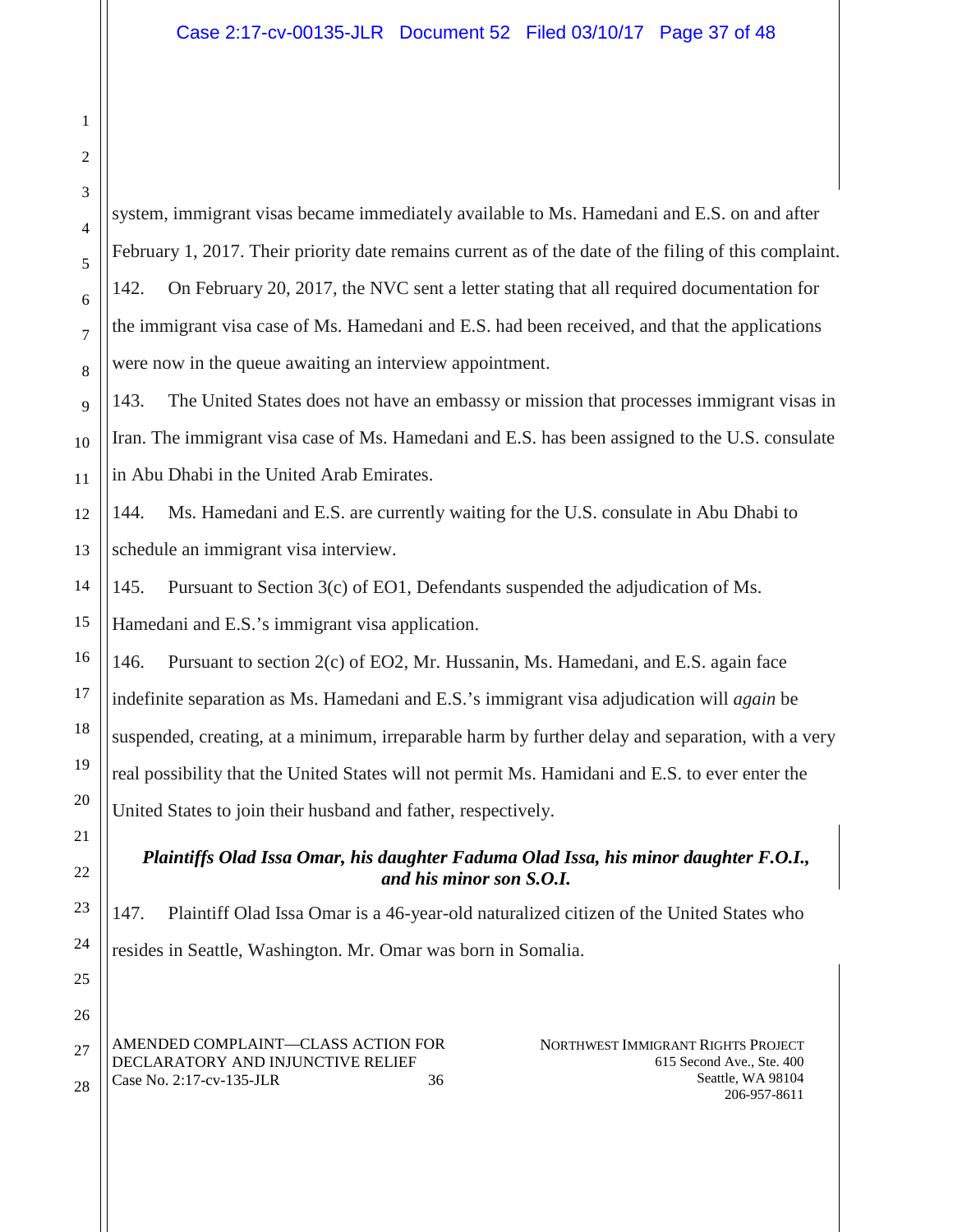148. On May 23, 2014, Plaintiff Omar filed with USCIS a family-based immigrant visa petition (Form I-130) for his three children, along with the filing fee of \$420.00.

149. Plaintiff Faduma Olad Issa is a 19-year-old citizen of Somalia and resident of Kenya. She was born in a refugee camp in Kenya.

150. Plaintiff F.O.I. is a 17-year-old citizen of Somalia and resident of Kenya. She was born in a refugee camp in Kenya.

151. Plaintiff S.O.I. is a 12-year-old citizen of Somalia and resident of Kenya. He was born in a refugee camp in Kenya.

152. On July 27, 2014, USCIS approved the I-130 petition for all three of Plaintiff Omar's children, and they were transferred to the NVC for the adjudication of an immigrant visa as immediate relatives of Plaintiff Omar. Their visas became immediately available.

153. On October 24, 2016, Plaintiffs Issa, F.O.I, and S.O.I, completed their medical examination, and all three were scheduled to attend an immigrant visa interview in Nairobi, Kenya in November 2016, but that interview was cancelled.

154. Plaintiffs Issa, F.O.I, and S.O.I were then scheduled to return for an immigrant visa interview on March 20, 2017. On January 28, 2017, a day after EO1 was issued, Plaintiff Omar received an email cancelling his children's immigrant visa interview.

155. After the Western District of Washington's injunction of EO1, Plaintiff Omar scheduled an immigrant visa interview for his children, for the third time.

156. Plaintiffs Issa, F.O.I, and S.O.I are now scheduled to attend an immigrant visa interview on March 13, 2017.

AMENDED COMPLAINT—CLASS ACTION FOR DECLARATORY AND INJUNCTIVE RELIEF Case No. 2:17-cv-135-JLR 37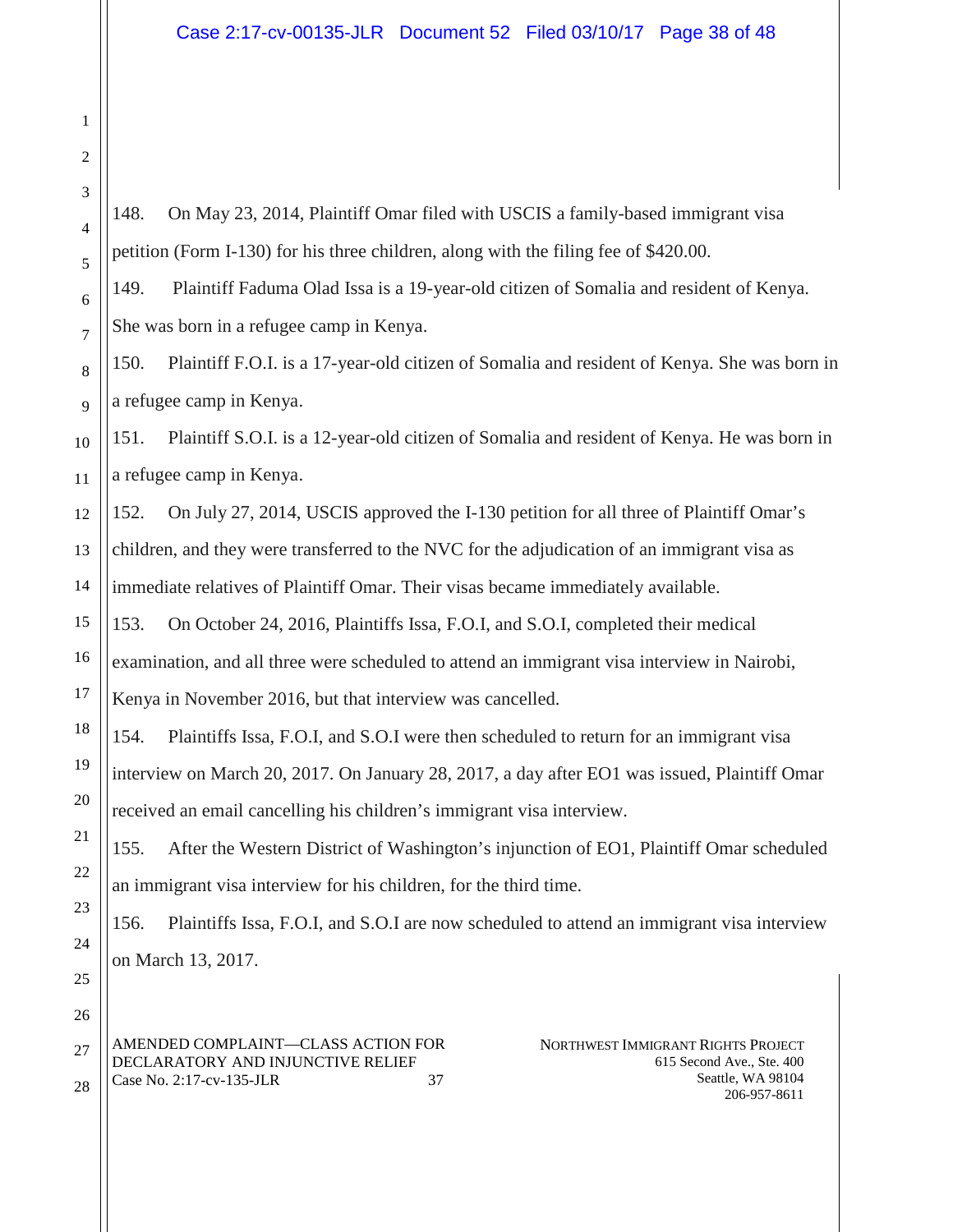157. On March 7, 2017, the U.S. consulate in Nairobi, Kenya sent an email to Plaintiff Omar informing him of EO2, signed the day before, without a clarification of the effect it has on his children's individual cases.

158. Plaintiffs Issa, F.O.I, and S.O.I are currently planning to attend their interview on March 13, 2017 at the U.S. consulate in Nairobi.

159. Pursuant to Section 3(c) of EO1, Defendants suspended the adjudication of Plaintiffs Issa, F.O.I, and S.O.I.'s immigrant visa applications.

160. Pursuant to Section 2(c) of EO2, Plaintiff Omar and his children again face indefinite separation, as adjudication of the immigrant visa applications of Plaintiffs Issa, F.O.I, and S.O.I will again be suspended—creating, at a minimum, irreparable harm by further delay and separation, with a very real possibility that the United States will not permit Plaintiffs Issa, F.O.I, and S.O.I. to ever enter the United States to join their father.

### **CLASS ALLEGATIONS**

NORTHWEST IMMIGRANT RIGHTS PROJECT 615 Second Ave., Ste. 400 Seattle, WA 98104 206-957-8611 AMENDED COMPLAINT—CLASS ACTION FOR DECLARATORY AND INJUNCTIVE RELIEF Case No. 2:17-cv-135-JLR 38 161. Plaintiffs bring this action on behalf of themselves and all others who are similarly situated pursuant to Federal Rules of Civil Procedure 23(a) and 23(b)(2). A class action is proper because this action involves questions of law and fact common to the class, the class is so numerous that joinder of all members is impractical, Plaintiffs' claims are typical of the claims of the class, Plaintiffs will fairly and adequately protect the interests of the class, and Defendants have acted on grounds that apply generally to the class, so that final injunctive relief or corresponding declaratory relief is appropriate with respect to the class as a whole. 162. In addition to Plaintiffs A.F.A., G.E., Seyedehfatemeh Hamedani, Faduma Olad Issa, F.O.I., and S.O.I., there are numerous other similarly situated immigrant visa applicants from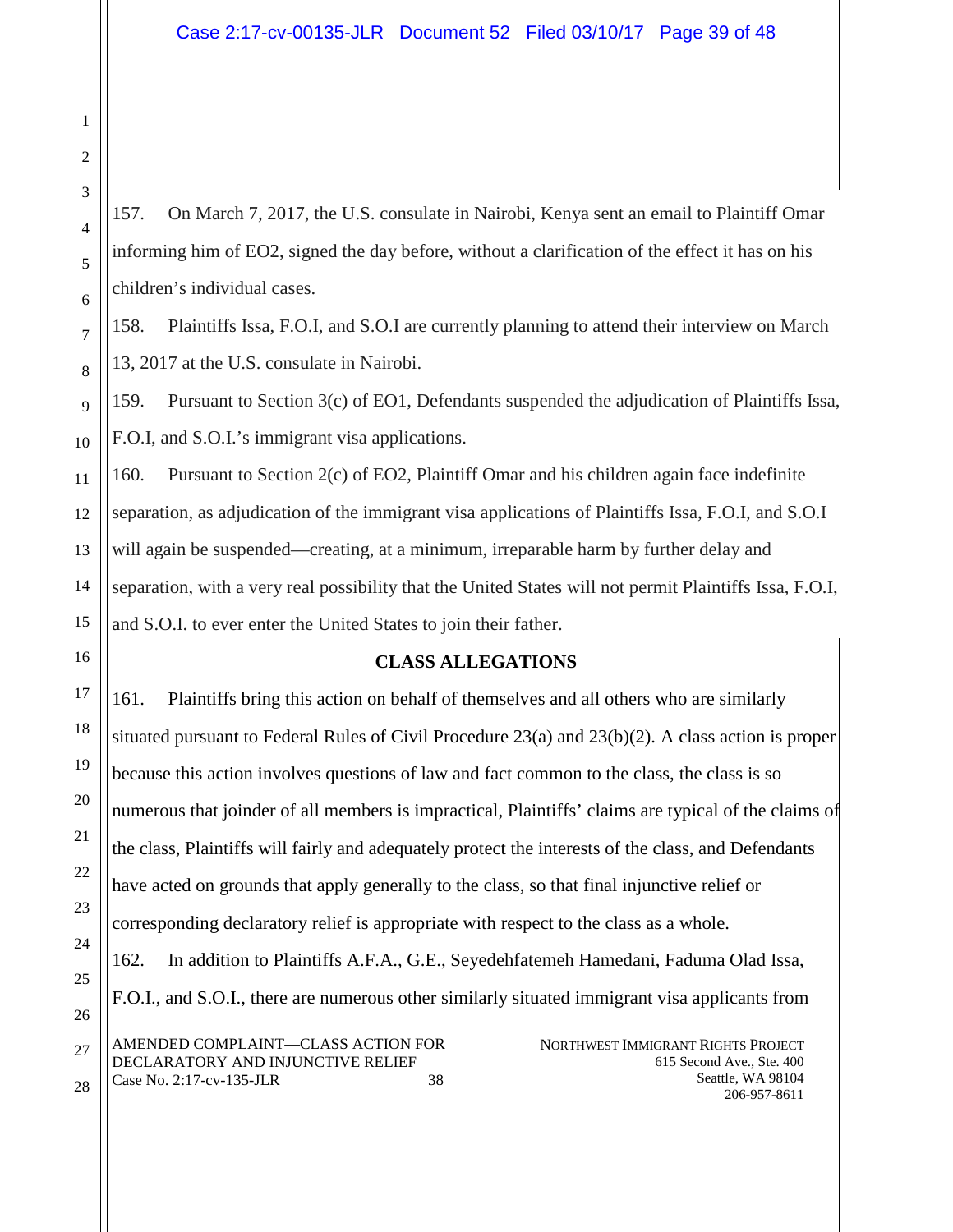1

2 3 4 5 6 7 8 9 10 11 12 13 14 15 16 17 18 19 20 21 22 23 24 25 26 27 28 NORTHWEST IMMIGRANT RIGHTS PROJECT 615 Second Ave., Ste. 400 Seattle, WA 98104 206-957-8611 AMENDED COMPLAINT—CLASS ACTION FOR DECLARATORY AND INJUNCTIVE RELIEF Case No. 2:17-cv-135-JLR 39 Iran, Libya, Somalia, Sudan, Syria, and Yemen. Each of these individuals has had his or her immigrant visa application suspended due to the EOs. 163. In addition to Plaintiffs Juweiya Ali, Reema Dahman, Olad Issa Omar, and Jaffer Akhlaq Hussain, there are numerous others who have petitioned for family members from Iran, , Libya, Somalia, Sudan, Syria, and Yemen. These similarly situated individuals or businesses are seeking to have the beneficiaries of their visa petitions travel to the United States, either to be reunited with family members or to join their workforce. 164. Plaintiffs seek to represent a class consisting of: all nationals of countries designated by Section 2 of Executive Order 13780 (currently Iran, Libya, Syria, Somalia, Sudan, and Yemen), who have applied for or will apply for an immigrant visa and the visa petitioners for those nationals; whose visa application adjudication has been or will be suspended or denied, or who have been or will be denied the ability to seek entry into and/or enter the United States, on the basis of Executive Order 13780. 165. Plaintiffs seek to represent the class and are adequate class representatives. All Plaintiffs have been subject to harm caused by the EOs in that these EOs have suspended their immigrant visa application adjudication. The Proposed Class is so numerous that joinder of all members is impracticable. The number of individuals who are subject to/affected by the EOs is not known with precision by Plaintiffs, but is easily ascertainable by Defendants, as will be addressed in Plaintiffs' Motion for Class Certification. 166. Common questions of law and fact bind the members of the Proposed Class. These include, but are not limited to: whether the EOs violate the INA, the APA, and the U.S. Constitution.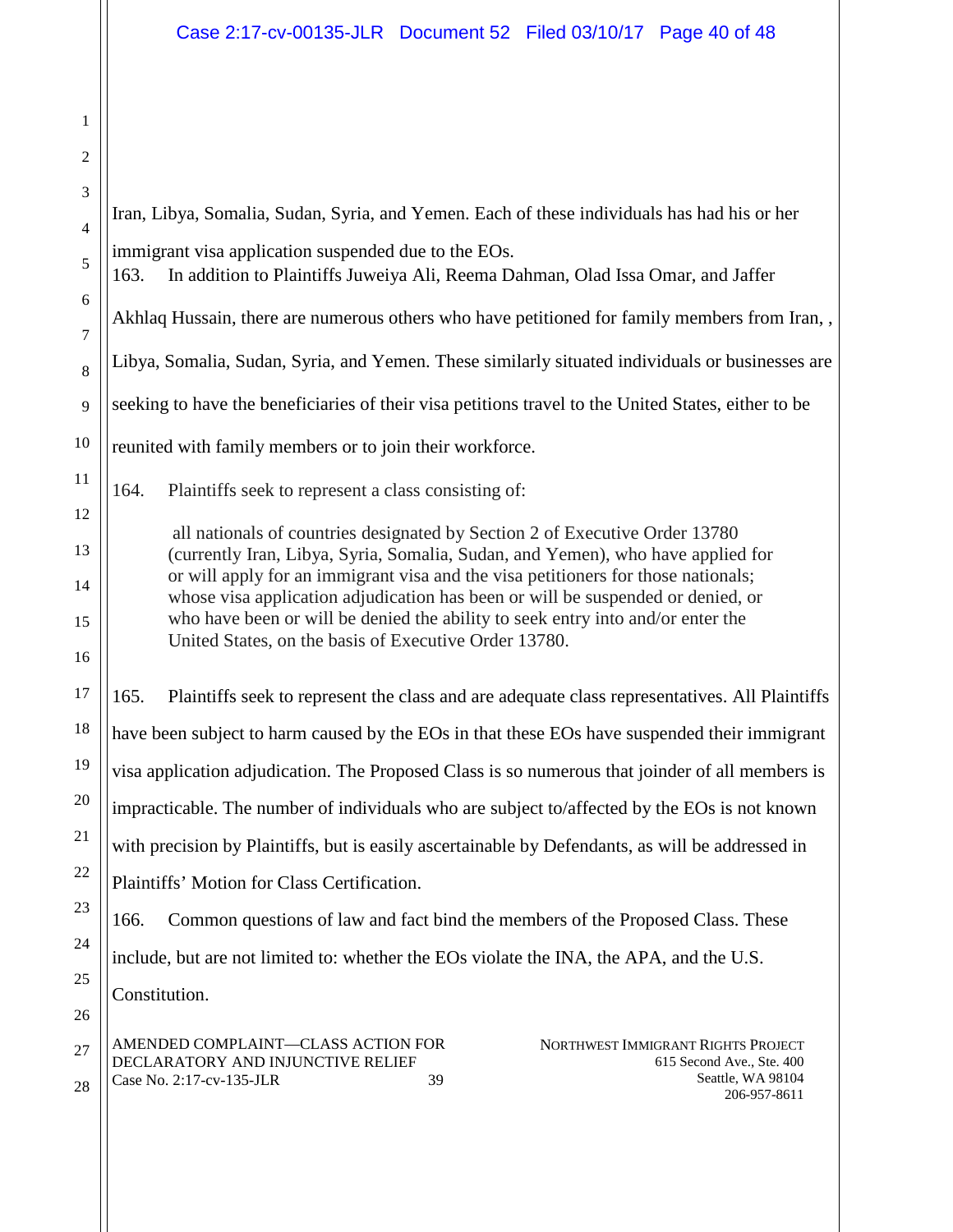167. The claims of the named Plaintiffs are typical of the claims of the Proposed Class as a whole. Defendants have subjected and will subject class members to the EOs absent relief by this Court.

168. Plaintiffs know of no conflict between their interests and those of the Proposed Class. The members of the Proposed Class are ascertainable and identifiable through notice and discovery. In defending their own rights, the individual Plaintiffs will defend the rights of all class members fairly and adequately.

169. Plaintiffs are represented in this case by counsel with deep knowledge of immigration law and extensive experience litigating class actions and complex cases. Plaintiffs' attorneys have the requisite level of expertise to adequately prosecute this case on their behalf and on behalf of the Proposed Class.

170. Defendants have acted on grounds generally applicable to each member of the Proposed Class by subjecting Plaintiffs and class members to the EOs.

171. A class action is superior to other methods available for the fair and efficient adjudication of this controversy because joinder of all members of the class is impracticable.

# **CAUSES OF ACTION**

## **COUNT ONE Violation of the Immigration and Nationality Act**

172. Plaintiffs repeat and incorporate by reference each and every allegation contained in the preceding paragraphs as if fully set forth herein.

AMENDED COMPLAINT—CLASS ACTION FOR DECLARATORY AND INJUNCTIVE RELIEF Case No. 2:17-cv-135-JLR 40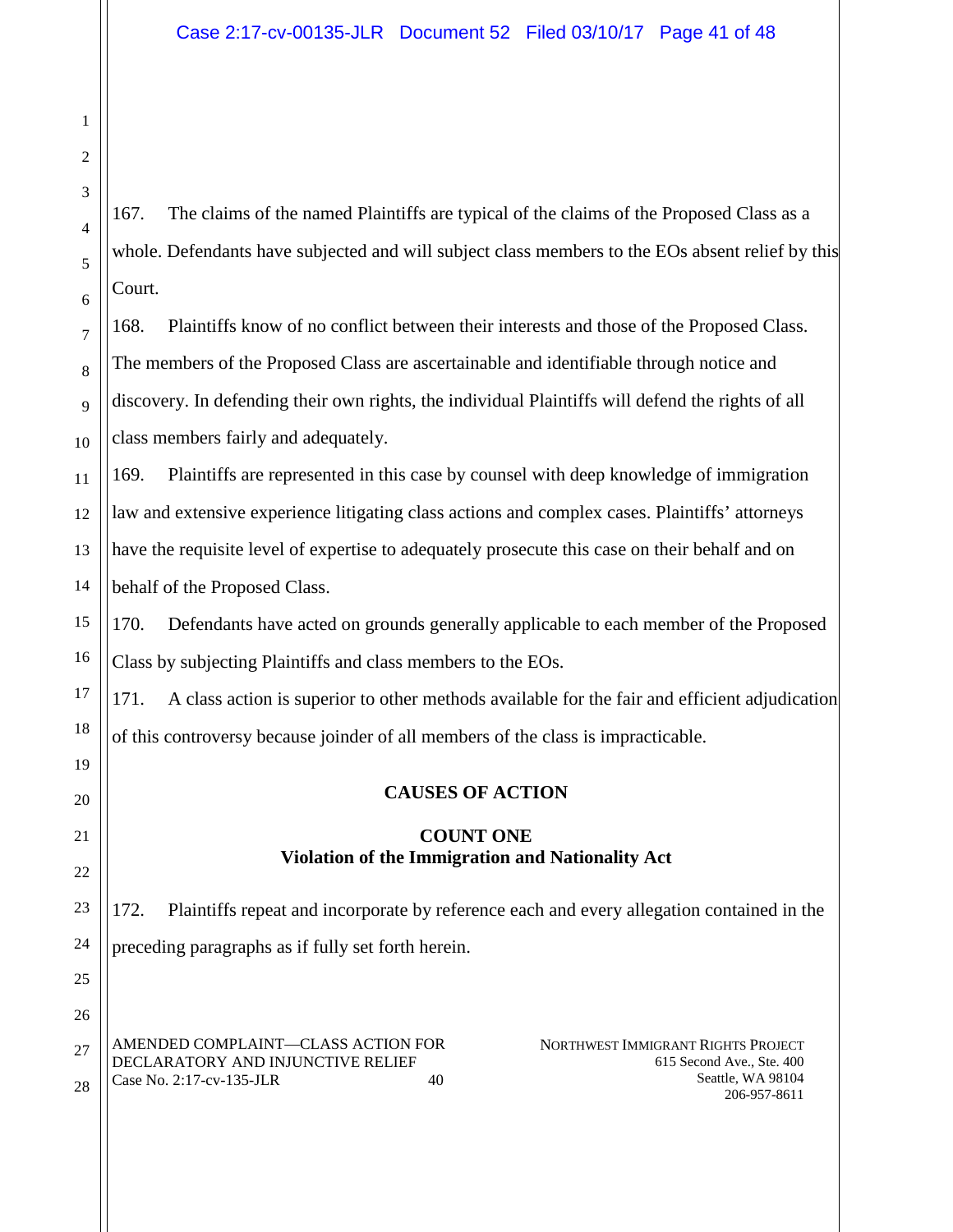173. Section  $202(a)(1)(A)$  of the Immigration and Nationality Act, 8 U.S.C. § 1152(a)(1)(A), expressly provides for the non-discriminatory issuance of immigrant visas; it mandates that, with limited exceptions not relevant here, "no person shall receive any preference or priority or be discriminated against in the issuance of an immigrant visa because of the person's race, sex, nationality, place of birth, or place of residence."

174. Section 1152(a)(1)(A) was intended to protect the interests of both U.S. citizen and lawful permanent resident immigrant visa petitioners as well as immigrant visa applicants or holders.

175. The EOs discriminate against immigrant visa applicants or holders on the basis of their "nationality, place of birth, or place of residence," and therefore are discriminatory and violate 8 U.S.C. § 1152(a)(1)(A).

## **COUNT TWO Violation of the Immigration and Nationality Act and the Administrative Procedure Act**

176. Plaintiffs repeat and incorporate by reference each and every allegation contained in the preceding paragraphs as if fully set forth herein.

177. Defendants' suspension of the adjudication and issuance of Plaintiffs' immigrant visas, and/or invalidation or revocation of validly issued immigrant visas pursuant to either EO are discriminatory actions that violate  $8 \text{ U.S.C.}$  §§  $1152(a)(1)(A)$  and  $1201(i)$ .

178. Defendants' actions in suspending the adjudication of Plaintiffs' immigrant visas, and/or

invalidating or revoking already issued immigrant visas are arbitrary, capricious, an abuse of

discretion, or otherwise not in accordance with law; contrary to constitutional right, power,

privilege, or immunity; in excess of statutory jurisdiction, authority, or limitations, or short of

AMENDED COMPLAINT—CLASS ACTION FOR DECLARATORY AND INJUNCTIVE RELIEF Case No. 2:17-cv-135-JLR 41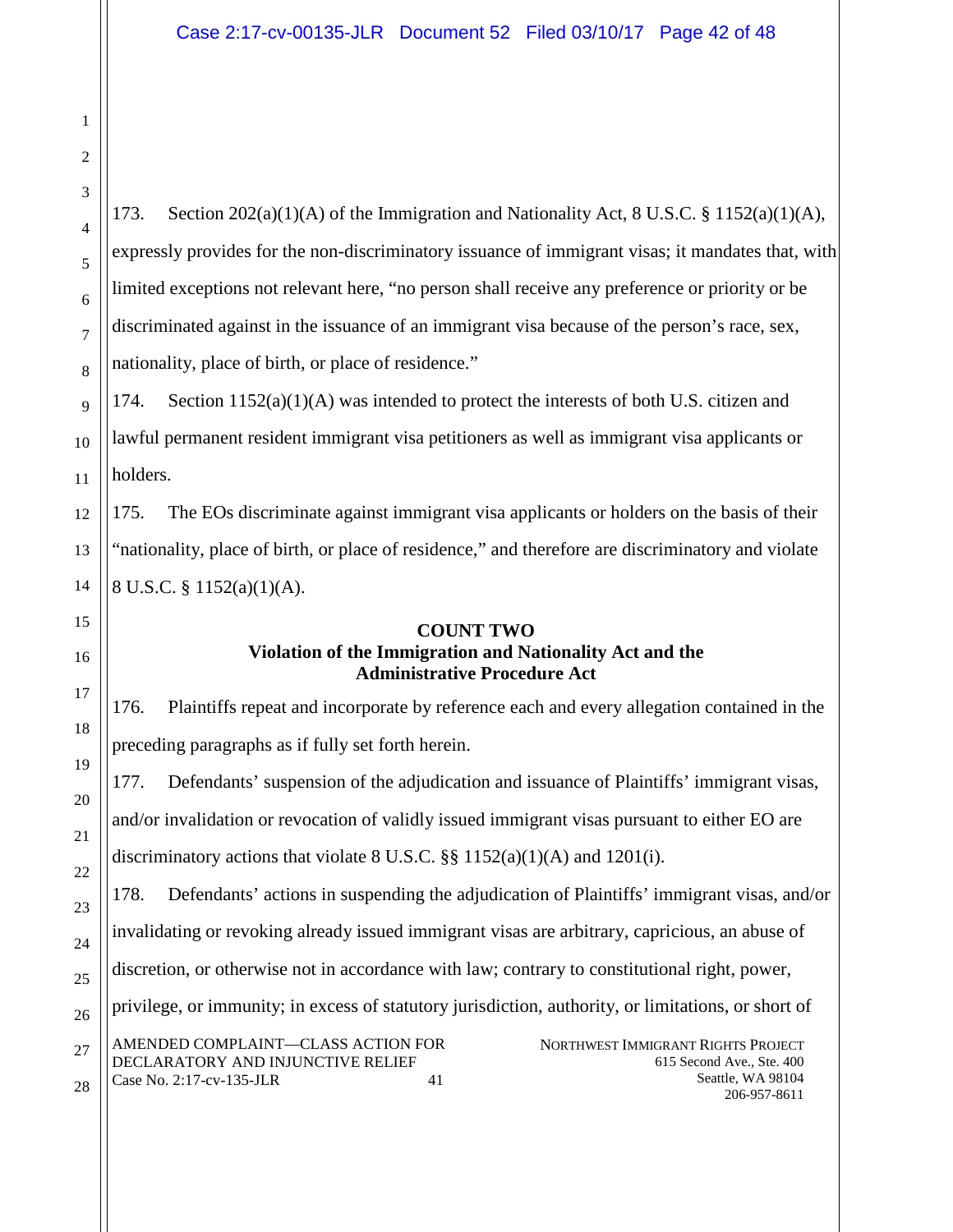statutory right; and without observance of procedure required by law, in violation of the Administrative Procedure Act, 5 U.S.C. §§ 706(2)(A)-(D).

### **COUNT THREE Mandamus, 28 U.S.C. § 1361**

179. Plaintiffs repeat and incorporate by reference each and every allegation contained in the preceding paragraphs as if fully set forth herein.

180. 8 U.S.C. § 1152(a)(1)(A) prohibits the government from denying issuance of immigrant visas "because of the person's race, sex, nationality, place of birth, or place of residence."

181. Pursuant to the EOs, Defendants have suspended, and will suspend again, adjudications and issuance of and/or invalidated or revoked Plaintiffs' immigrant visas on the basis of their "nationality, place of birth, or place or residence."

182. Defendants' unlawful adherence to the EOs—through their continuing refusal to adjudicate and issue immigrant visas or treat as valid existing immigrant visas—violates the government's clear, nondiscretionary obligation to adjudicate immigrant visa applications and issue immigrant visas in a non-discriminatory manner.

## **COUNT FOUR Violation of Fifth Amendment –Equal Protection**

183. Plaintiffs repeat and incorporate by reference each and every allegation contained in the preceding paragraphs as if fully set forth herein.

184. The Due Process Clause of the Fifth Amendment of the U.S. Constitution guarantees all individuals due process of the laws, which includes a guarantee of equal protection.

AMENDED COMPLAINT—CLASS ACTION FOR DECLARATORY AND INJUNCTIVE RELIEF Case No. 2:17-cv-135-JLR 42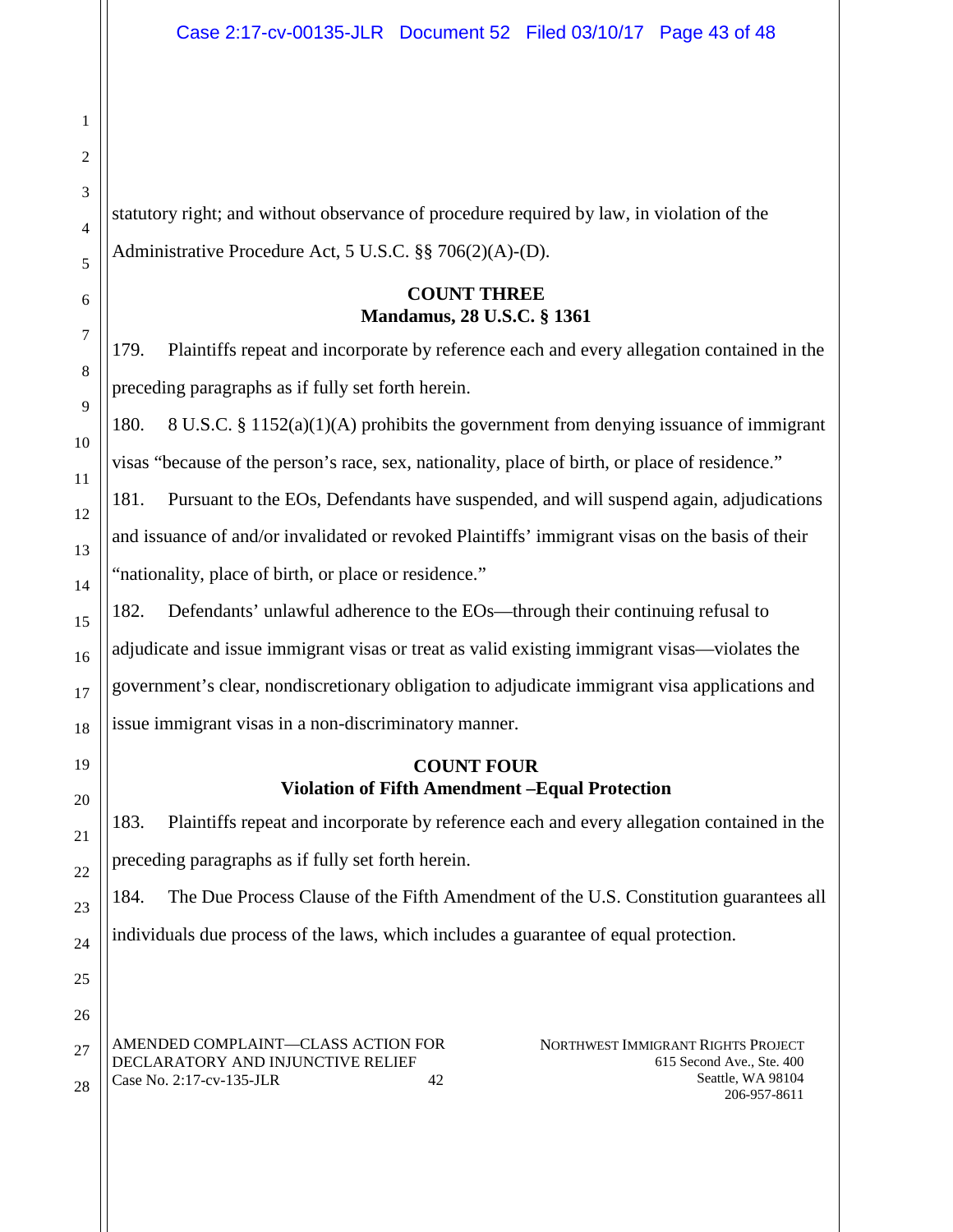185. The EOs discriminate against Plaintiffs on the basis of their nationality and/or place of birth without sufficient justification, and therefore violate the equal protection component of the Due Process Clause of the Fifth Amendment.

186. Additionally, the EOs were substantially motivated by animus toward—and have a disparate effect on—Muslims, which also violates the equal protection component of the Due Process Clause of the Fifth Amendment.

#### **COUNT FIVE**

### **(Establishment Clause, First Amendment to the U.S. Constitution) (Plaintiffs Juweiya Ali, Reema Dahman, Olad Issa Omar and Jaffer Akhlaq Hussain Against All Defendants)**

187. Plaintiffs Juweiya Ali, Reema Dahman, Olad Issa Omar and Jaffer Akhlaq Hussain repeat and incorporate by reference each and every allegation contained in the preceding paragraphs as if fully set forth herein

188. The EOs violate the Establishment Clause by singling out Muslims for disfavored treatment and granting special preference to non-Muslims. They are neither justified by, nor closely fitted to, any compelling governmental interest. The EOs uniquely disfavor Muslims and burden Plaintiffs and proposed class members, based on religious bias, with discriminatory treatment, inability to enter the United States and stigma.

189. The purpose of EOs is not secular and their principal effect is to inhibit religion. They were intended to mark Muslims for disfavored treatment. By singling out and barring visa issuance for applicants from six predominantly Muslim nations, EO2's operation will have the intended effect of limiting the ability of Muslims to immigrate to the United States and further stigmatizing Islam as disfavored by the U.S. government, harming Plaintiffs, proposed class

AMENDED COMPLAINT—CLASS ACTION FOR DECLARATORY AND INJUNCTIVE RELIEF Case No. 2:17-cv-135-JLR 43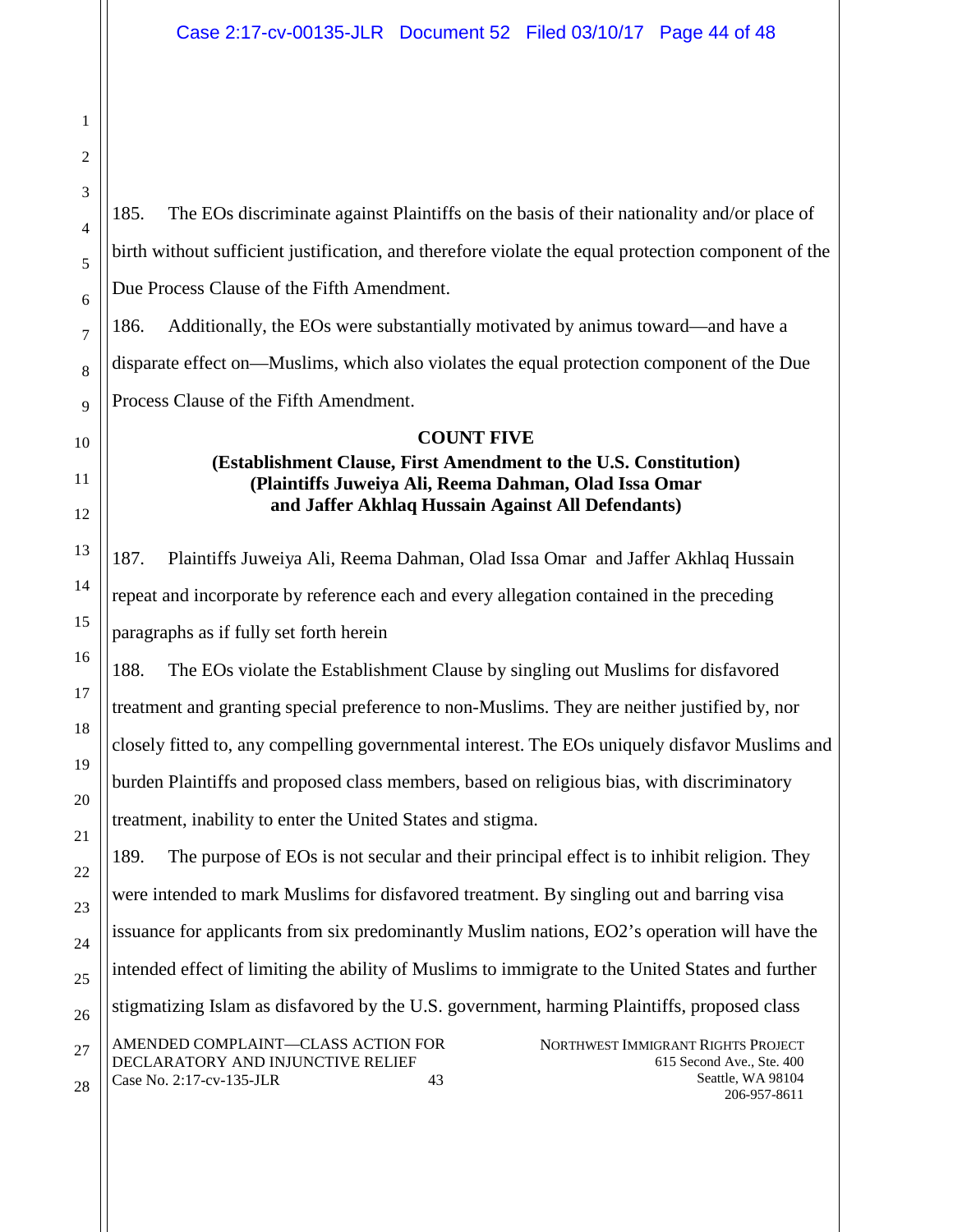members, Muslims living in the U.S., and potential immigrants abroad discouraged from seeking admission.

### **COUNT SIX**

# **Violation of the Fifth Amendment – Due Process (Plaintiffs Juweiya Ali, Reema Dahman, Olad Issa Omar and Jaffer Akhlaq Hussain Against All Defendants)**

190. Plaintiffs repeat and incorporate by reference each and every allegation contained in the preceding paragraphs as if fully set forth herein.

191. The Due Process Clause of the Fifth Amendment to the United States Constitution provides that "[n]o person shall … be deprived of life, liberty, or property, without due process of law."

192. Plaintiffs Juweiya Ali, Reema Dahman, and Olad Issa Omar and Jaffer Akhlaq Hussain have a constitutionally protected liberty interests in their family life.

193. At a minimum, due process protects individuals against arbitrary government action,

including actions that do not adhere to the constraints that Congress has imposed or the facts may dictate.

194. Defendants' actions in suspending the adjudication of their immigrant visas taken pursuant to the EOs, violate the procedural due process rights guaranteed by the Fifth Amendment.

AMENDED COMPLAINT—CLASS ACTION FOR DECLARATORY AND INJUNCTIVE RELIEF Case No. 2:17-cv-135-JLR 44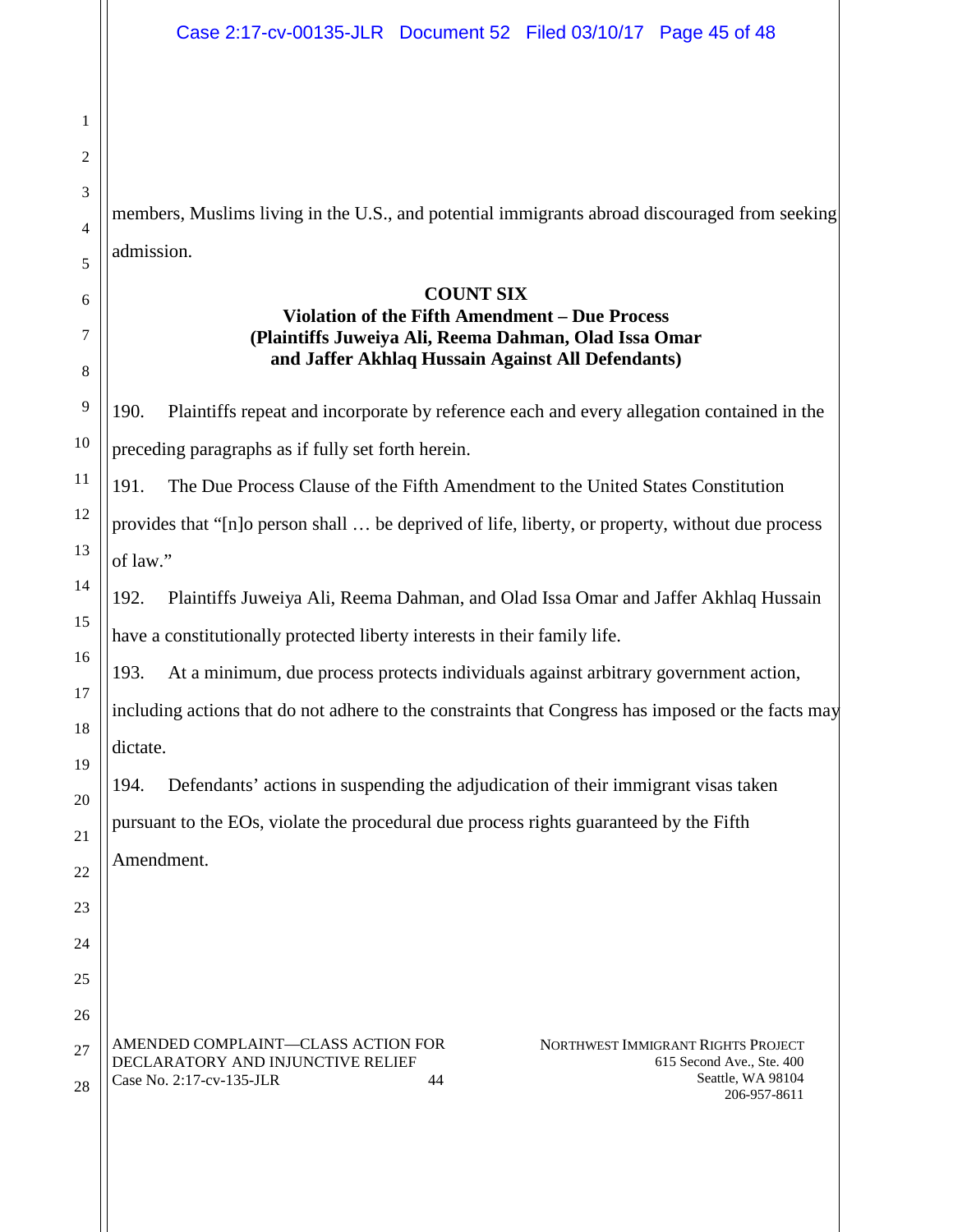| 1        |                                                                                                                       |
|----------|-----------------------------------------------------------------------------------------------------------------------|
| 2        |                                                                                                                       |
| 3        | <b>PRAYER FOR RELIEF</b>                                                                                              |
| 4        | WHEREFORE, Plaintiffs and other members of the proposed class respectfully pray that                                  |
| 5        | this Court grant the following relief:                                                                                |
| 6<br>7   | a. Assume jurisdiction over this matter;                                                                              |
| 8        | b. Certify the case as a class action as proposed herein;                                                             |
| 9        | c. Appoint Plaintiffs as representatives of the class;                                                                |
| 10       | d. Declare Section $3(c)$ of EO1 and Sections 1(f), 2 and 3 of EO2 to be contrary to the                              |
| 11       | INA and the Constitution;                                                                                             |
| 12       | e. Issue an order enjoining and restraining Defendants from applying Sections 1(f), 2 and                             |
| 13       | 3 of EO2 to Plaintiffs and proposed class members;                                                                    |
| 14       | f. Award Plaintiffs' counsel reasonable attorneys' fees under the Equal Access to Justice                             |
| 15       | Act, and any other applicable statute or regulation; and                                                              |
| 16       | g. Grant such further relief as the Court deems just, equitable, and appropriate.                                     |
| 17       |                                                                                                                       |
| 18       |                                                                                                                       |
| 19       |                                                                                                                       |
| 20       |                                                                                                                       |
| 21       |                                                                                                                       |
| 22       |                                                                                                                       |
| 23       |                                                                                                                       |
| 24       |                                                                                                                       |
| 25<br>26 |                                                                                                                       |
| 27       | AMENDED COMPLAINT-CLASS ACTION FOR<br>NORTHWEST IMMIGRANT RIGHTS PROJECT                                              |
| 28       | DECLARATORY AND INJUNCTIVE RELIEF<br>615 Second Ave., Ste. 400<br>Seattle, WA 98104<br>Case No. 2:17-cv-135-JLR<br>45 |
|          | 206-957-8611                                                                                                          |
|          |                                                                                                                       |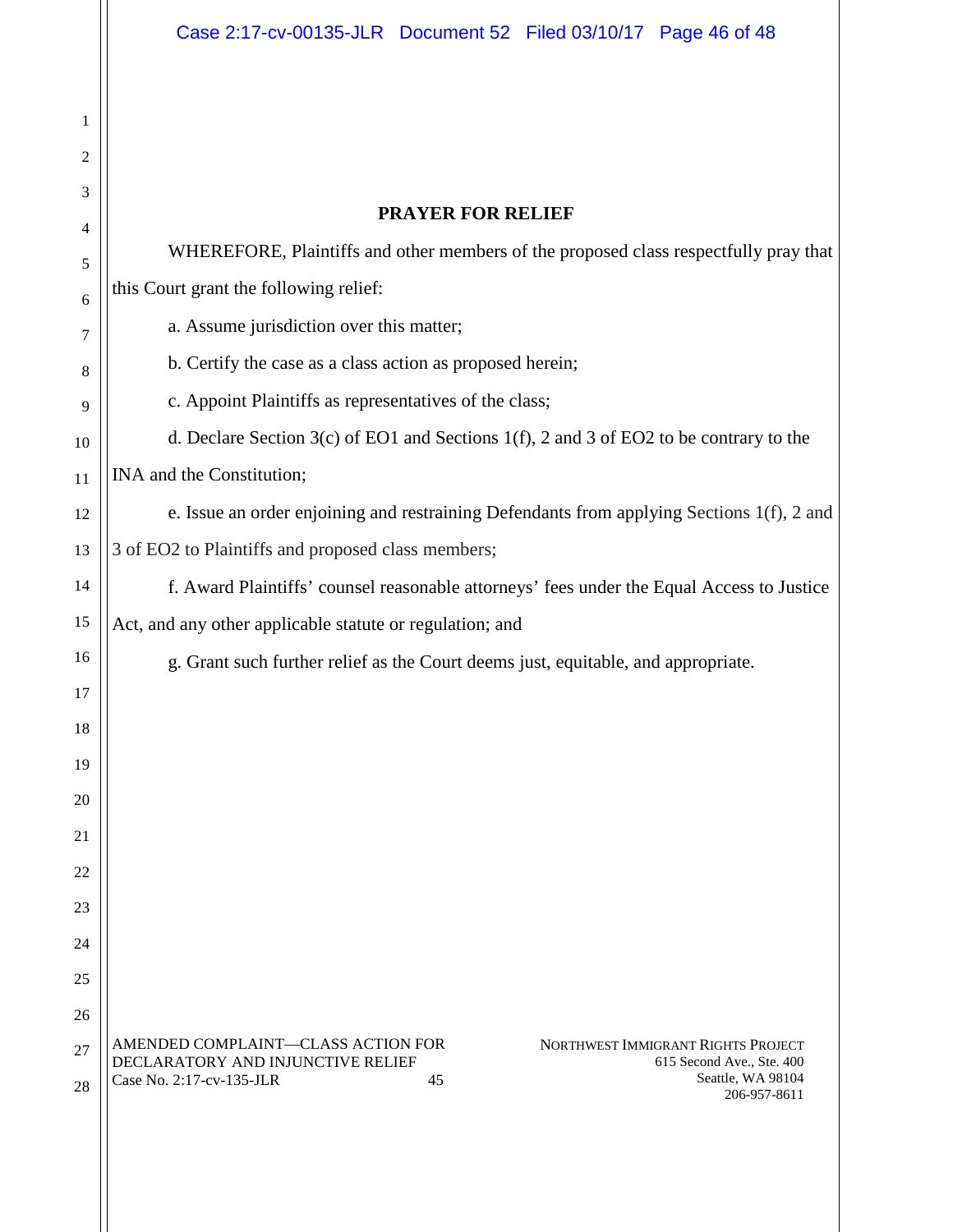1 2 3 4 5 6 7 8 9 10 11 12 13 14 15 16 17 18 19 20 21 22 23 24 25 26 27 28 NORTHWEST IMMIGRANT RIGHTS PROJECT 615 Second Ave., Ste. 400 Seattle, WA 98104 206-957-8611 AMENDED COMPLAINT—CLASS ACTION FOR DECLARATORY AND INJUNCTIVE RELIEF Case No. 2:17-cv-135-JLR 46 Respectfully submitted this 10th of March, 2017, by: s/*Matt Adams* Matt Adams, WSBA No. 28287 s/*Glenda Aldana* Glenda M. Aldana Madrid, WSBA No. 46987 s/*Maria Lucia Chavez* Maria Lucia Chavez, WSBA No. 43826 NORTHWEST IMMIGRANT RIGHTS PROJECT 615 2nd Avenue, Suite 400 Seattle, WA 98104 (206) 957-8611 (206) 587-4025 (fax) Mary Kenney, admitted *pro hac vice*  Aaron Reichlin-Melnick, admitted *pro hac vice*  Melissa Crow, admitted *pro hac vice* AMERICAN IMMIGRATION COUNCIL 1331 G Street, NW, Suite 200 Washington, D.C. 20005 (202) 507-7512 (202) 742-5619 (fax) Trina Realmuto, admitted *pro hac vice* Kristin Macleod-Ball, admitted *pro hac vice* NATIONAL IMMIGRATION PROJECT OF THE NATIONAL LAWYERS GUILD 14 Beacon Street, Suite 602 Boston, MA 02108 (617) 227-9727 (617) 227-5495 (fax)